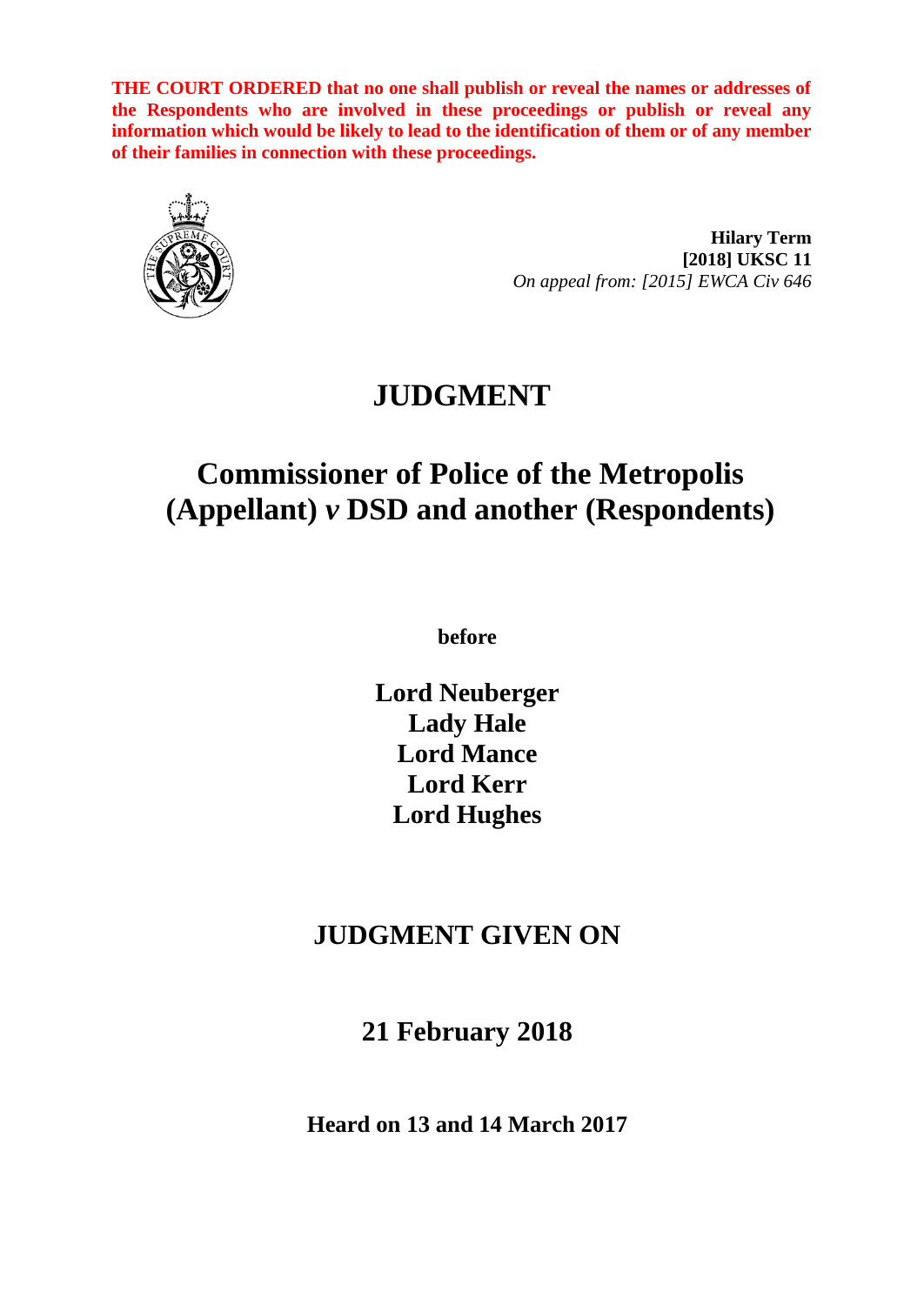Jeremy Johnson QC Ruth Brander (Instructed by Metropolitan Police Directorate of Legal Services)

*Appellant Respondents* Lord Pannick QC Phillippa Kaufmann QC (Instructed by Birnberg Peirce)

> *1st Intervener* Karen Steyn QC Hannah Slarks (Instructed by Liberty)

*2nd Intervener* James Eadie QC David Pievsky (Instructed by The Government Legal Department)

*3rd - 6th Interveners* 

Karon Monaghan QC Helen Law Kirsten Sjøvoll (Instructed by Deighton Pierce Glynn)

1<sup>st</sup> Intervener - Liberty

2<sup>nd</sup> Intervener - Secretary of State for the Home Department

3<sup>rd</sup> Intervener - Rape Crisis England and Wales

4 th Intervener - End Violence Against Women Coalition

5<sup>th</sup> Intervener - Southall Black Sisters

6 th Intervener - The Nia Project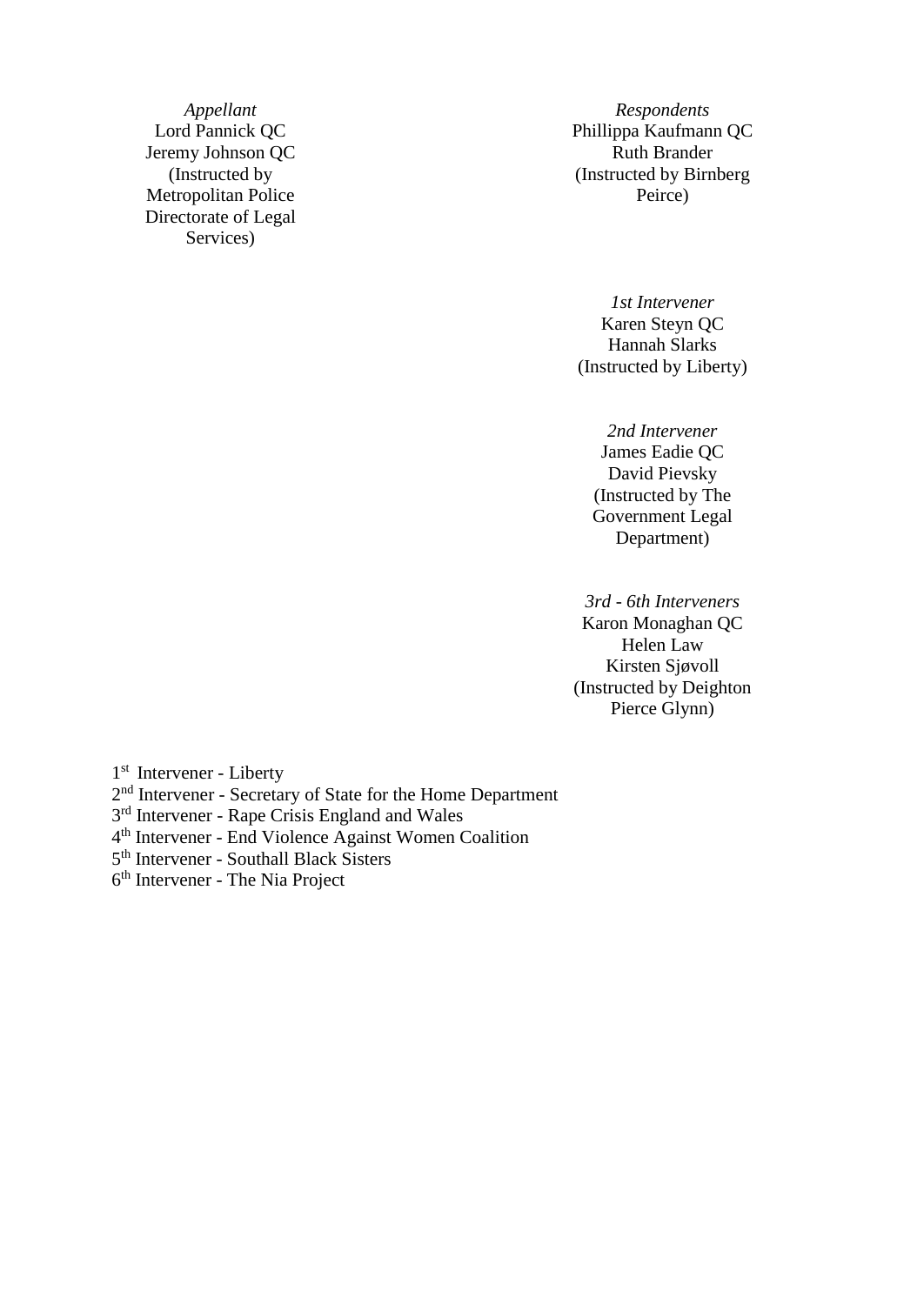# **LORD KERR: (with whom Lady Hale agrees)**

#### *Introduction*

1. Between 2003 and 2008, John Worboys, the driver of a black cab in London, committed a legion of sexual offences on women. The first respondent in these proceedings (who has been referred to throughout as DSD) was among his first victims. She was attacked in 2003. The second respondent (NBV) became Worboys' victim in July 2007. Many others were attacked by him between 2003 and 2007 and, sadly, yet more after NBV was assaulted.

2. DSD and NBV brought proceedings against the Commissioner of the Metropolitan Police Service (MPS) for the alleged failure of the police to conduct effective investigations into Worboys' crimes. The claims were brought under sections 7 and 8 of the Human Rights Act 1998 (HRA). The combined effect of these provisions (so far as this case is concerned) is to allow a person who claims that a public authority has acted in a way which is incompatible with their rights under the European Convention for the Protection of Human Rights and Fundamental Freedoms (ECHR) to bring proceedings against the public authority and to be awarded damages.

3. The kernel of DSD and NBV's claims is that the police failures in the investigation of the crimes committed by Worboys constituted a violation of their rights under article 3 of ECHR. This provides that "[n]o one shall be subjected to torture or to inhuman or degrading treatment or punishment." They succeeded in that claim before Green J, who delivered judgment on the liability issues on 28 February 2014, (Neutral Citation [2014] EWHC 436 (QB)). In a second judgment handed down on 23 July 2014, (Neutral Citation [2014] EWHC 2493 (QB)), Green J awarded compensation to DSD and NBV against MPS. An appeal by MPS was dismissed by the Court of Appeal (Lord Dyson MR, Laws and Kitchin LJJ) on 30 June 2015, (Neutral Citation [2015] EWCA Civ 646): [2016] QB 161). MPS has appealed to this court. The Secretary of State for the Home Department (SSHD) intervened, making written and oral submissions. A number of other parties intervened. Liberty intervened, as did jointly the organisations Rape Crisis, England and Wales, the End Violence Against Women Coalition, Southall Black Sisters and the Nia Project. They made helpful written submissions and valuable oral submissions.

4. In this appeal MPS accepts that both respondents were subjected to serious sexual assault by Worboys. It further accepts that there were significant errors by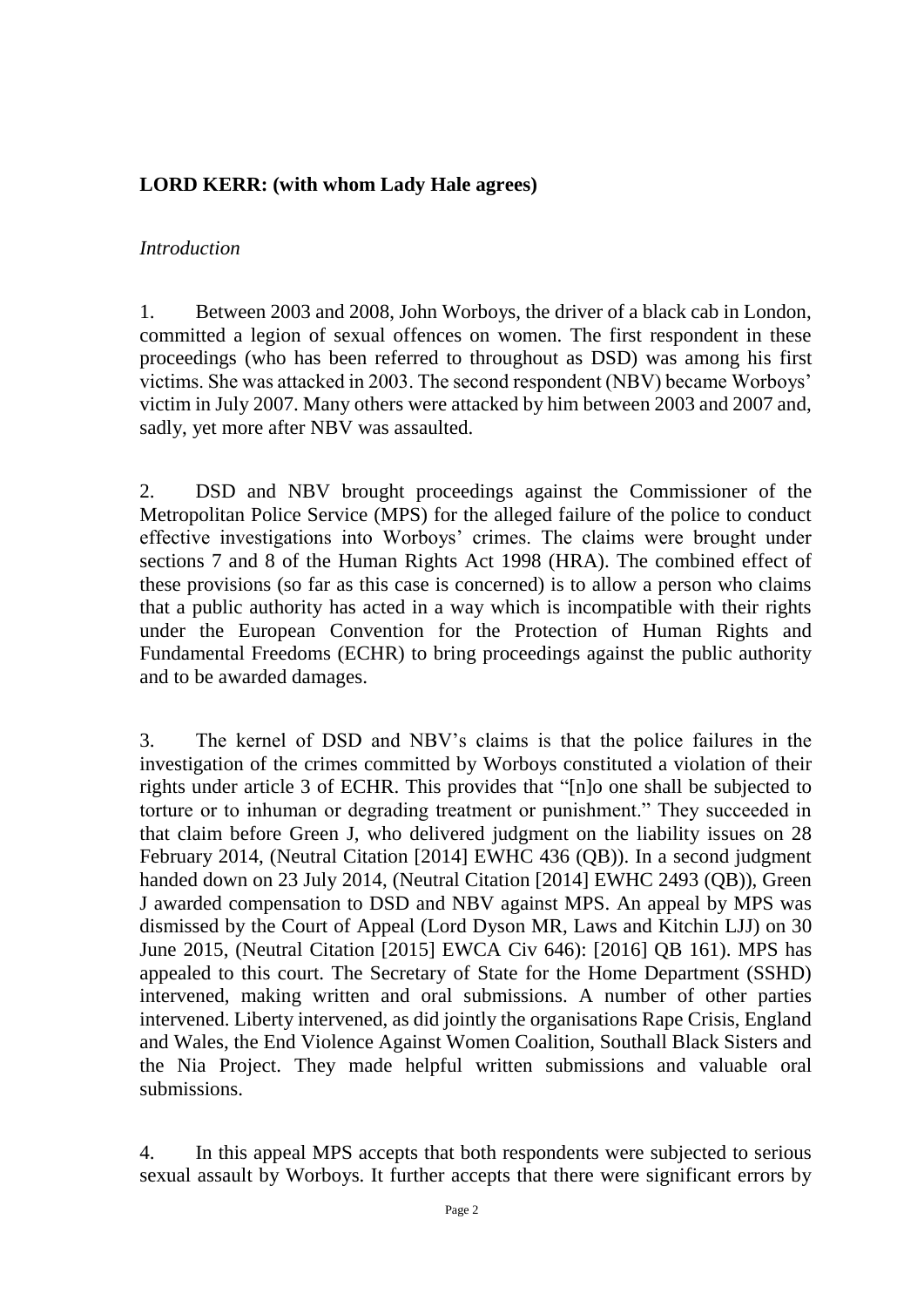the police in each of the investigations into the crimes committed against them. MPS has said that, whatever the outcome of this appeal, MPS will not seek to recoup any of the compensation and consequential costs which have been paid.

5. DSD and NBV have recovered compensation from Worboys and each of them has received an award from the Criminal Injuries Compensation Authority (CICA).

# *The principal issue*

6. It is accepted that HRA imposes a general duty to investigate ill-treatment amounting to a violation of article 3 of ECHR. The main area of dispute is the nature of that duty. That issue has a number of themes. They can be summarised as follows:

(i) Is it a public duty or one owed to individual victims of the breach of article 3?

(ii) Is it a systems or an operational duty?

(iii) Does the duty to investigate breaches of article 3 in relation to a particular individual arise only when it is alleged that state authorities are complicit in the breach?

(iv) If the duty comprehends an obligation to investigate breaches of article 3, even if there is no involvement of state agents, is there a right to claim compensation against the state?

(v) Should the fact that a victim can obtain redress against an offender or make a claim under the CICA scheme affect consideration of the availability of a right to compensation under HRA?

(vi) In this context, is it relevant that UK courts have, so far, refused to recognise a common-law duty of care on the police in relation to the manner in which officers prevent and investigate crime?

(vii) Finally, it is suggested that it would require the clearest statement in consistent decisions of the European Court of Human Rights (ECtHR) Grand Chamber to the effect that a positive duty was owed by the state to individuals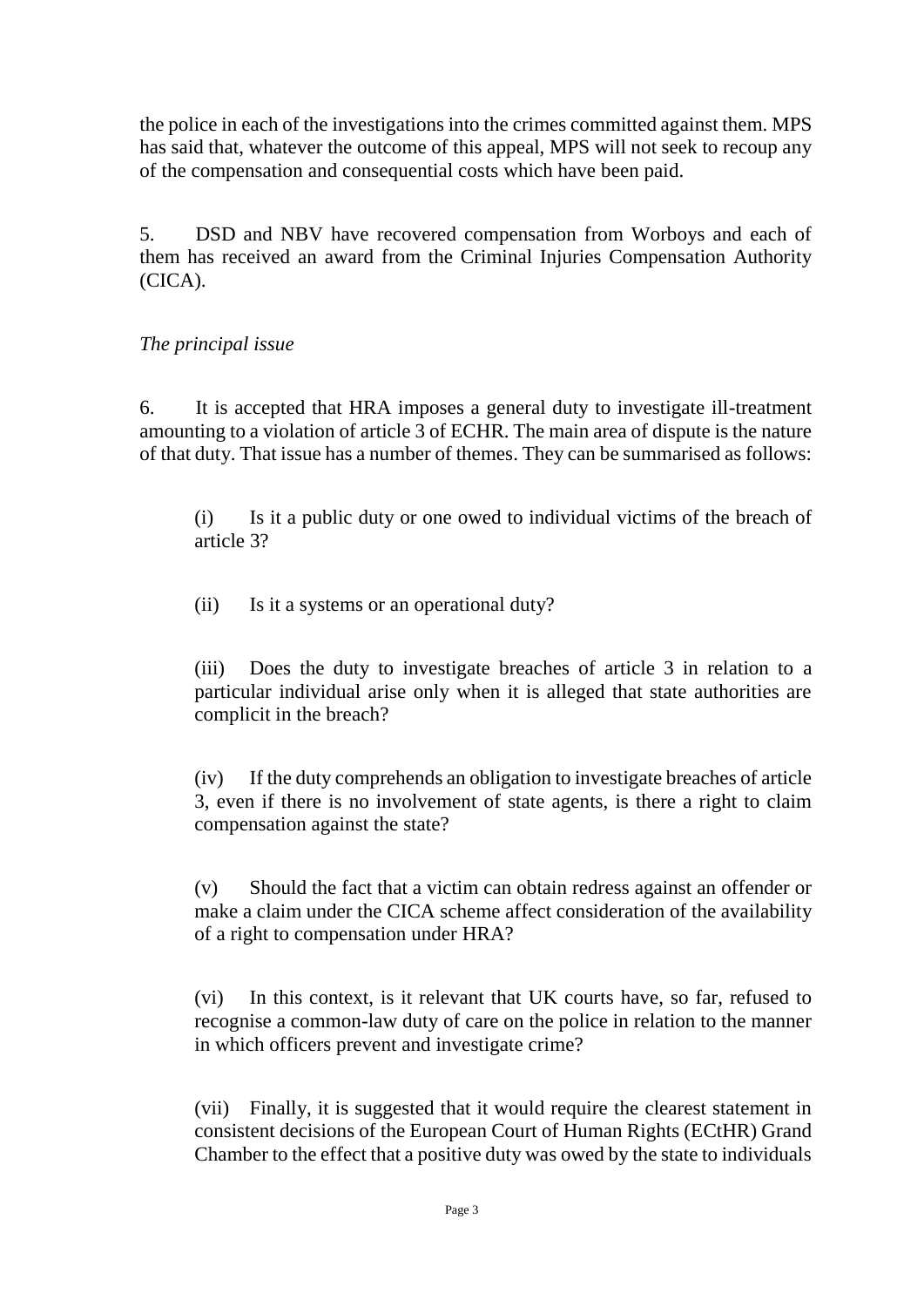who suffered treatment contrary to article 3 at the hands of another individual before holding that the investigative duty of the state was animated. If ECtHR jurisprudence is found to be less than clear, the appropriate course was to allow the government to deploy its arguments in Strasbourg - *R (Ullah) v Special Adjudicator* [2004] 2 AC 323.

7. Many of these themes overlap and blend into one another and it is impossible to consider them other than compendiously, not least because that is how they are treated in many of the relevant authorities, both domestic and European. It is necessary at the outset, however, to recognise that examination of the nature of the duty is a multi-faceted exercise.

# *The nature of the duty owed under HRA - the arguments*

8. The appellant argues that the duty of the police to investigate, detect and prosecute crime is of a communal nature; one which is owed to the public at large, not to individual citizens. It is submitted that the "general rule" is that no private law duty is owed to victims of crime. This is because it has been deemed that it would not be "fair, just and reasonable" to impose such a duty. The consistent theme of judicial decisions on the liability of the police at common law has been, the appellant suggests, that there are overwhelming public policy reasons that no such liability should be recognised. The Court of Appeal in the present case had emphasised the importance of consistency between the common law and HRA. It would be anomalous, the appellant contends, for there to be different bases of duty owed by the police at common law and under HRA. Many of the public policy considerations which militated against the recognition of such a duty at common law apply with equal force to the duty to investigate that arises under article 3 of HRA.

9. It is accepted that there is a duty to investigate allegations of ill-treatment which amount to a violation of article 3 but it is suggested that this duty can be enforced through the disciplinary regime, under the independent oversight of the Independent Police Complaints Commission. The existence of this regime, the appellant says, reflects the public nature of that duty.

10. Insofar as article 3 of ECHR imposes a positive obligation to respond to illtreatment by a member of the public who is not a state agent, that obligation, the appellant submits, is to put in place the legal structures required to ensure that a proper inquiry can be conducted. It does not extend to the operational content of an individual inquiry. The investigative obligation in relation to individual cases arises only where state agents are complicit in the alleged ill-treatment.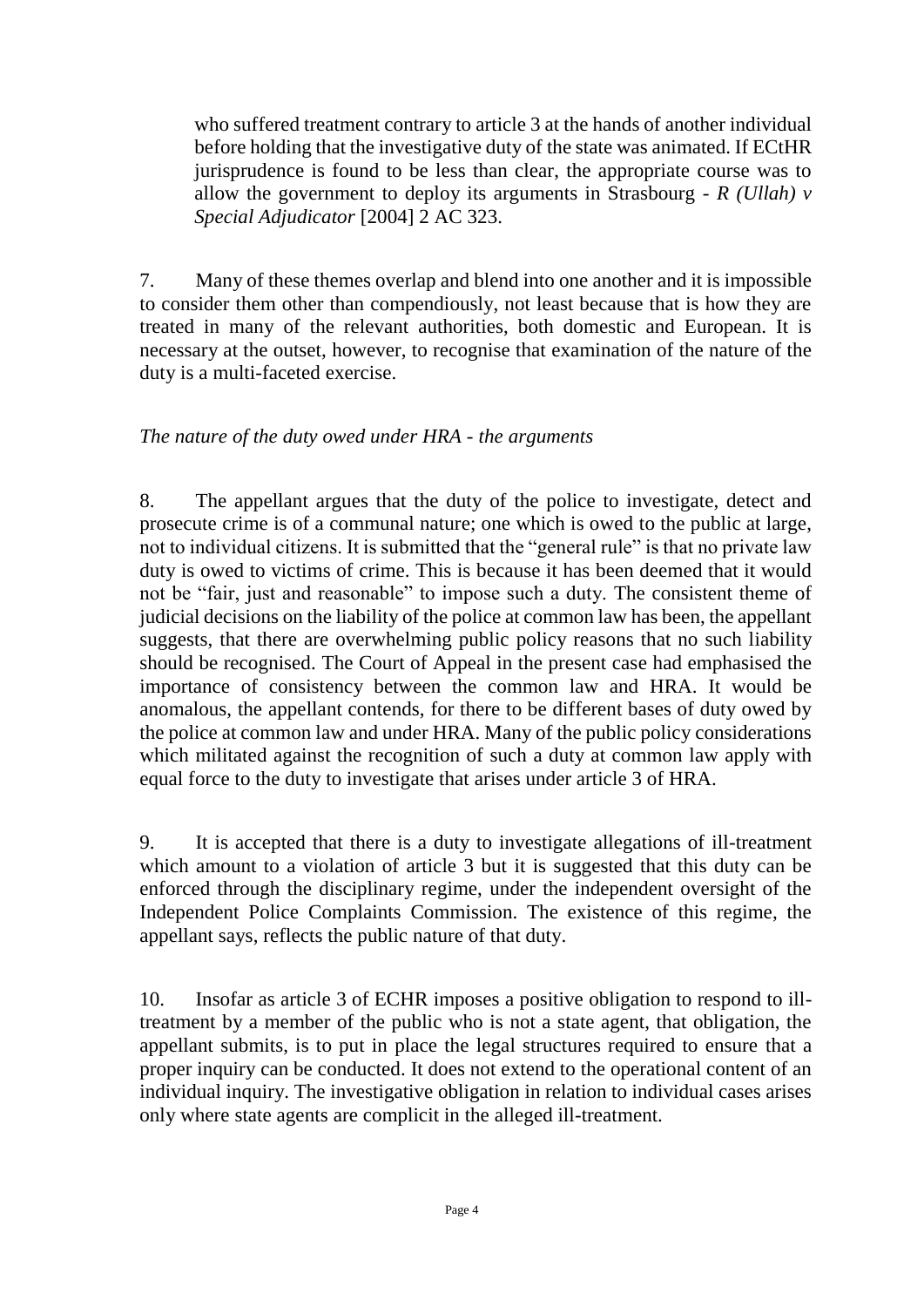11. The SSHD submits that the origin of the investigative duty is *Assenov v Bulgaria* (1998) 28 EHRR 652 where ECtHR stated that an effective official investigation was required where there was an arguable claim of serious ill-treatment "by the police or other such agents of the state unlawfully and in breach of article 3" - para 102. It is therefore argued that the principled foundation for the implication of an investigative duty is to underpin the effectiveness of the express prohibition set out in article 3. That prohibition could only apply, the SSHD argues, to agents of the state, not to private individuals.

12. The respondents' riposte to these arguments is that the state has a duty under article 3 to conduct an effective investigation into crimes which involve serious violence to an individual. This is a positive, protective obligation to take measures designed to ensure that individuals within its jurisdiction are not subject to the treatment which article 3 prohibits. The duty is not an abstract one owed to the public at large but can be invoked by an individual who demonstrates that the state's failure to fulfil its obligation has led to her or his suffering treatment prohibited by the article.

13. The respondents submit that the appellant's argument about the need for consistency between the common-law position and the availability of a claim under HRA is, properly analysed, one of justiciability. They point out that the appellant accepts that there is a domestic law duty to investigate effectively serious criminal offences. It is accepted that there were several deficiencies in the investigation of these offences. The decision by Parliament to enact HRA effectively disposes of the issue of justiciability. The incorporation of ECHR into domestic law made available to an individual a remedy for a breach by the state of the article 3 protective obligation. This was entirely in line with the jurisprudence of ECtHR.

14. In any event, the respondents argue, the public policy considerations which have been held to underlie the exemption from liability at common law do not translate to the position under HRA. As Lord Brown of Eaton-under-Heywood held in *Van Colle v Chief Constable of Herts Police; Smith v Chief Constable of Sussex Police* [2009] AC 225, para 138, Convention claims have quite different aims from civil actions.

15. On the appellant's argument that the duty of the state under article 3 is confined to putting in place legal structures to prohibit such ill-treatment as is forbidden by the article, the respondents claim that this is unsustainable, again in light of the decision in *Van Colle*. That decision was premised on the existence of an operational duty to protect against a real and immediate risk of serious violence.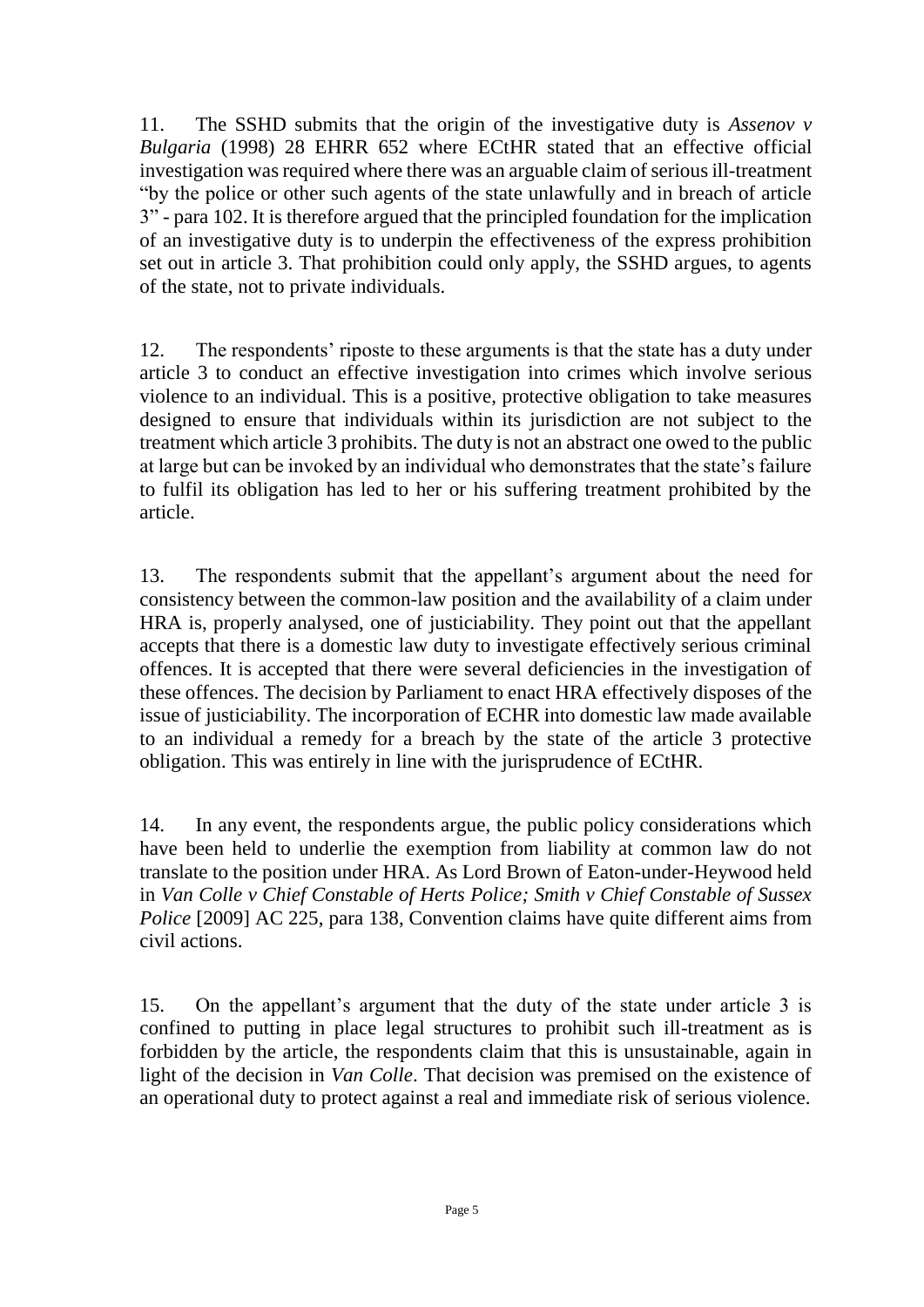16. In *MC v Bulgaria* (2005) 40 EHRR 20 the applicant complained that she had been raped by two men when she was 14 years old. The men in question were interviewed but it was concluded that they had not used threats or violence and there was no evidence of resistance on the part of the complainant. The district prosecutor therefore issued a decree terminating the proceedings. The complainant's application to ECtHR rested on the twin assertions that Bulgarian law did not provide effective protection against rape and sexual abuse as only cases where the victim had actively resisted were prosecuted, and that the authorities had not properly investigated her allegations. It is important to recognise that the court found that the failure properly to investigate her allegations constituted violation of her rights under articles 3 and 8 of ECHR. As I shall discuss below, the appellant has concentrated on the first of the assertions made by the applicant in *MC*. The second aspect of her complaint - that there was not a proper investigation of her allegations is a distinct and unconnected ground on which the court decided that article 3 had been breached.

17. In para 151 of *MC* ECtHR observed that, in a number of cases, article 3 of ECHR gives rise to a positive obligation to conduct an official investigation. The court expressly said that such positive obligations "cannot be considered in principle to be limited solely to cases of ill-treatment by state agents". It concluded that the authorities had failed to explore the surrounding circumstances - para 177. On that account, there was a violation of the state's positive obligation under article 3 - para 187. This was a duty owed to the applicant personally and she was awarded compensation - para 194.

18. A significant passage from the court's judgment is to be found in para 153:

"… the court considers that states have a positive obligation inherent in articles 3 and 8 of the Convention to enact criminallaw provisions, effectively punishing rape *and to apply them in practice through effective investigation and prosecution*." (Emphasis supplied)

19. The binary nature of the positive obligation arising under these articles was noted by Green J in para 163 of his judgment: effective systems and operational duties:

> "… There were two relevant aspects. First, whether the state of Bulgarian law on rape was so flawed as to amount to a breach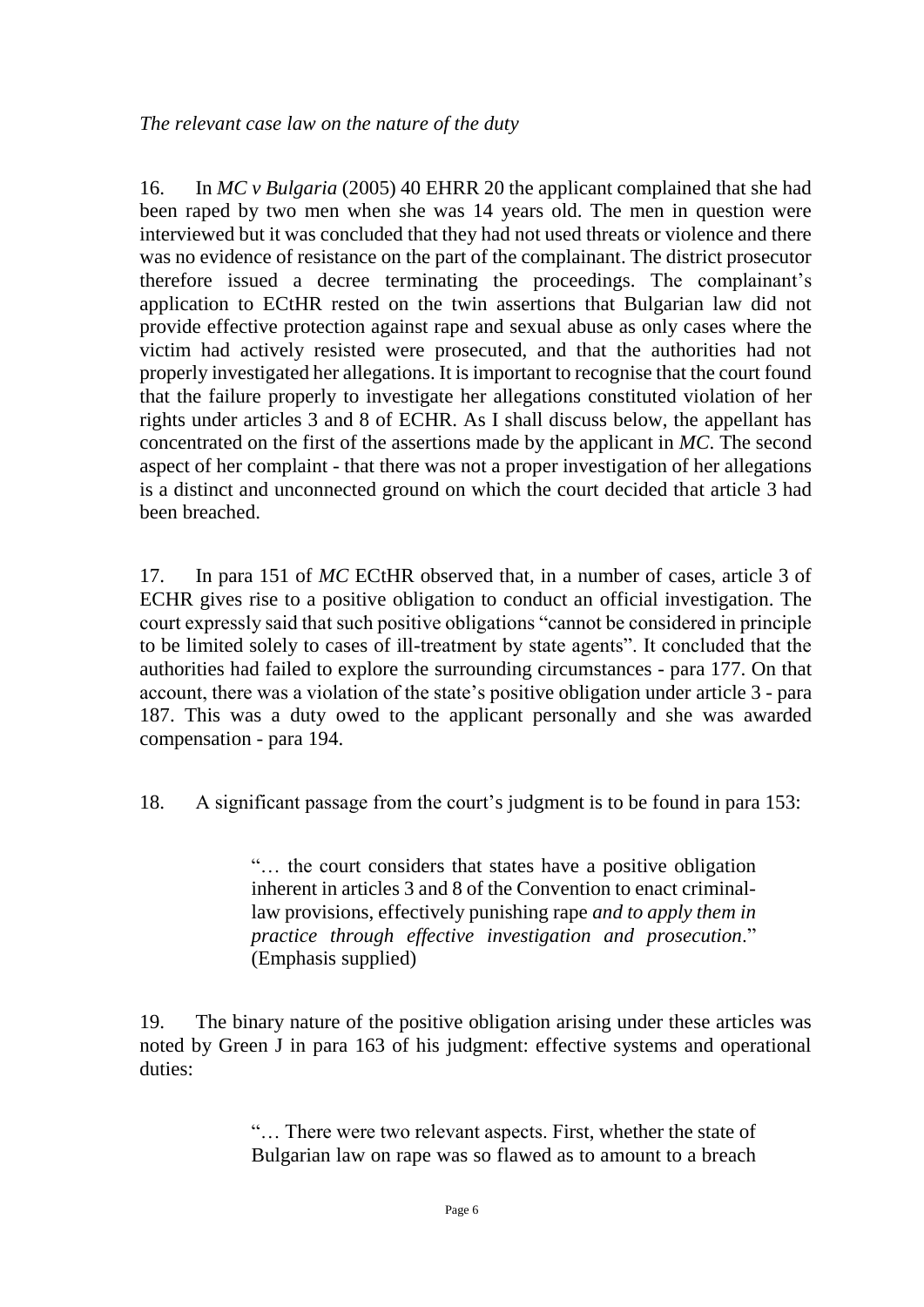of the state's positive obligation under articles 3 and 8 (the systemic failings). Secondly, to consider whether the alleged shortcomings in the investigation were, also, so flawed as also to amount to a breach of the state's obligations under the same articles (the operational failings). Under the heading 'general approach' the court explained that the duty to create a corpus of law and the duty to 'apply them in practice' through investigation and punishment were separate …"

20. Lord Hughes has suggested (in para 117 of his judgment) that the statement in para 153 of ECtHR's judgment, that "article 3 carries an obligation in some circumstances to investigate third party offending" leaves "only uncertainties about its source and thus its extent". What is not in the least uncertain, however, is that, if the relevant circumstances are present, there is a duty on the part of state authorities to investigate where non-state agents are responsible for the infliction of the harm. That cannot be characterised as other than an operational duty. The debate must focus, therefore, not on the existence of such a duty but on the circumstances in which it is animated.

21. It is suggested (para 119 of Lord Hughes' judgment) that *Calvelli and Ciglio v Italy* (2002) (Application No 32967/96) does not provide authority for the second proposition in para 151 of *MC,* namely, that positive obligations to investigate cannot be considered in principle to be limited solely to cases of ill-treatment by state agents. It should be observed, however, that part of the applicants' complaint in that case related to the unexplained delay in the proper investigation of their representations that the doctor who was ultimately charged with manslaughter was responsible for the death of their child - see para 43 of the judgment. In other words, an operational failure. At para 54, the court said this:

> "In the instant case, the court notes that the criminal proceedings instituted against the doctor concerned became time-barred because of procedural shortcomings that led to delays, particularly during the police inquiry and judicial investigation."

22. The rejection of the applicants' case in *Calvelli and Ciglio* was not because ECtHR considered that the duty to investigate was confined to "an obligation to provide a sufficient investigative structure", as Lord Hughes puts it in the final sentence of para 119 of his judgment. To the contrary, the Strasbourg court held that, because of the applicants' entitlement to issue proceedings in the civil courts and the fact that they entered into a settlement agreement with the doctor's insurers, they had waived their rights to pursue criminal proceedings (para 54). Nothing in the court's judgment supports the suggestion that it was founded on a view that the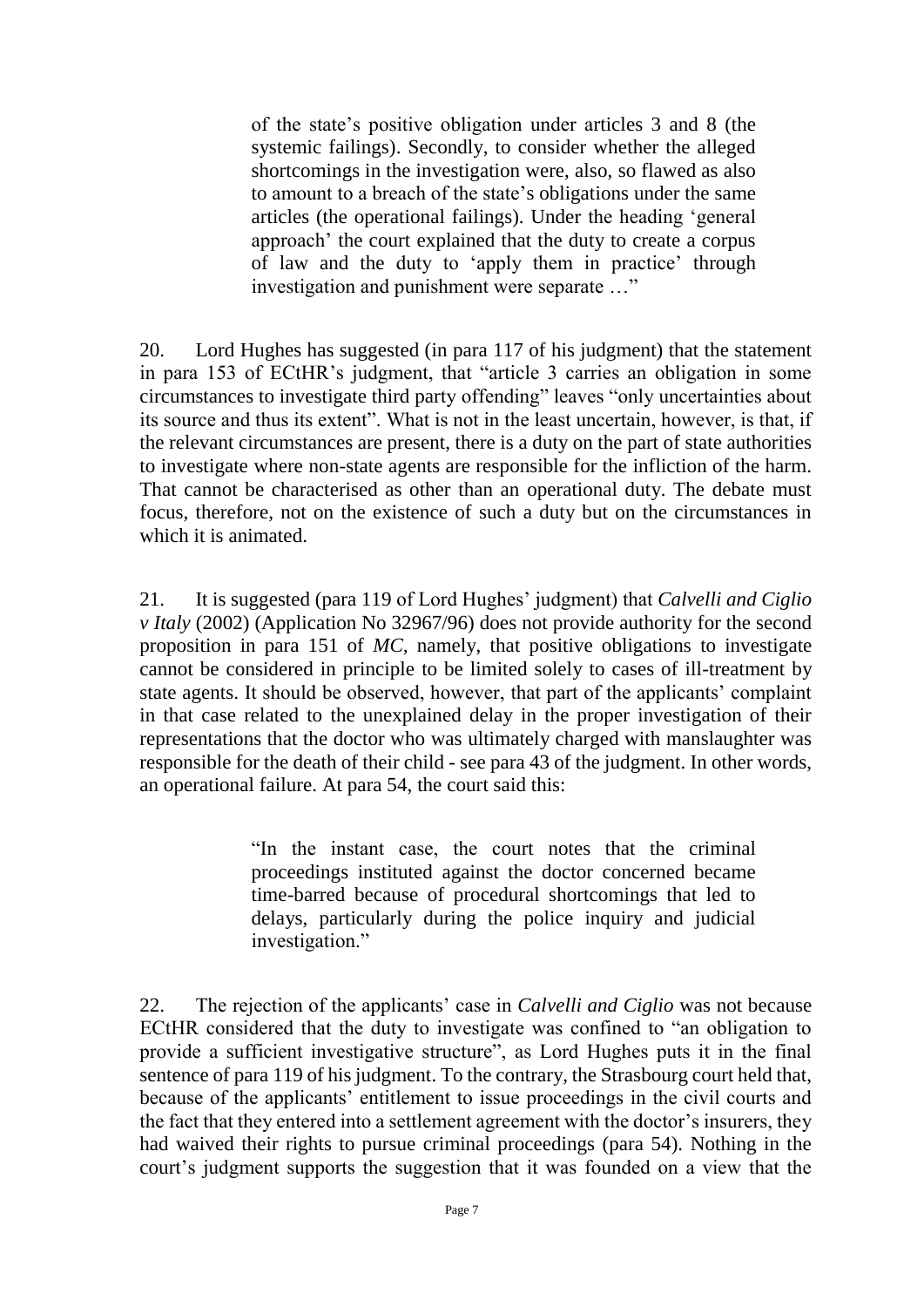extent of the ancillary duty under article 2 was to provide a sufficient investigative structure rather than a duty not to be negligent in the way in which the inquiry was conducted. The court made that unequivocally clear in para 56 of its judgment where it said that because the applicants had denied themselves the "best means" of elucidating the extent of the doctor's responsibility for the death of their child, it was unnecessary to examine whether the time bar on bringing proceedings prevented the doctor from being prosecuted. The coming into force of the time bar had, of course, been contributed to by the operational failure of the state authorities to conduct investigations more expeditiously.

23. Lord Hughes has described the statement in para 152 of *MC* as "tentative" see para 121 of his judgment. It seems to me clear, however, that the court was there recording that, hitherto, ECtHR had not excluded the prospect that it would be held that actions by non-state agents would give rise to positive obligations on the part of the state under articles 2 and 3 of ECHR. *MC* provided the occasion to proclaim that such a positive obligation existed.

24. In order to be an effective deterrent, laws which prohibit conduct constituting a breach of article 3 must be rigorously enforced and complaints of such conduct must be properly investigated. There is a clear line of Strasbourg authority for the duty to properly investigate reported offences and allegations of ill-treatment, which is summarised with approval at para 172 of *O'Keeffe v Ireland* (35810/09):

> "The Court recalls the principles outlined in *CAS v Romania* (cited above, paras 68-70) to the effect that article 3 requires the authorities to conduct an effective official investigation into alleged ill-treatment inflicted by private individuals which investigation should, in principle, be capable of leading to the establishment of the facts of the case and to the identification and punishment of those responsible. That investigation should be conducted independently, promptly and with reasonable expedition. The victim should be able to participate effectively."

25. It has been suggested (Lord Hughes at para 123) that ECtHR in *MC* made it clear that it regarded the deficiencies in the investigation as "the consequence of, and part and parcel with, the flawed approach of the Bulgarian system generally to the issue of lack of consent". At para 179 the court said this:

> "It is highly significant that the reason for that failure [to conduct a proper investigation] was, apparently, the investigator's and the prosecutors' opinion that since what was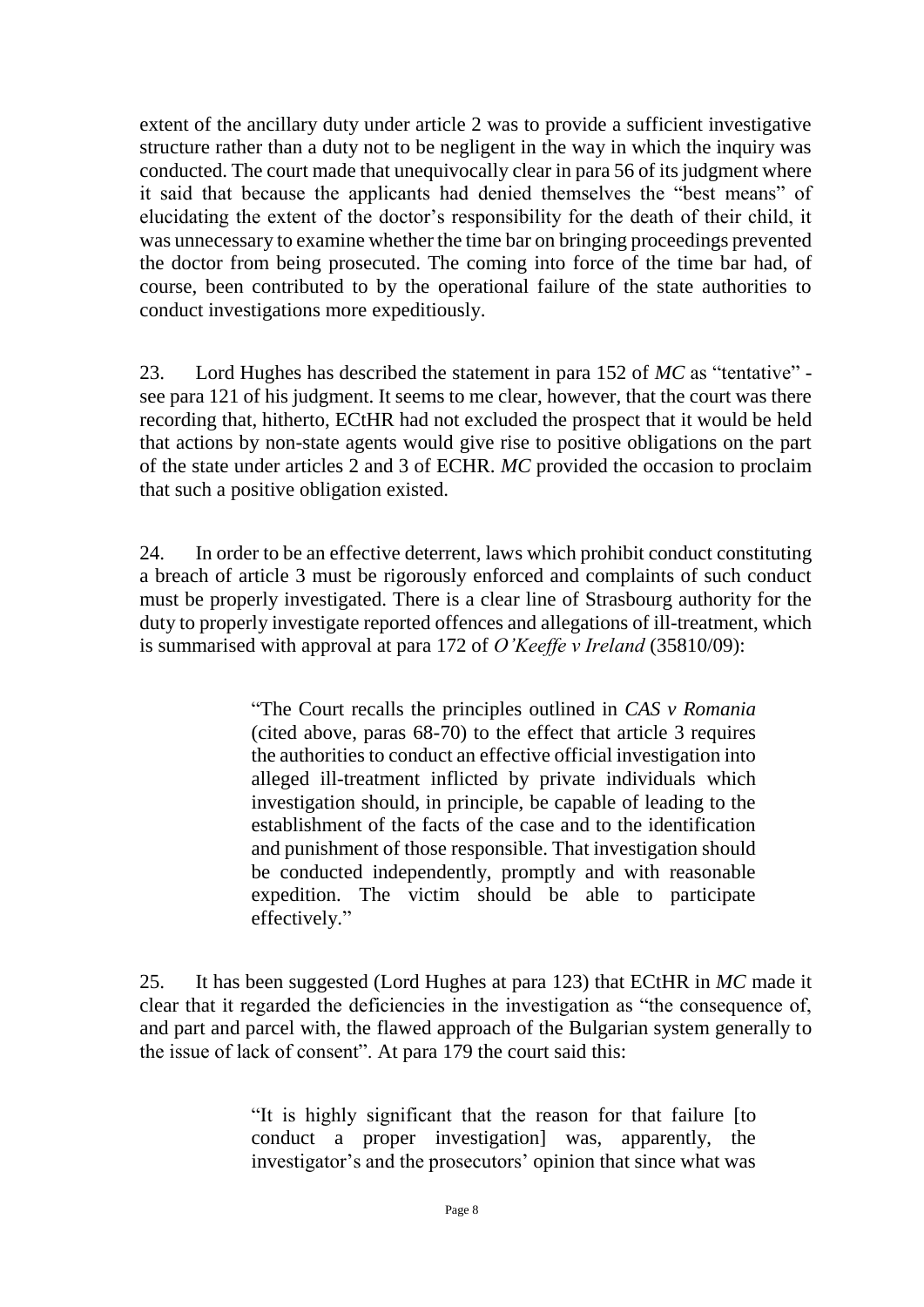alleged to have occurred was a 'date rape', in the absence of 'direct' proof of rape, such as traces of violence and resistance or calls for help, they could not infer proof of lack of consent and, therefore, of rape from an assessment of all the surrounding circumstances. That approach transpires clearly from the position of the investigator and, in particular, from the Regional Prosecutor's decision of May 13, 1997 and the Chief Public Prosecutor's decision of June 24, 1997."

26. In my view, the court was not suggesting in this passage that the deficiencies in the investigation were somehow subsumed into the shortcomings of the Bulgarian law. Nor was it suggested that deficiencies in investigation had to be accompanied in all circumstances by systemic defects. In *MC,* the lack of assiduity in the investigation could be explained because of the inadequacy of that law but it does not follow that deficiencies in investigation, if they are sufficiently egregious, cannot of themselves constitute a violation of article 3. Cases decided after *MC* make that unambiguously clear. I will discuss those cases presently.

27. Concentrating for the moment on *MC,* however, Lord Hughes suggests that his thesis, that deficiencies in investigation were part and parcel of "the flawed approach of the Bulgarian system generally", was supported by the words of para 168 which he quotes at para 122 of his judgment. In para 168, ECtHR said that it was not concerned with "allegations of errors or isolated omissions in the investigation". The court accepted that it could not replace the domestic authorities' assessment of the facts of the case nor could it decide on the alleged perpetrators' criminal responsibility.

28. These statements must be seen in context. The Strasbourg court is a supranational body. There are obvious limitations on its opportunity to examine deficiencies in investigation. National courts are not so constrained. This case provides the perfect example. Green J heard detailed evidence of the errors that had been made by police in the investigation of Worboys' crimes. He was in a position to form a judgment as to the impact of those errors on the respondents' cases. And it was open to him to find, as he correctly did, that the errors were so serious that a violation of article 3 was established.

29. I cannot accept a suggestion that, to give rise to a breach of article 3, deficiencies in investigation had to be part and parcel of a flawed approach of the system generally. I accept, however, that simple errors or isolated omissions will not give rise to a violation of article 3 at the supra-national and the national levels. That is why, as I point out below, only conspicuous or substantial errors in investigation would qualify. The Strasbourg court disavowed any close examination of the errors in investigation because it was a supra-national court. It left that to national courts.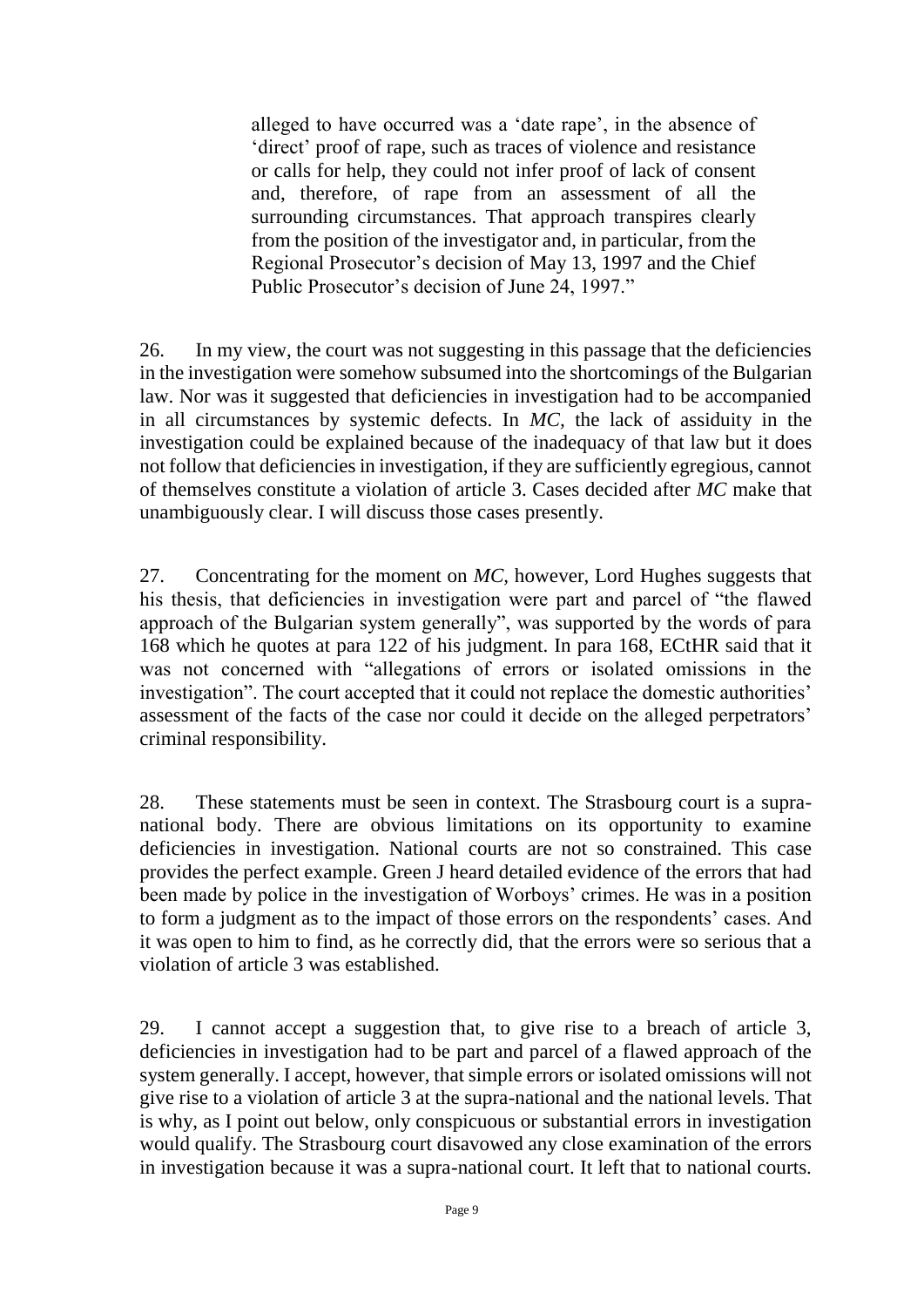But, my reference to ECtHR's disinclination to conduct such a close examination is not intended to suggest that minor errors in investigation will give rise to a breach of the Convention right on the national plane. To the contrary, as I make clear in paras 53 and 72 below, errors in investigation, to give rise to a breach of article 3, must be egregious and significant.

30. As I hope is now clear, not every error in investigation will give rise to a breach of article 3. But the difficulty in defining those errors which qualify should not prompt capitulation to the notion that there has to be some form of structural deficiency before egregious errors in the investigation of the offences, such as occurred in this case, can amount to a breach of article 3. That proposition is strongly supported by consideration of cases decided after *MC* and I turn now to those cases.

31. The case of *Szula v United Kingdom* (2007) 44 EHRR SE19 involved a complaint of sexual and physical abuse brought by a minor during the time that he was in a residential approved school. The applicant's claim was deemed inadmissible but this was because it was concluded that there was "no indication that the authorities showed any lack of diligence or expedition" in the investigation of his allegations. Implicit in that finding was that, had there been such an indication, the applicant's case would have been admissible. It has been suggested that this case is an example of the court having looked for evidence of a structural defect or culpable disregard or an absence of good faith in the administration of the domestic system (para 26). I do not agree. In that case the court expressly recognised that the criminal law prohibited the physical and sexual abuse alleged by the applicant. True it is that the court, after reviewing steps taken by police and prosecuting authorities, also said (in para 1 of its judgment):

> "While that sequence of events was somewhat unfortunate, the court does not consider that it discloses any culpable disregard, discernible bad faith or lack of will on the part of the police or prosecuting authorities as regards properly holding perpetrators of serious criminal offences accountable pursuant to domestic law."

32. It is unquestionably clear that these observations were made in relation to the discharge by the police and the prosecuting authorities of their *operational duties.* There is no hint in the judgment that this was in any way related to a "structural defect". As I have said, the court had examined the criminal law system and not found it wanting. I cannot accept, therefore, that the quoted passage had anything whatever to do with a systemic or structural failure. It was plainly pertinent - and only pertinent - to a review of the operational actions and decisions of the police and prosecuting authorities. The fact that the court considered it necessary to conduct such a review, when no systemic defect was present, is important, however. It can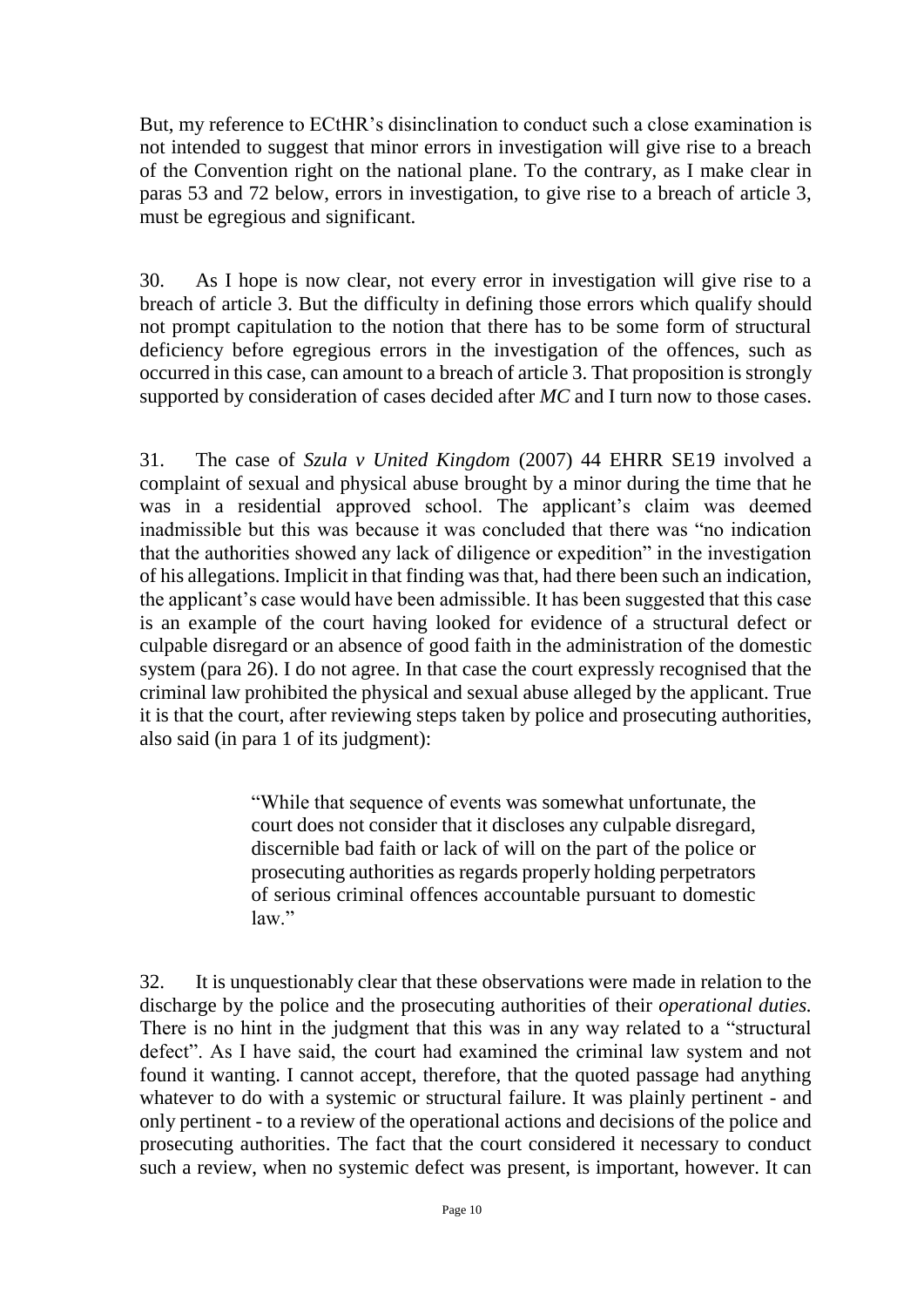only have been necessary if the court considered that a purely operational failing, entirely unrelated to any "structural defect", could have given rise to a violation of article 3.

33. In *Secic v Croatia* (2009) 49 EHRR 18 (31 May 2007), ECtHR considered a complaint of ineffective criminal investigation of a racially motivated physical assault. The court again repeated the statement from *MC* that article 3 may give rise to a positive obligation to conduct an official investigation - para 53. The court stated that the obligation on the state to conduct an official investigation is one of means, not result, referring to the article 2 cases of *Menson v United Kingdom* (2003) 37 EHRR CD 220 and *Yasa v Turkey* (1999) 28 EHRR 408. At para 54, however, it observed that the authorities had to take "all reasonable steps available to them to secure the evidence concerning the incident" and that the authorities must act with "promptness and reasonable expedition." Having considered the investigations conducted by the police, ECtHR concluded, at para 59, that "the failure of the state authorities to further the case or obtain any tangible evidence with a view to identifying and arresting the attackers over a prolonged period of time indicates that the investigation did not meet the requirements of article 3 of the Convention". It therefore found that article 3 had been breached and that the applicant was entitled to be compensated. Lord Hughes has cited this case as an example where there were "plain overtones of structural State deficiencies in relation to the investigation of allegations of racially motivated or discriminatory violence" (para 126).

34. The applicant's submissions are set out in paras 38-42 of the court's judgment. None of these submissions touched on any structural or systemic deficiency in Croatian law or procedure. To the contrary, the applicant complained that Croatian law provided for many processes and police methods which the police had failed to follow. He also complained that they had failed to apply to a Croatian court for an order compelling a journalist to reveal the name of an interviewee who might have been able to shed light on the attack on him. Such an application could have been made under section 30 of the Media Act. No complaint was made about any inadequacy in that provision. All of the applicant's complaints were in relation to the operational failings of the police.

35. The Croatian government's submissions are set out in paras 43-48 of the Strasbourg court's judgment. Apart from claiming that the applicant's ill-treatment did not reach the threshold required for a breach of article 3 and that the positive obligation under that article arose only where the state had been made aware of acts which it was reasonable to expect them to prevent, all the government's submissions were focused on a defence of the operational decisions and actions of the police. The question of systemic deficiencies was simply not in play in this case. That is obvious also from the court's decision. At para 53 the court said that article 3 may give rise to a positive obligation to conduct an official investigation. This was not, in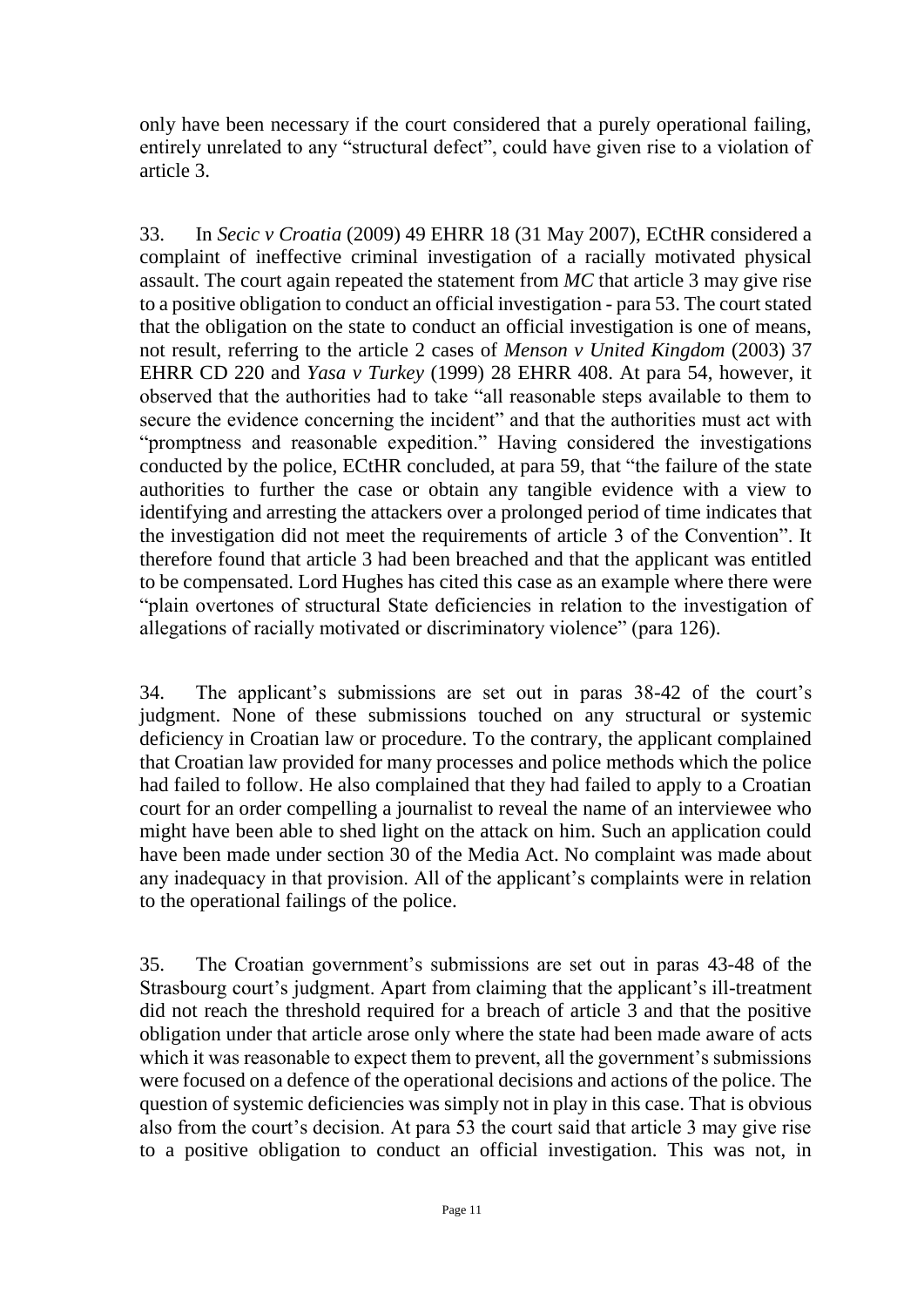principle, limited to cases of ill-treatment by state agents. And at para 54 the court said this:

> "… the court reiterates that the scope of the … obligation by the state is one of means, not of result; the authorities must have taken all reasonable steps available to them to secure the evidence concerning the incident. A requirement of promptness and reasonable expedition of the investigation is implicit in this context."

36. The complaint of lack of promptness related solely to police inaction. Nothing about any structural or systemic deficiency was instanced. And the remainder of the court's judgment focused entirely on the operational failings of the police. For my part, therefore, I have not been able to find any overtones of structural state deficiencies in the report of this case.

37. *Beganović v Croatia* (Application No 46423/06) 25 June 2009 was a case in which the applicant had been assaulted by three individuals. Although ECtHR acknowledged (in para 69 of its judgment) that no direct responsibility can attach to a member state under ECHR for the acts of private individuals, it stated (in paras 70 and 71):

> "70. … even in the absence of any direct responsibility for the acts of a private individual under article 3 of the Convention, State responsibility may nevertheless be engaged through the obligation imposed by article 1 of the Convention. In this connection the Court reiterates that the obligation on the High Contracting Parties under article 1 of the Convention to secure to everyone within their jurisdiction the rights and freedoms defined in the Convention, taken together with article 3, requires States to take measures designed to ensure that individuals within their jurisdiction are not subjected to torture or inhuman or degrading treatment or punishment, including such ill-treatment administered by private individuals (see *A v United Kingdom*, cited above, para 22).

> 71. … In order that a state may be held responsible it must … be shown that the domestic legal system, and in particular the criminal law applicable in the circumstances of the case, *fails to provide practical and effective protection of the rights guaranteed by article 3* (see *X and Y* cited above cited above,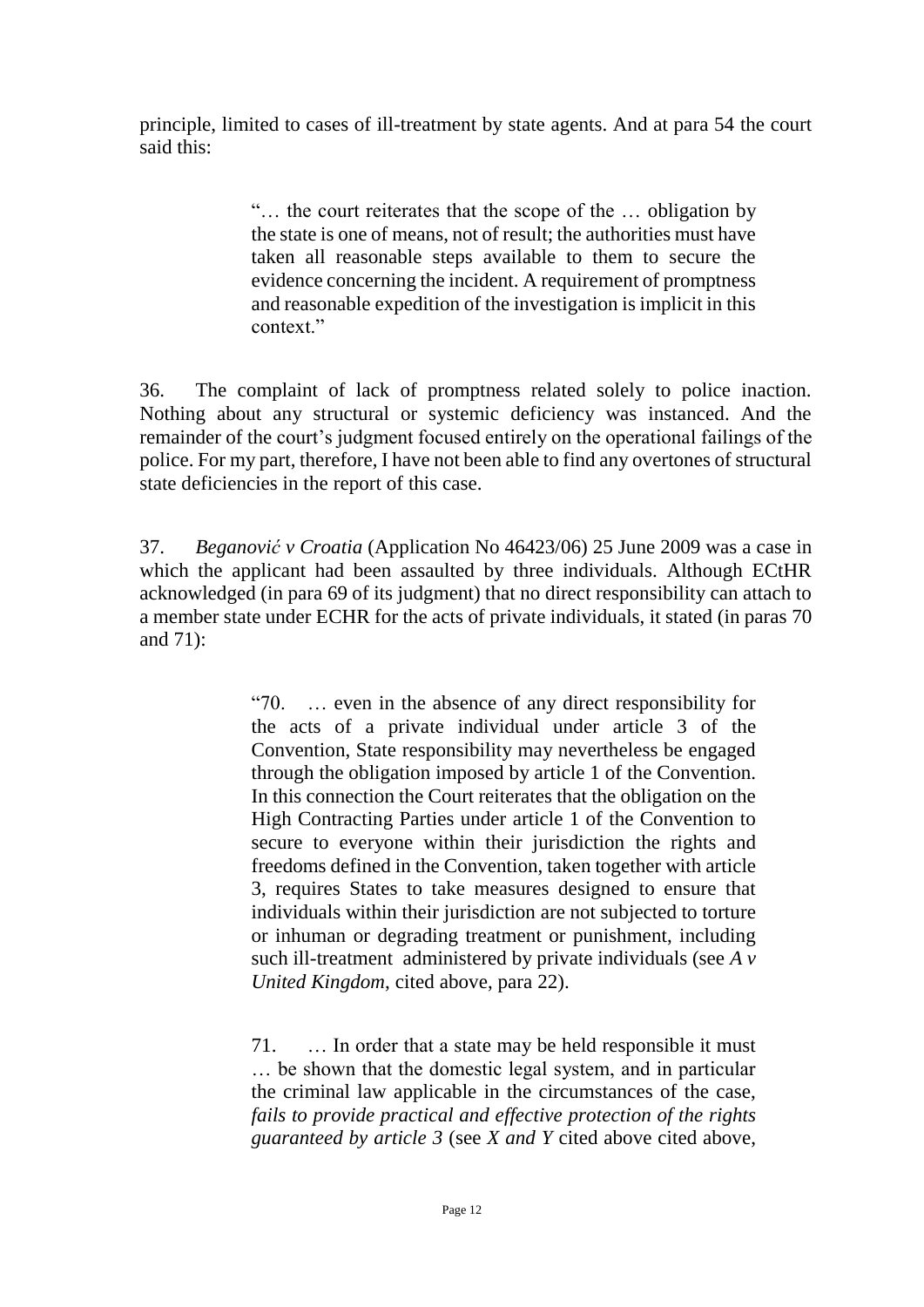para 30, and *A v United Kingdom*, cited above, opinion of the Commission, para 48)." (Emphasis supplied)

38. The court made clear that, as well as examining the "impugned regulations and practices, and in particular the domestic authorities' compliance with the relevant procedural rules", it would also consider "the manner in which the criminal mechanisms were implemented in the instant case" - para 74. At para 75, ECtHR set out the "minimum standards applicable" in respect of "the duty to investigate". They included that the investigation be independent, impartial and subject to public scrutiny, and that the authorities act with diligence and promptness. It also reiterated that "for an investigation to be considered effective, the authorities must take whatever reasonable steps they can to secure the evidence concerning the incident, including, inter alia, a detailed statement concerning the allegations from the alleged victim, eyewitness testimony, forensic evidence and, where appropriate, additional medical reports". The failings in fact identified in this case arose at the postinvestigative stage and ECtHR confirmed the principle that the requirement for effective criminal law provisions extends to the trial phase of proceedings - para 77.

39. The ECtHR decided that the state authorities did not fulfil their positive obligations under article 3. Violation of that article was found. Compensation was awarded to the applicant. The various elements of an effective investigation identified by the court should be noted. It must be independent. It requires to be prompt. Evidence must be secured. Failure to adhere to these standards renders the state liable to the individual affected by that failure.

40. In the case of *Vasilyev v Russia* (Application No 32704/04) 17 December 2009 the applicant and his friend were seriously assaulted and robbed. Although police officers attended the scene, no investigation into the circumstances of the assault were conducted. The police officers claimed to have considered that the applicant and his friend were intoxicated, so they moved them from the position where they had been found and left them. A number of criminal investigations were subsequently instituted, largely on the initiative of the applicant's mother. It was decided to suspend the proceedings because the perpetrators could not be identified. This decision was reversed and restored on a number of occasions. The two police officers who had attended the scene were prosecuted for failing to fulfil their legal duty to protect victims of offences. They were acquitted.

41. The applicant did not lay blame on the state authorities for the attack; nor was it suggested that they knew or ought to have known that the applicant was at risk of physical violence at the hands of third parties. The court explicitly found, however, that this did not absolve the state from obligations under article 3. At para 99, it said that what the article required was that "the authorities conduct an effective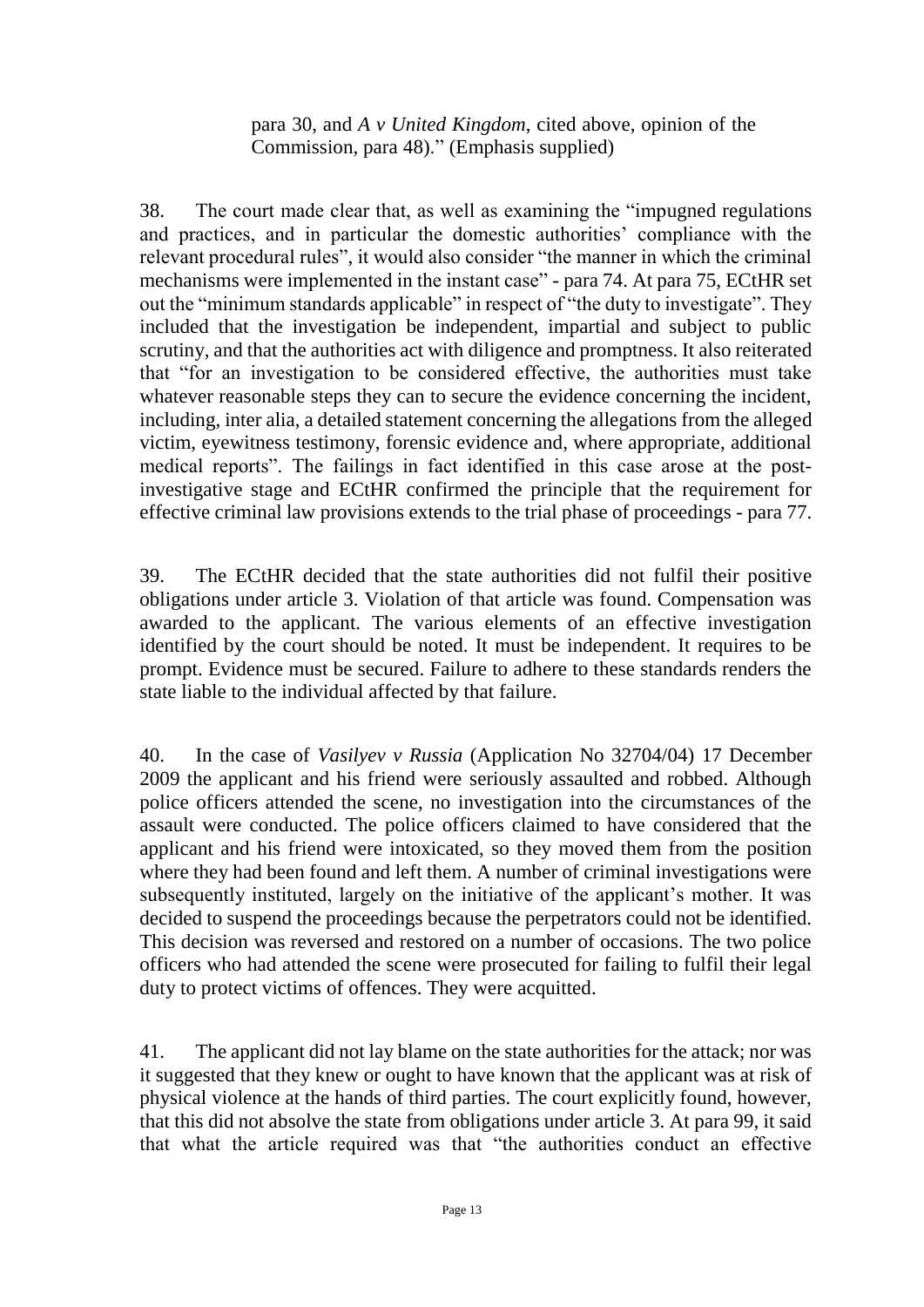investigation into the alleged ill-treatment even if such treatment has been inflicted by private individuals". It elaborated on this statement at para 100:

> "… For the investigation to be regarded as 'effective', it should in principle be capable of leading to the establishment of the facts of the case and to the identification and punishment of those responsible. This is not an obligation of result, but one of means. The authorities must have taken the reasonable steps available to them to secure the evidence concerning the incident, including, *inter alia,* eyewitness testimony, forensic evidence, and so on. Any deficiency in the investigation which undermines its ability to establish the cause of injuries or the identity of the persons responsible will risk falling foul of this standard, and a requirement of promptness and reasonable expedition is implicit in this context (see, among many authorities, *Mikheyev v Russia*, no 77617/01, para 107 et seq, 26 January 2006, and *Assenov and Others v Bulgaria*, judgment of 28 October 1998, Reports 1998-VIII, paras 102 et seq)."

42. It was held that there had been a violation of article 3 under its procedural limb in that the investigation into the assault on the applicant was ineffective. He was awarded compensation.

43. A similar approach to that in the cases already discussed is found in later decisions of ECtHR such as *Milanovic v Serbia* (Application No 44614/07) 14 December 2010, *CAS v Romania* (2015) 61 EHRR 18 and *BV v Croatia* (Application No 38435/13) 21 January 2016. The statement of the applicable principles concerning the procedural obligations in *CAS v Romania* (which reflected the exposition of those in the cases considered in detail above) was expressly endorsed by the Grand Chamber in *O'Keefe v Ireland* (2014) 59 EHRR 15. These propositions have been reiterated by the second section of ECtHR most recently in *BV v Belgium* (Application No 61030/08) 2 May 2017. At para 56 the court stated that the obligation to carry out an effective investigation "cannot be limited to cases of illtreatment by agents of the state".

*A clear and constant line of authority?*

44. In *R (Ullah) v Special Adjudicator* [2004] 2 AC 323, Lord Bingham of Cornhill, at para 20, quoted with approval the statement of Lord Slynn of Hadley in *R (Alconbury Developments Ltd) v Secretary of State for the Environment, Transport and the Regions* [2003] 2 AC 295, para 26, where he said: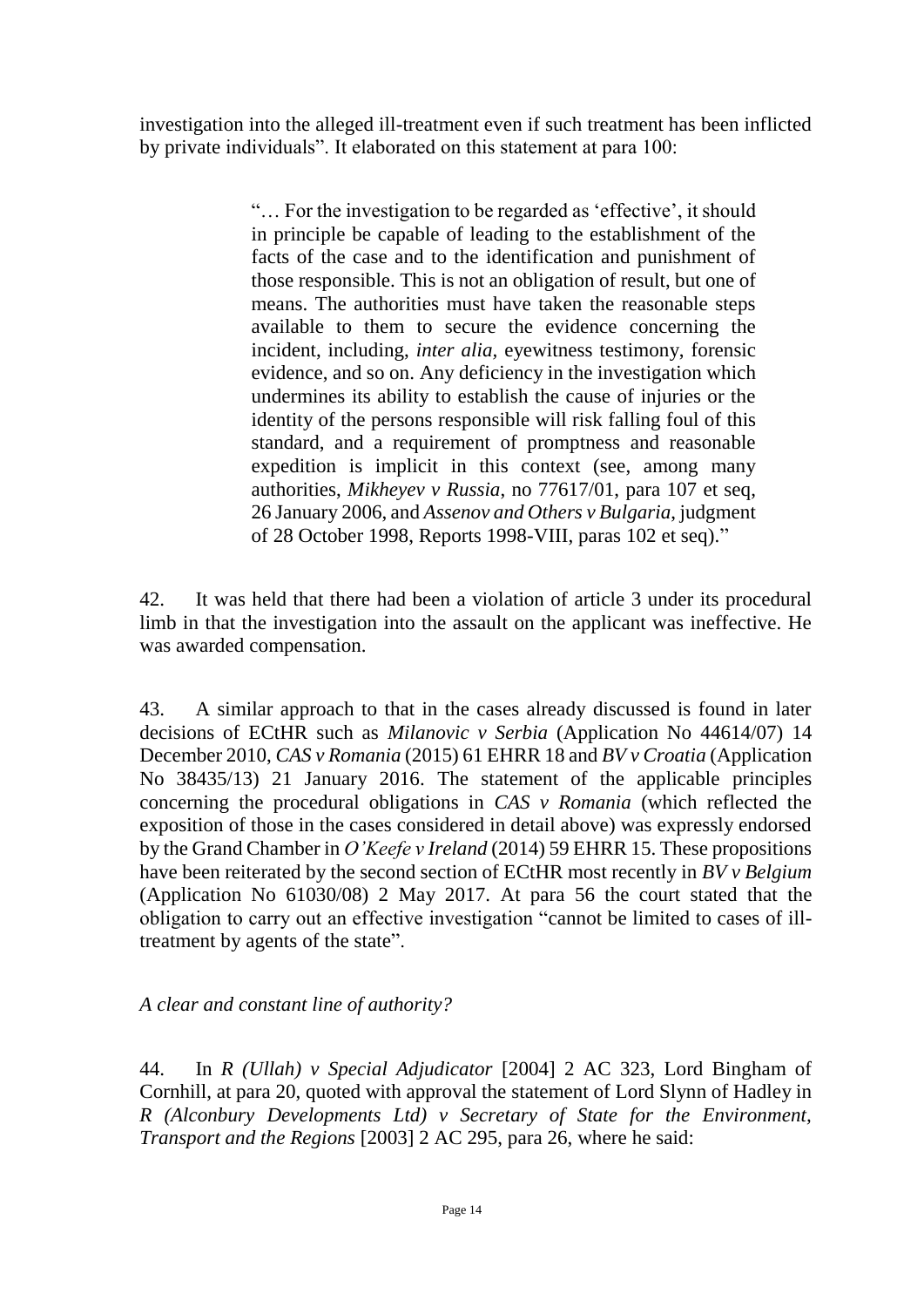"Your Lordships have been referred to many decisions of the European Court of Human Rights on article 6 of the Convention. Although the Human Rights Act 1998 does not provide that a national court is bound by these decisions it is obliged to take account of them so far as they are relevant. In the absence of some special circumstances it seems to me that the court should follow any clear and constant jurisprudence of the European Court of Human Rights."

45. The respondents argue that the authorities which I have reviewed above constitute clear and constant jurisprudence to the effect that the state has a duty under article 3 to conduct an effective investigation into crimes which involve serious violence to an individual. In order that the protective right under the article be practical and effective, the respondents also assert that failure to conduct such an investigation gives rise to a right to hold the state to account by, among other things, a claim for compensation on the part of a person who was a victim of the article 3 violation and the state's failure to discharge its obligations under the article.

46. The appellant counters this argument, claiming that the Strasbourg court's extensive case law (including decisions of the Grand Chamber) refers back to *Assenov* as the authoritative source of the obligation, derived from article 3, to investigate allegations of ill-treatment by state agents. It is suggested that *Assenov*  explicitly limits the investigative duty to cases where the ill-treatment has been perpetrated "by the police or other such agents of the state unlawfully and in breach of article 3" (para 102). This approach, it is claimed, has been followed by decisions of the Grand Chamber in such cases as *Gäfgen v Germany* (2011) 52 EHRR 1 and *El-Masri v The Former Yugoslav Republic of Macedonia* (2012) 57 EHRR 25.

47. It is to be noted, of course, that *Assenov* was a case where the claim was based on allegations against state agents, namely, the Bulgarian police. When, therefore, the court expressed the view, which it did in para 102 of its judgment, that, "where an individual raises an arguable claim that he has been seriously ill-treated by the police or other such agents of the State unlawfully and in breach of article 3, that provision … requires by implication that there should be an effective official investigation", it did not address the question whether such a duty arose where the perpetrators of the ill-treatment were not state agents. It did not need to do so. The issue simply did not arise in that case.

48. Likewise, in *Gäfgen* the complaint was made concerning the applicant's illtreatment by police. So also in *El-Masri* the applicant claimed that he had suffered ill-treatment at the hands of state agents and that they had been actively involved in his subsequent rendition by CIA agents. Statements in the judgments in both cases which echo that in *Assenov* quoted in the preceding paragraph do not sound on the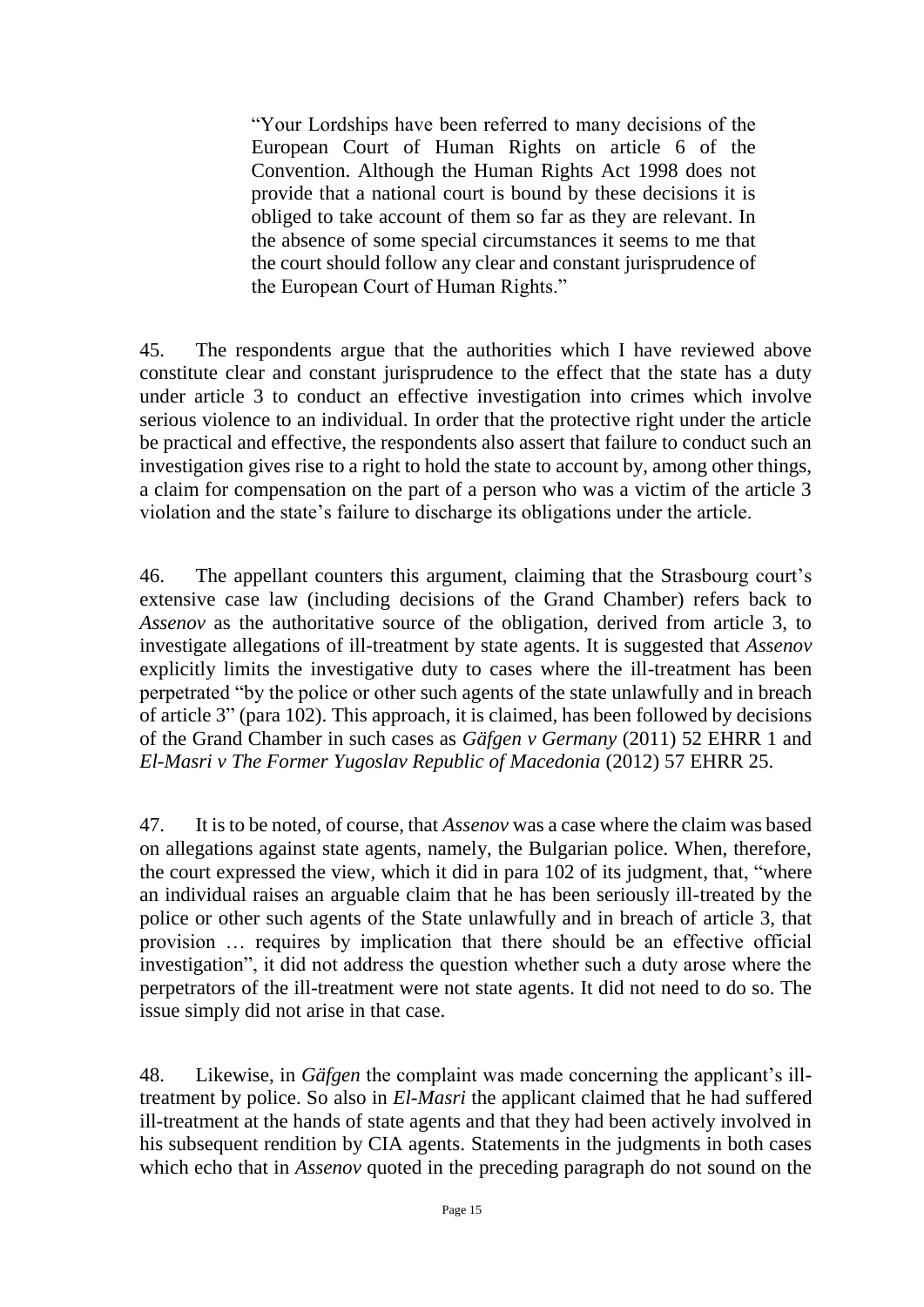question whether ill-treatment by individuals other than state agents can give rise to the duty to investigate under article 3. Those decisions do not impinge upon, much less derogate from, the authority of the cases decided by ECtHR between 2005 and 2017 discussed in paras 16 to 28 above. I consider that those cases amount to clear and constant case law of the Strasbourg court. And I have concluded that they establish that the state is obliged under article 3 to conduct an effective investigation into crimes which involve serious violence to persons, whether that has been carried out by state agents or individual criminals. Further, in order that the protective right should be practical and effective, an individual who has suffered ill-treatment contrary to article 3 has a right to claim compensation against the state where there has been a failure by state authorities to conduct a sufficient investigation into the crime.

49. At para 127 of Lord Hughes' judgment, he suggests that the proper test for the positive obligation to investigate reports of past violence under article 3 is whether the state "has a proper structure of legal provision designed to punish it when it occurs and has administered [it] in good faith and with proper regard for the gravity of the behaviour under consideration". It is not clear whether this formulation excludes any investigation of operational failings on the part of state authorities such as the police. Conceivably, I suppose, a failure to administer the proper structure of criminal legal provisions might entail an examination of the way in which police conducted their inquiries into a particular case. But, importantly, the duty to administer is qualified in Lord Hughes' exposition by the stipulation that the administration of the structure of legal provision, if it is to fall foul of the test, must be shown to have been conducted in bad faith or without proper regard for the gravity of the behaviour involved. This places an obvious limitation on the scope of any review of the operational actions and decisions of the police. There is no suggestion in this case, for instance, that the police acted in bad faith. It might possibly be said that there were instances of the police failing to have regard for the gravity of the crimes which the respondents complained of but I am unsure whether this would fulfil Lord Hughes' test because the failure to have due regard to the gravity of the crime must take place in the context of the administration of the proper structure of legal provisions.

50. It is true, as Lord Hughes says in para 140, that there were structural errors. But I cannot agree with his statement that the various detailed failings in the conduct of the inquiry were "largely attributable to this flawed structural approach". Green J dealt with the operational failures in these two cases in a long passage of his judgment between paras 285 and 313. Some of these were related by him to lack of training but many were not. Significantly, the judge found that if the operational failings had not occurred, the police officers involved in the investigation "would have taken steps which would have been capable of identifying and arresting Worboys".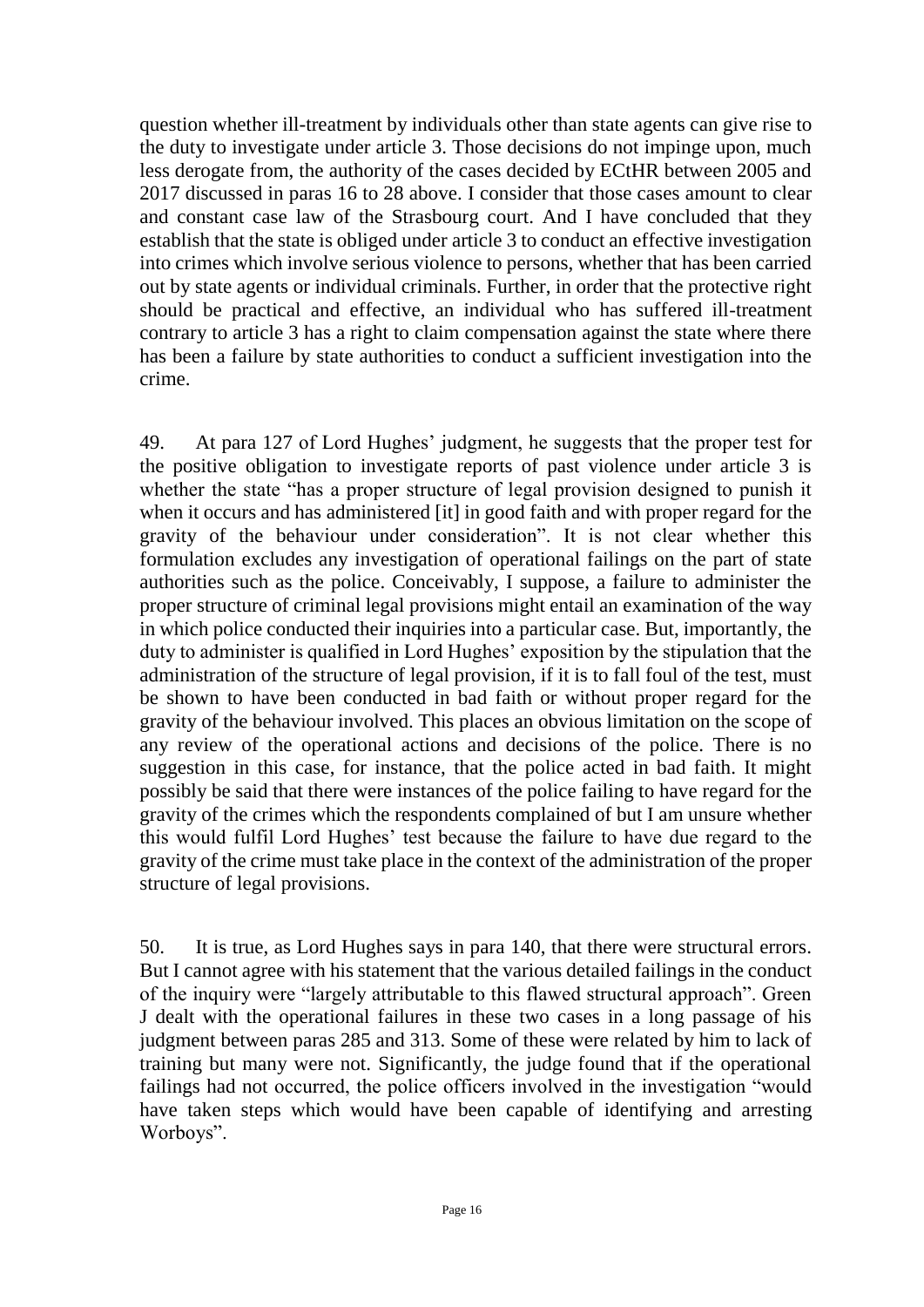51. It is unnecessary to list all the operational failings. These are set out in admirable and clear detail by the trial judge in his judgment. It is sufficient to refer to a sample of these to explain why I do not accept that these were largely attributable to a flawed structural approach.

(i) Reception staff failed to record relevant names, addresses and vehicle registration details. If these had been recorded, it was "perfectly feasible to believe", the judge found, that Worboys might have been apprehended earlier or might even have been deterred from further offending;

(ii) Failure to interview promptly a witness known as Kevin. He could have identified Worboys and could have given evidence that might have led to his arrest;

(iii) Failure to collect CCTV evidence. Worboys had driven his taxi to a police station. The timing of his arrival at and departure from the police station was known. If police officers had checked the CCTV footage, they could have identified the registration number and this would have led them to Worboys;

(iv) Between 2003 and 2008 many complaints were made to police which should have been sufficient to trigger the arrest of Worboys. The failure to make the link between these complaints was due not only to a lack of training but also to *a failure to adhere to procedures*;

(v) Failure to conduct searches.

52. None of these failures can be described as a failure in training or in the structures that were in place for the investigation of serious crime at the material time. Many other operational failures, none of which can be ascribed to a "flawed structural approach" were found by Green J to have occurred. These were considered by him to have contributed in a significant way to his finding that a breach of article 3 had been established. If I have understood Lord Hughes' formulation of the relevant test correctly, none of them was relevant to that conclusion.

53. The prospect of every complaint of burglary, car theft or fraud becoming the subject of an action under the Human Rights Act has been raised. I do not believe that this is a serious possibility. All of the cases in this area involve conspicuous and substantial shortcomings in the conduct of the police and prosecutorial investigation. And, as this case illustrates, frequently, operational failures will be accompanied by systemic defects. The recognition that really serious operational failures by police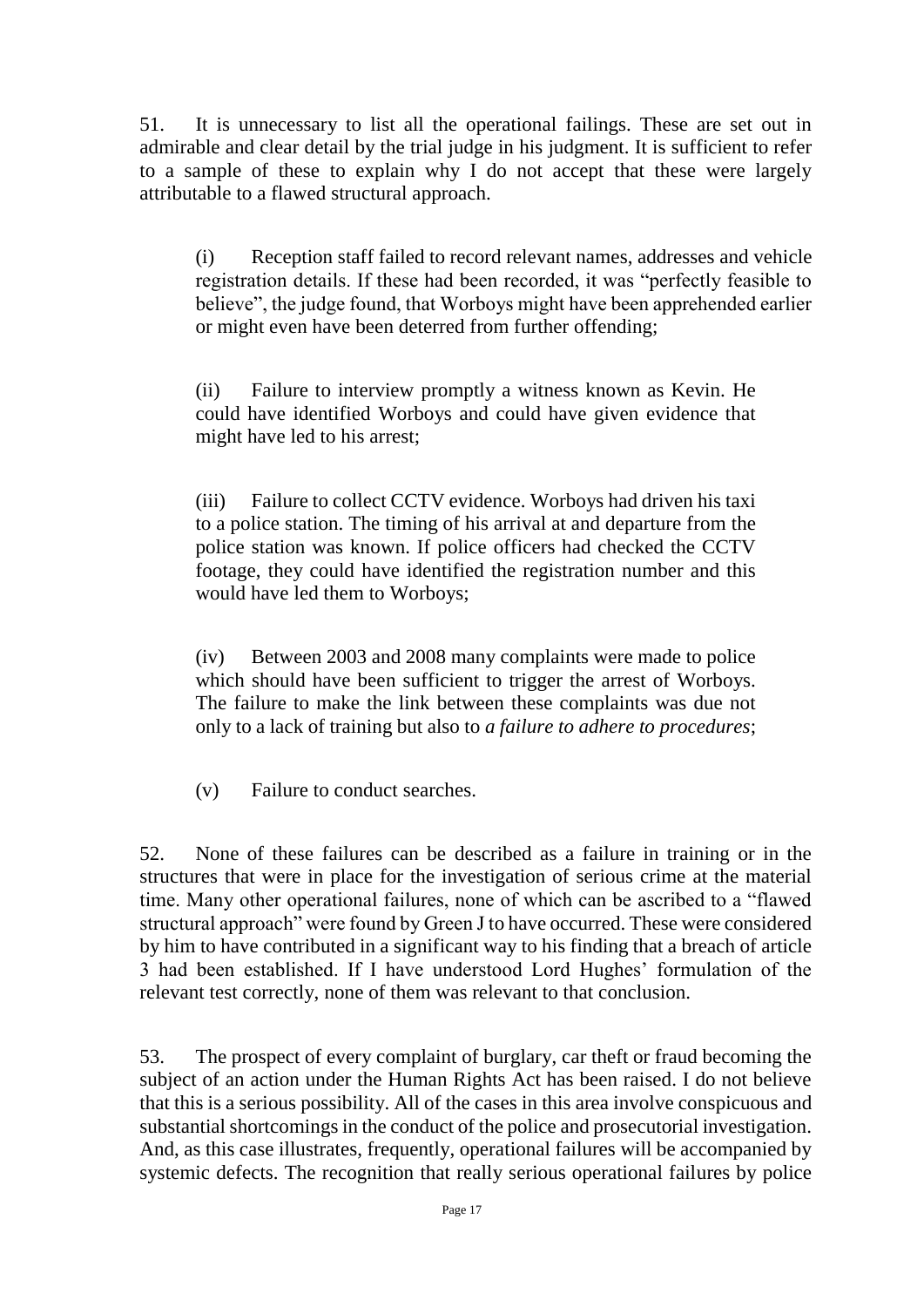in the investigation of offences can give rise to a breach of article 3 cannot realistically be said to herald an avalanche of claims for every retrospectively detected error in police investigations of minor crime.

# *A systems or an operational duty?*

54. The appellant argued that *MC v Bulgaria* should not be taken as authority for the proposition that how the state carried out its investigative duty at an operational level required to be examined in order to determine whether article 3 had been breached. That case, it was said, involved a systemic problem with Bulgarian law in relation to sexual offences. Under that law, it was not sufficient, in a rape prosecution, to show that a complainant had not consented to sexual intercourse. It was necessary to show that she was incapable of defending herself, or that she had been compelled by force or threats or that she had been brought to a state of defencelessness. The case was therefore primarily concerned with the system of laws in Bulgaria, the appellant claimed, and the court did not find a breach of article 3 because of any particular failing in the investigation in isolation, but because the legal system itself was deficient. The appellant claims that nothing in the judgment says in positive terms that article 3 gives rise to an obligation to investigate in cases where the state is not complicit in ill-treatment.

55. I do not accept these arguments. As pointed out in para 18 above, the Strasbourg court in *MC* clearly specified that the state's duty had two aspects. The first was to enact criminal-law provisions which would effectively punish rape. The second, distinct but definite obligation was to carry out proper investigation and prosecution so that the laws could be applied effectively. It should be noted that the applicant's complaint in that case had two separate aspects, described in para 109 of the judgment as follows:

> "The applicant complained that Bulgarian law and practice did not provide effective protection against rape and sexual abuse as only cases where the victim had resisted actively were prosecuted *and that the authorities had not investigated the events of July 31 and August 1, 1995 effectively*." (Emphasis supplied)

56. The second aspect of her complaint was elaborated on in para 117 of the judgment where it is recorded that she alleged that the investigation had not been thorough and complete. The crucial issue of the timing of all the movements of the men and the applicant during the night in question had not been investigated.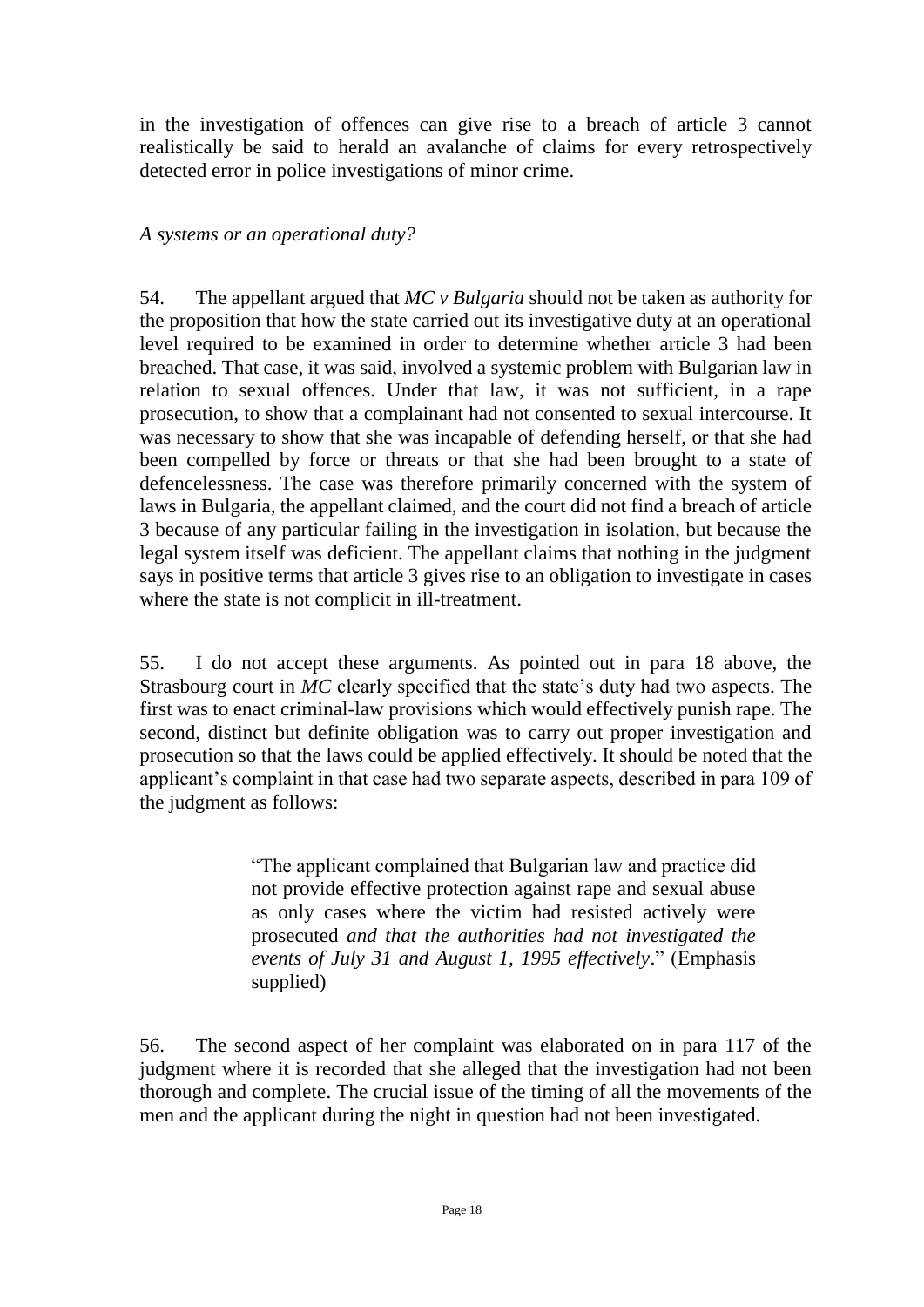57. The court's conclusions on the second aspect of the applicant's complaint were unmistakable. At paras 176-178 it said:

> "176. The court recognises that the Bulgarian authorities faced a difficult task, as they were confronted with two conflicting versions of the events and little 'direct' evidence. The court does not underestimate the efforts invested by the investigator and the prosecutors in their work on the case.

> 177. It notes, nonetheless, that the presence of two irreconcilable versions of the facts obviously called for a context-sensitive assessment of the credibility of the statements made and for verification of all the surrounding circumstances. Little was done, however, to test the credibility of the version of the events proposed by P and A [the alleged rapists] and the witnesses called by them. In particular, the witnesses whose statements contradicted each other, such as Ms T and Mr M, were not confronted. No attempt was made to establish with more precision the timing of the events. The applicant and her representative were not given the opportunity to put questions to the witnesses whom she accused of perjury. In their decisions, the prosecutors did not devote any attention to the question whether the story proposed by P and A was credible when some of their statements called for caution, such as the assertion that the applicant, 14 years old at the time, had started caressing A minutes after having had sex for the first time in her life with another man.

> 178. The court thus considers that the authorities failed to explore the available possibilities for establishing all the surrounding circumstances and did not assess sufficiently the credibility of the conflicting statements made."

58. Plainly, therefore, the court made a separate finding in relation to the inadequacy of the police investigation. This finding was entirely freestanding of its conclusions in relation to the systemic deficiencies in the Bulgarian law in relation to rape. That approach has been consistently followed in the cases examined above. It is incontestably clear, therefore, that the positive obligation to conduct a proper inquiry into behaviour amounting to breach of article 3 may constitute a violation of the state's duty under the article.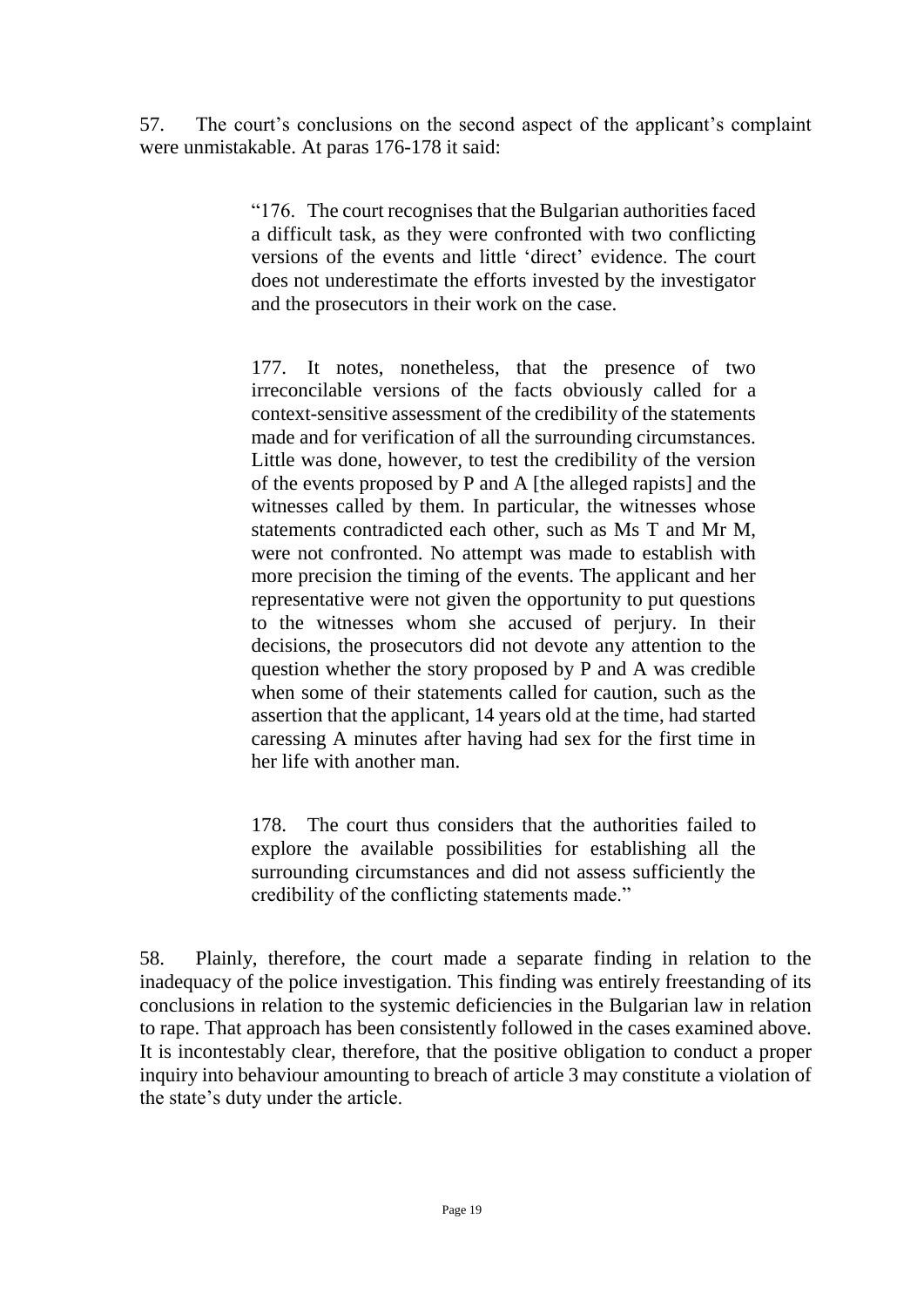#### *Is state complicity a prerequisite?*

59. The answer to the argument that the positive obligation to investigate is animated only where there is state involvement in the acts said to breach article 3 can be simply supplied by reference to the passage from para 151 of *MC* quoted at para 17 above. The statement that positive obligations are not solely confined to cases of ill-treatment by state agents could not be clearer.

60. In fact, of course, statements to like effect appear repeatedly in ECtHR jurisprudence - see, for instance, para 70 of *Beganović* quoted at para 37 above; *Vasilyev* where the applicant expressly disavowed any accusation of blame on the state authorities for the attack on him; and para 83 of *Milanovic* (mentioned at para 43 above) where the court said:

> "In general, actions incompatible with article 3 of the Convention primarily incur the liability of a Contracting State if they were inflicted by persons holding an official position. However, the obligation on the High Contracting Parties under article 1 of the Convention to secure to everyone within their jurisdiction the rights and freedoms defined in the Convention, taken in conjunction with article 3, also requires states to take measures designed to ensure that individuals within their jurisdiction are not subjected to ill-treatment administered by other private persons (see *A v United Kingdom,* judgment of 23 September 1998, para 22, *Reports of Judgments and Decisions* 1998-VI; *Z and Others v United Kingdom* [GC], no 29392/95, para 73-75, ECHR 2001-V; *E and Others v United Kingdom*, no 33218/96, 26 November 2002)."

61. Likewise, in *CAS v Romania* where there was no question of state involvement in the sexual abuse of the first applicant, the court was unambiguous in its finding that this was not a prerequisite to a breach of article 3. At para 69, it said:

> "… the absence of any direct state responsibility for acts of violence that meet the condition of severity such as to engage article 3 of the Convention does not absolve the state from all obligations under this provision. In such cases, article 3 requires that the authorities conduct an effective official investigation into the alleged ill-treatment even if such treatment has been inflicted by private individuals."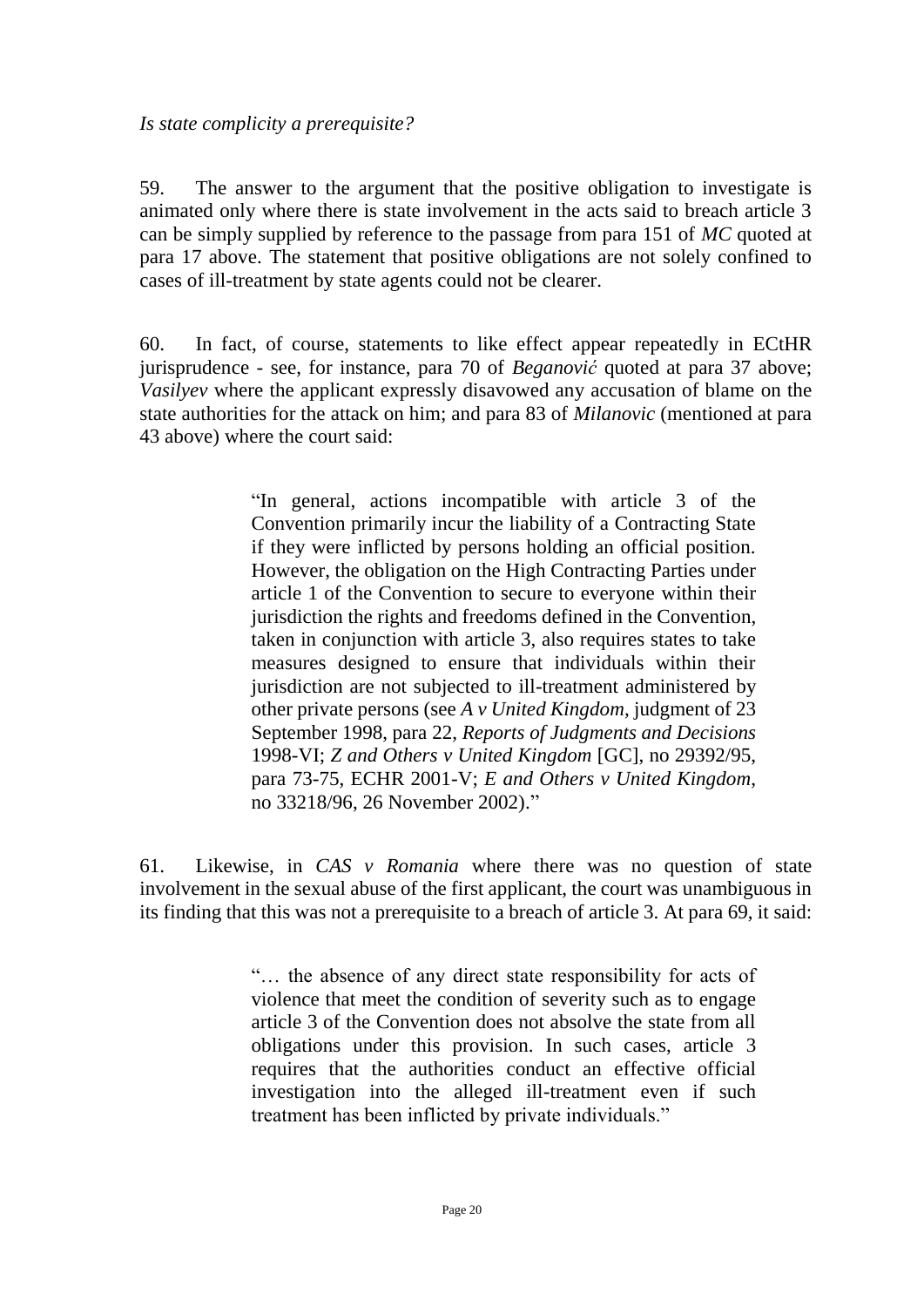62. I am satisfied, therefore, that ECtHR has consistently held that it is not required that there be state involvement in the acts alleged to amount to breach of article 3. The appellant's argument based on that proposition must be rejected.

#### *Compensation*

63. The themes outlined in para 6 (iv) and (v) above may be taken together. They can be dealt with briefly. Compensation is by no means automatically payable for breaches of the article 3 duty to investigate and prosecute crime. As Lord Bingham pointed out in *R (Greenfield) v Secretary of State for the Home Department* [2005] 1 WLR 673, para 8, in many cases the Strasbourg court has treated the finding of the violation as, in itself, just satisfaction under article 41 (although that was said in the context of article 6 breaches).

64. It is well settled, however, that the award of compensation for breach of a Convention right serves a purpose which is distinctly different from that of an order for the payment of damages in a civil action. As Lord Brown said in *Van Colle* at para 138:

> "… Convention claims have very different objectives from civil actions. Where civil actions are designed essentially to compensate claimants for their losses, Convention claims are intended rather to uphold minimum human rights standards and to vindicate those rights. That is why time limits are markedly shorter. … It is also why section 8(3) of the [HRA] provides that no damages are to be awarded unless necessary for just satisfaction ..."

65. Laws LJ said in para 68 of his judgment in the Court of Appeal, that the inquiry into compliance with the article 3 duty is "first and foremost concerned, not with the effect on the claimant, but with the overall nature of the investigative steps to be taken by the State". I agree with that. The award of compensation is geared principally to the upholding of standards concerning the discharge of the state's duty to conduct proper investigations into criminal conduct which falls foul of article 3. In paras 72-78 of his judgment, Laws LJ set out the systemic and operational failures of the appellant, quoting extensively from the judgment of Green J as to the first of these. That catalogue of failures was considered to warrant the award of compensation to the respondents, irrespective of the fact that they had received damages from both Worboys and CICA. I cannot find any flaw in the judge's decision to award that compensation nor in the Court of Appeal's decision to uphold that decision.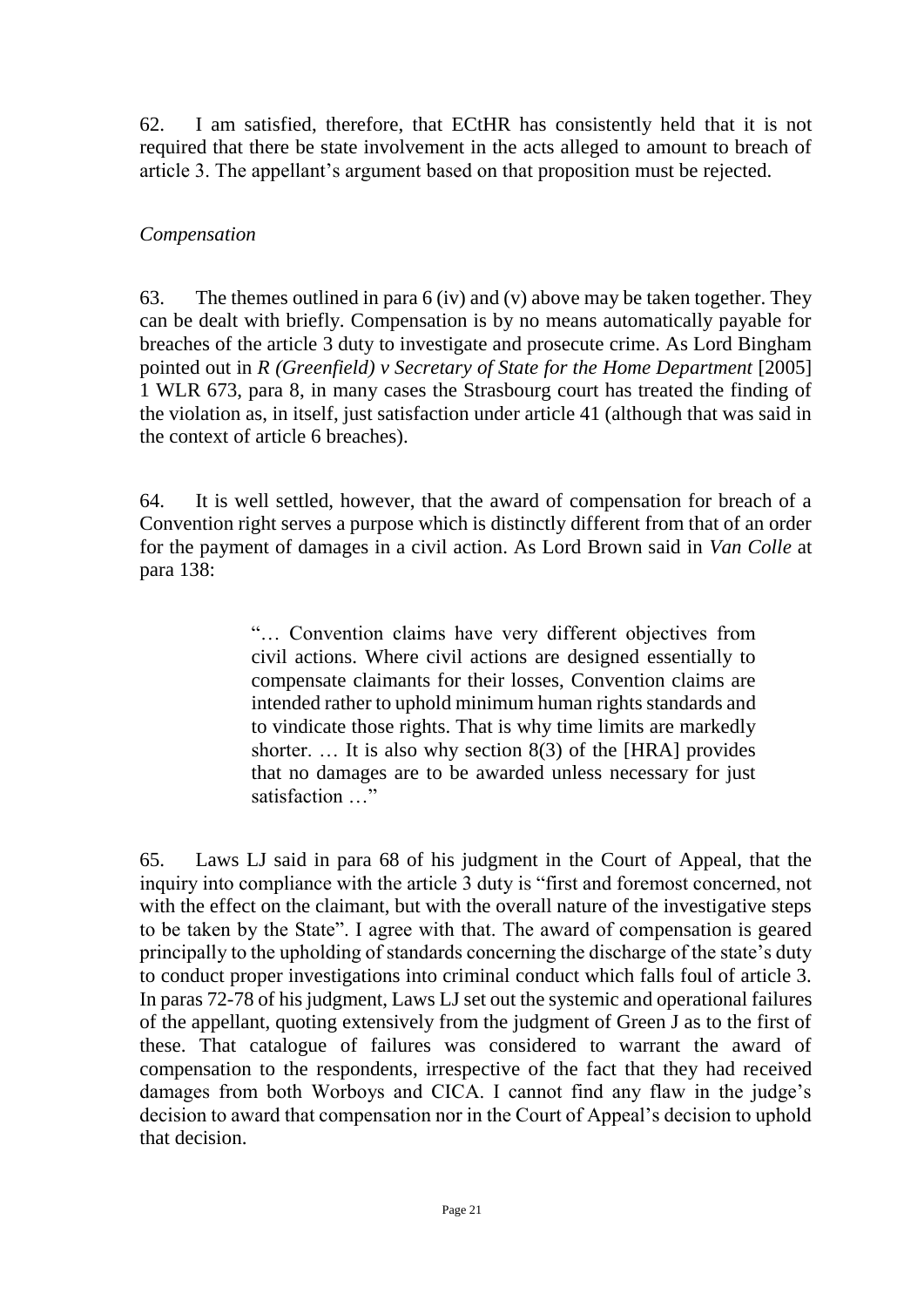66. In *Van Colle* and *Smith*, two associated cases heard together, the complaint was that police had failed to follow up reports of threats to kill. In *Van Colle,* the alleged failure had resulted, it was claimed, in the killing of the individual who was the subject of the threats. In *Smith,* the victim was seriously injured. The first case was brought solely under HRA, alleging violation of article 2. It failed on its facts. In *Smith,* no HRA claim was made. The appellant relied solely on the common law, alleging negligence by the police. The House of Lords rejected the argument that "the common law should now be developed to reflect the Strasbourg jurisprudence about the positive obligation arising under articles 2 and 3 of the Convention" (para 136). A similar approach was taken by the majority in this court in *Michael v Chief Constable of South Wales Police* [2015] AC 1732.

67. As Laws LJ, in the Court of Appeal in this case, pointed out, the essence of the argument on behalf of the appellants in those cases was that the common law rule (that police owe "no general duty of care. … to identify or apprehend an unknown criminal, nor. … a duty of care to individual members of the public who might suffer injury through the criminal's activities …" - *Hill v Chief Constable of West Yorkshire Police* [1989] AC 53) should be moderated so as to accommodate the ECHR - para 30. As he observed, the converse is contended for in this appeal. The appellant and the Secretary of State argue that the exemption from liability of the police at common law should be extended to claims advanced under HRA so that the two systems should be in harmony. There are two reasons for rejecting the argument.

68. In the first place, the bases of liability are different, as mentioned at para 44 above. In as much as it was considered that the common-law duty should not be adapted to harmonise with the perceived duty arising under ECHR, so should the latter duty remain free from the influence of the pre-HRA domestic law. Alternatively, it requires, at least, to be considered on its own merits, without the encumbrance of the corpus of jurisprudence under common-law.

69. Secondly and more importantly, no assumption should be made that the policy reasons which underlay the conclusion that an exemption of police from liability at common law apply *mutatis mutandi* to liability for breach of Convention rights. In *Michael* much of the debate as to whether police owed a duty to an individual member of the public centred on the question whether there was a sufficient proximity of relationship between the claimant and the police force against whom action was taken. No such considerations arise in the present context. The issue here is simple. Did the state through the police force fail to comply with its protective obligation under article 3?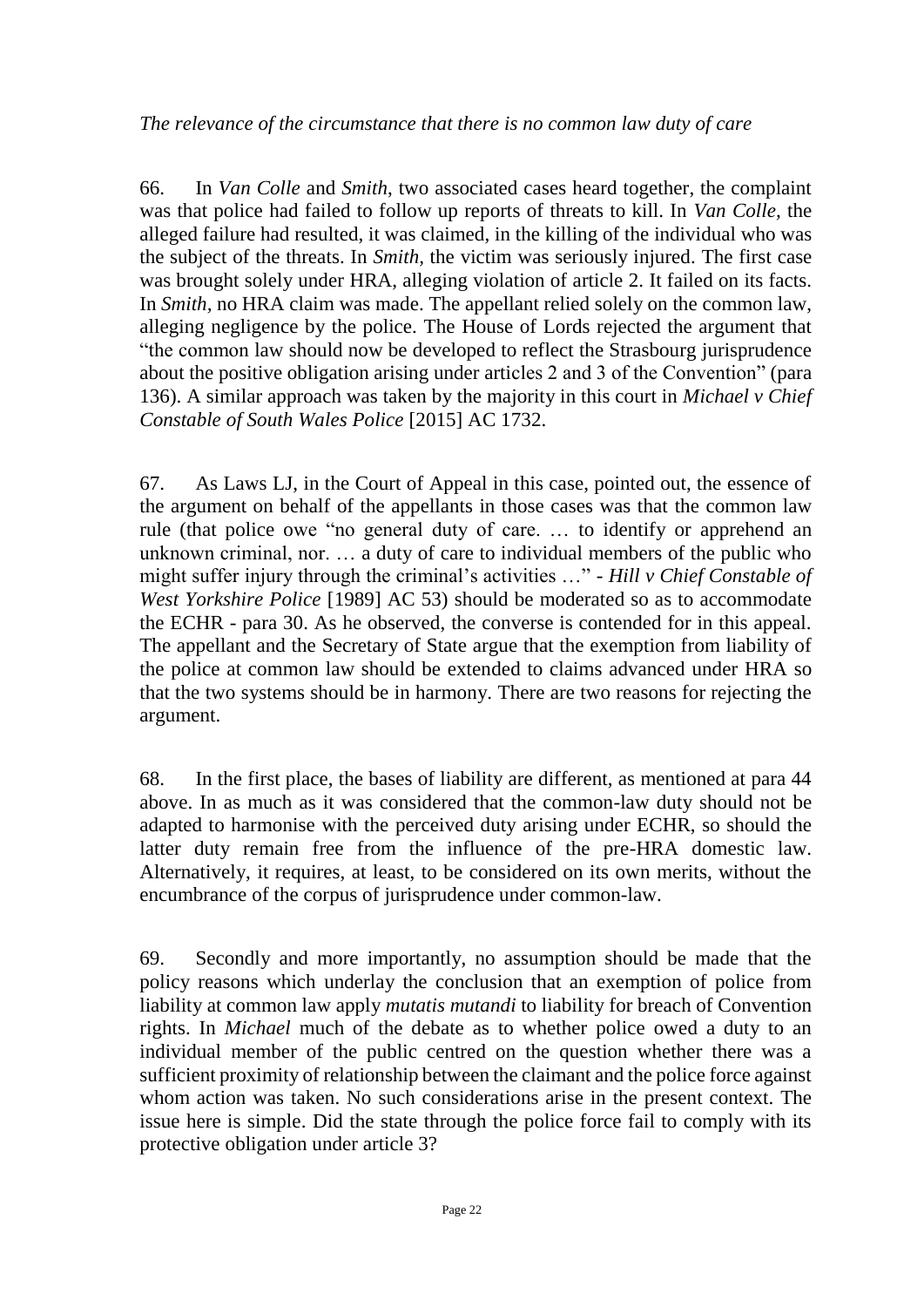70. The other principal argument advanced on behalf of the police in *Michael*  was that it would not be "fair, just and reasonable" to impose liability on them for failings in individual cases. This is a concept with which the common law, with its innate flexibility, can cope but it is not one which can easily be accommodated in Convention jurisprudence. The police either have a protective duty under article 3 or they do not. The presence of the duty cannot depend on one's conception of whether it is fair, just or reasonable for it to exist.

71. Lord Hughes has said (in para 130 of his judgment) that law enforcement and the investigation of crime involve a complex series of judgments and discretionary decisions; that they concern the choice of lines of inquiry, the weighing of evidence and the allocation of finite resources. All of that is unexceptionable. But the claim that to "re-visit such matters step-by-step by way of litigation … would inhibit the robust operation of police work … divert resources from current inquiries [and act as a deterrent] not a spur to law enforcement" is unsupported by any evidence. In the first place, none of the cases cited above required a painstaking, minute examination of decisions taken by police. Nothing in the Strasbourg jurisprudence suggests that this would be appropriate, much less that it would be even admissible, as the basis for advancing a claim under article 3. Carrying out police investigations efficiently should not give rise to a diversion of resources. On the contrary, it should lead to more effective investigation of crime, the enhancement of standards and the saving of resources. There is no reason to suppose that the existence of a right under article 3 to call to account egregious errors on the part of the police in the investigation of serious crime would do other than act as an incentive to avoid those errors and to deter, indeed eliminate, the making of such grievous mistakes.

72. The statement made by Lord Hughes (in para 130) about the undesirability of the investigation of terrorist activity and the "delicate and difficult decisions" it involves being subject to review would be a powerful factor, if it were a possible consequence of following the jurisprudence of ECtHR in this area. But, in my view, it is not. Nothing in that case law supports the notion that a charter has been created for the examination of every judgment or choice of strategy made. As I have said, only obvious and significant shortcomings in the conduct of the police and prosecutorial investigation will give rise to the possibility of a claim. There is no reason to suppose that courts will not be able to forestall challenges to police inquiries based on spurious or speculative claims.

*Should the question be left to Strasbourg?*

73. It was strongly argued, particularly on behalf of the Secretary of State, that the question whether a liability such as that contended for by the respondents arises was one on which ECtHR should be invited to pronounce. The sub-text to this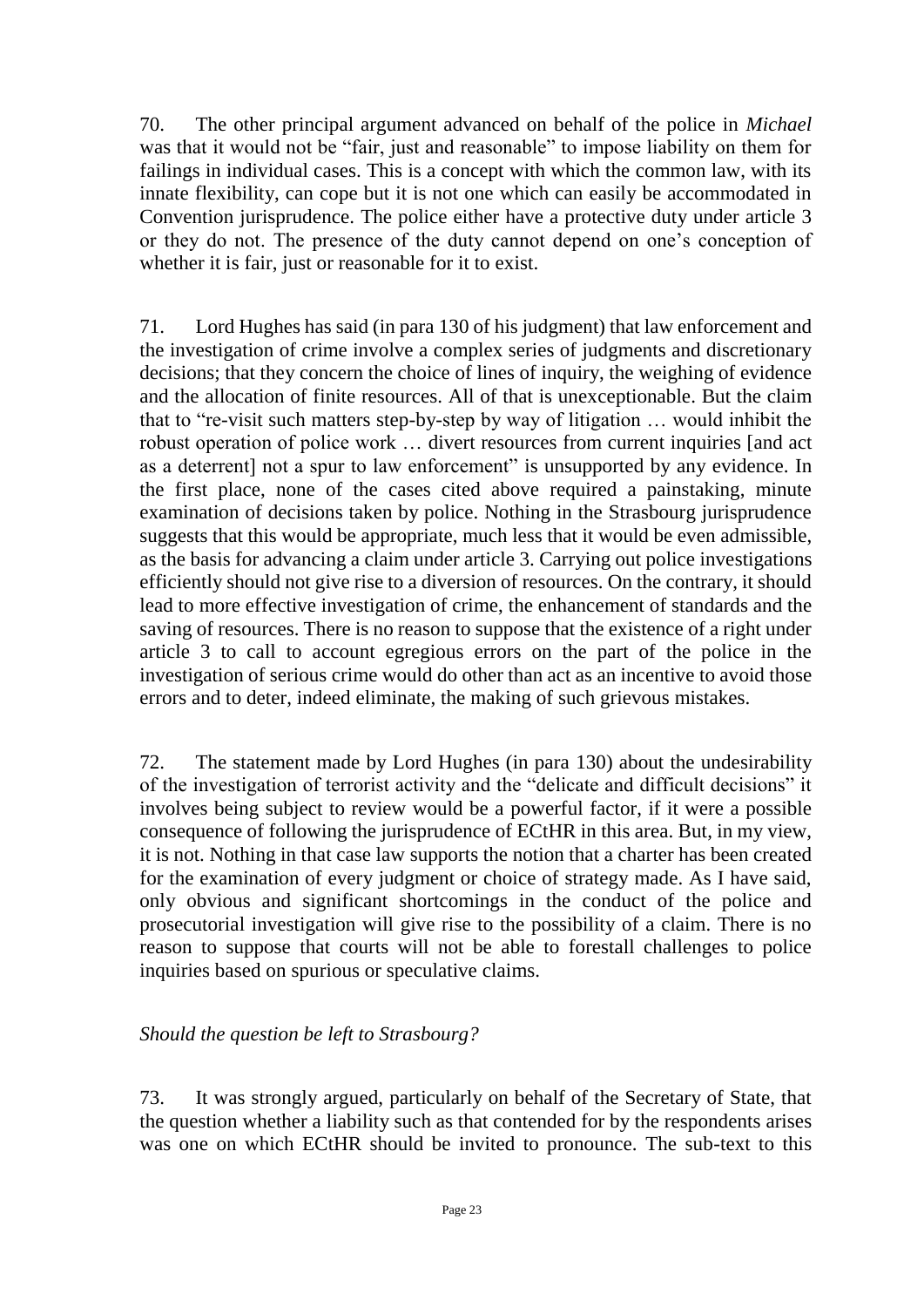argument appeared to be that, where Strasbourg has not yet spoken, national courts should not venture forth.

74. This argument carries echoes of those which found favour in such cases as *R (Al-Skeini) v Secretary of State for Defence (The Redress Trust intervening)* [2007] UKHL 26; [2008] AC 153, and *Ambrose v Harris Procurator Fiscal* [2011] UKSC 43; [2011] 1 WLR 2435. In *Al-Skeini* Lord Brown suggested that where ECtHR had not spoken, our courts should hold back, explaining that, if it proved that Convention rights have been denied by too narrow a construction, the aggrieved individual can have the decision corrected in Strasbourg. And *in R (Smith) v Oxfordshire Assistant Deputy Coroner (Equality and Human Rights Commission intervening)* [2010] UKSC 29; [2011] 1 AC 1 Lord Phillips followed a similar line.

75. The difficulty with the argument is that it fails to address the circumstance that the courts of this country, constituted as they are as public authorities, must give effect to (or refuse to give effect to) Convention rights as a matter of domestic law. The HRA introduced to the law of the United Kingdom the European Convention on Human Rights and Fundamental Freedoms by making the Convention part of national law so that the rights became domestic rights. Because the rights are domestic, they must be given effect according to the correct interpretation of the domestic statute. As Lord Hoffmann said *In re G (Adoption: Unmarried Couple)* [2008] UKHL 38; [2009] AC 173, para 34 "[the courts'] first duty is to give effect to the domestic statute according to what they consider to be its proper meaning, even if its provisions are in the same language as the international instrument which is interpreted in Strasbourg".

76. The so-called "mirror principle" (whereby pronouncements by national courts on Convention rights should precisely match those of Strasbourg) is often attributed to Lord Bingham's statement in *Ullah* at para 20 where he said "The duty of national courts is to keep pace with the Strasbourg jurisprudence as it evolves over time: no more but certainly no less". As explained in para 232 of *R (Keyu) v Secretary of State for Foreign and Commonwealth Affairs* [2015] UKSC 69; [2016] AC 1355, Lord Bingham was careful to refer to the interpretation of the Convention (as opposed to the interpretation of HRA). Despite this, his opinion in that case has been used in a number of subsequent judgments to support the proposition that the content of domestic rights under HRA should not, as a matter of principle, differ from that pronounced by Strasbourg. Indeed, his judgment has been construed as indicating that, unless ECtHR has given clear guidance on the nature and content of a particular Convention right, the national courts of the United Kingdom should refrain from recognising the substance of a claimed entitlement under ECHR - see, for instance, *Al-Skeini, Smith* and *Ambrose,* referred to in para 74 above.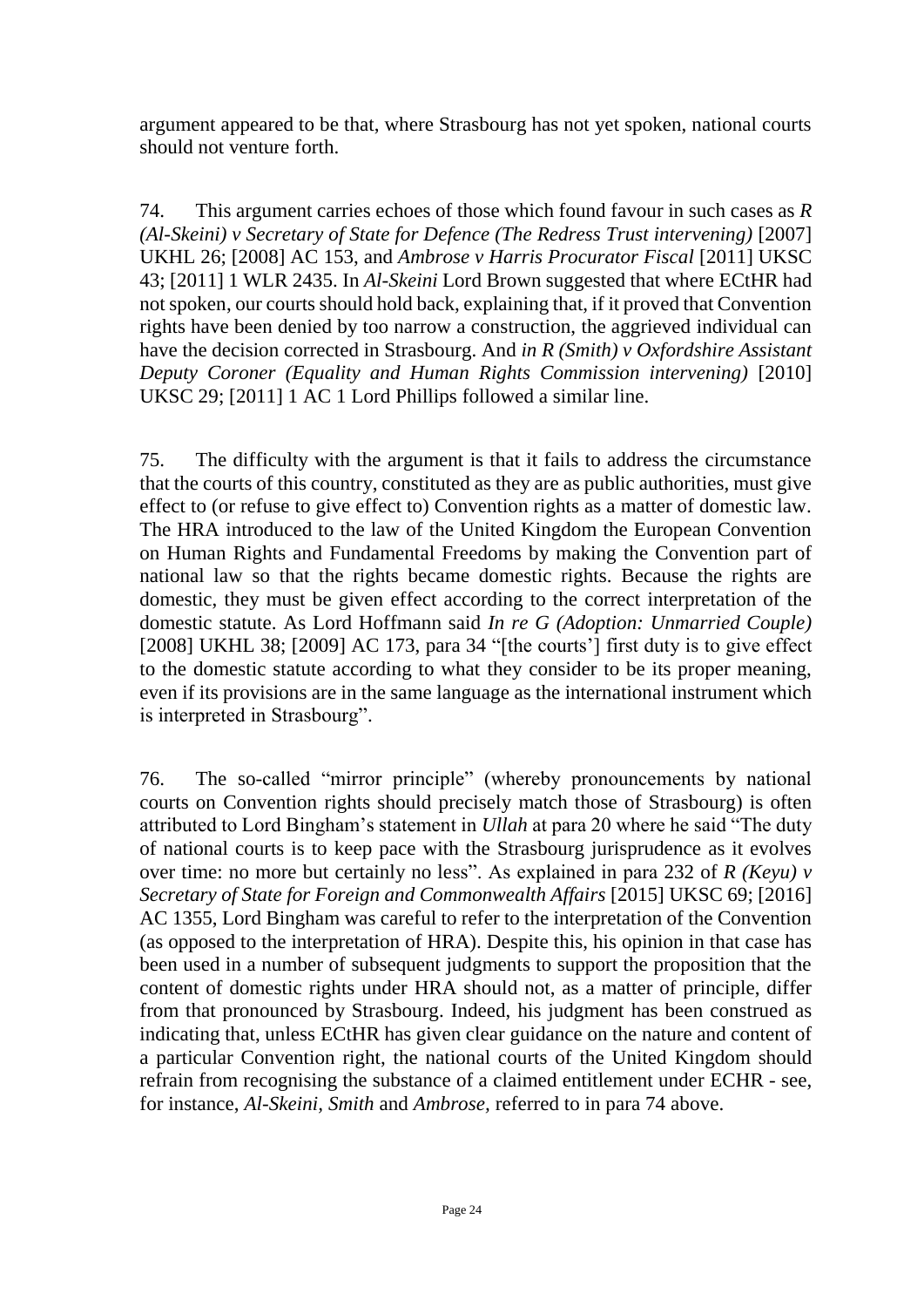77. In more recent cases, a departure from the mirror principle can be detected. Thus, in *Rabone v Pennine Care NHS Foundation Trust (INQUEST intervening)*  [2012] UKSC 2; [2012] 2 AC 72 it was held that there was a positive obligation to protect the life of a mentally ill young woman who had been admitted to hospital informally because of serious attempts to take her own life. This decision was reached notwithstanding the fact that there was no authority from ECtHR to that effect. In *Surrey County Council v P (Equality and Human Rights Commission intervening)* [2014] UKSC 19; [2014] AC 896, para 62 Lord Neuberger said that where there was no Strasbourg authority which dealt precisely with the issues before this court, this court could rely on principles expressed by ECtHR, even if only indirectly relevant, and apply them to the cases which it had to decide*.* And in *Moohan v Lord Advocate (Advocate General for Scotland intervening)* [2014] UKSC 67; [2015] AC 901 Lord Wilson suggested that there had been a "retreat" from the *Ullah* principle which had led the court to "substantially" modify it. At para 105 he said:

> "… where there is no directly relevant decision of the ECtHR with which it would be possible (even if appropriate) to keep pace, we can and must do more. We must determine for ourselves the existence or otherwise of an alleged Convention right …"

78. This seems to me to be inescapably correct. Reticence by the courts of the UK to decide whether a Convention right has been violated would be an abnegation of our statutory obligation under section 6 of HRA. This section makes it unlawful for a public authority, including a court, to act in a way which is incompatible with a Convention right.

79. As it happens, of course, I consider that the jurisprudence of the Strasbourg court is clear and constant on the issues which this court has to decide. Even if it were not, however, I would firmly reject the suggestion that the decision of this court on whether the respondents enjoy a right under the HRA to claim compensation against the appellant should be influenced, much less inhibited, by any perceived absence of authoritative guidance from ECtHR.

#### *Conclusion*

80. For these reasons and for those given in the judgment of Lord Neuberger, with which I agree, I would dismiss the appeal.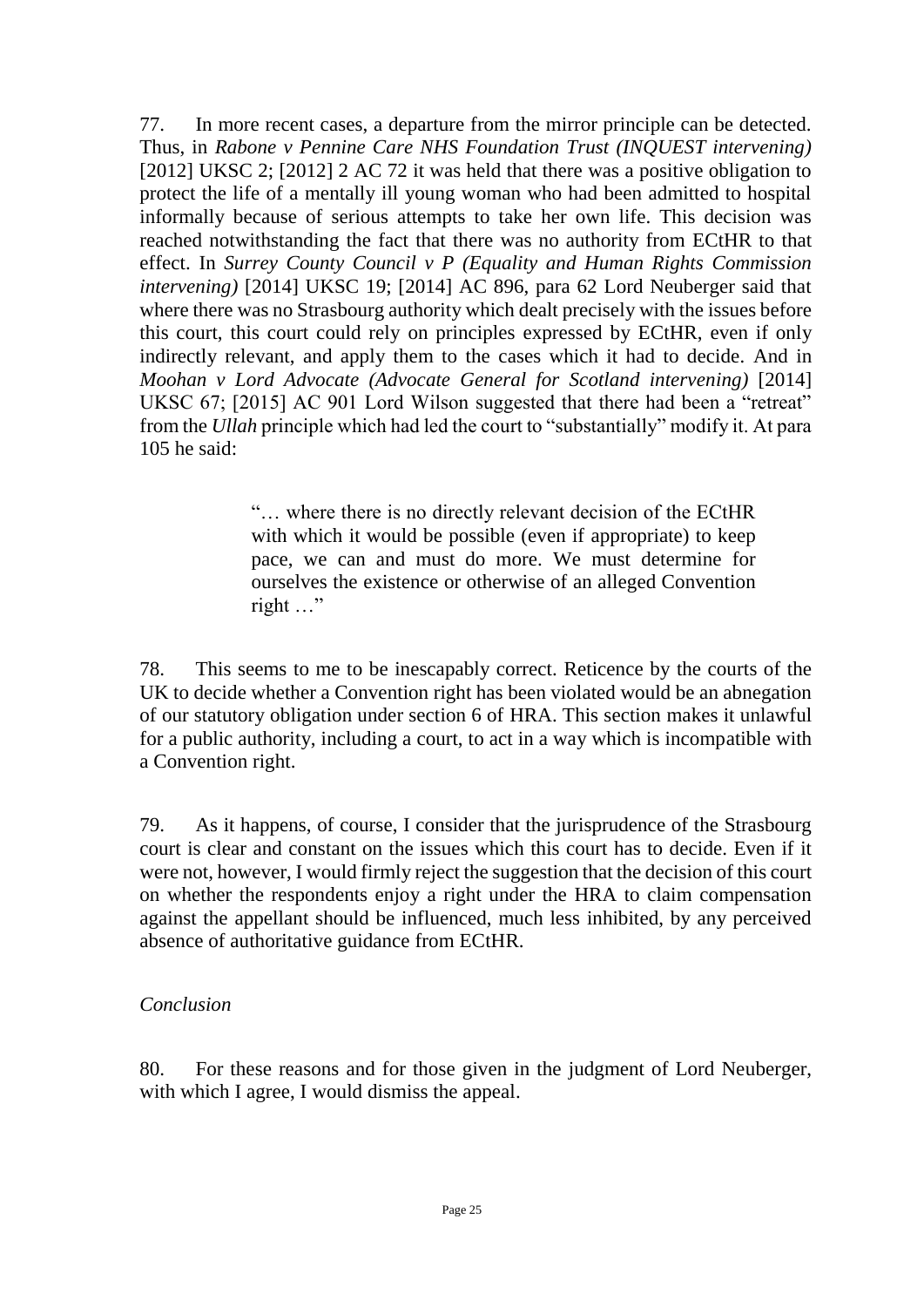# **LORD NEUBERGER: (with whom Lady Hale agrees)**

81. The claimants, DSD and NBV, succeeded before Green J in establishing that they were entitled to damages from the defendant, the Commissioner of the Police of the Metropolis, as a result of failures by the police properly to investigate serious sexual assaults which had been perpetrated against them. The claims were founded on the propositions that (i) article 3 of the European Convention on Human Rights carries with it an obligation on the state to carry out an effective investigation when it receives a credible allegation that serious harm has been caused to an individual, and (ii) there were serious defects in the police investigation of the assaults on the claimants.

82. The Court of Appeal upheld the decision, and this court takes the same view. However, we disagree on one issue. That issue is whether a person in the claimants' position needs to establish that the serious defects in the investigation in question were attributable to failures of a structural nature (also referred to as systems, or systemic, failures), and not to purely operational failures (ie failings on the part of the individual police officers responsible for conducting the specific investigation).

83. We do not need to decide this issue in order to resolve the appeal, but I agree that we should do so. It has been fully and helpfully argued by the parties and the interveners, the competing arguments have been admirably expounded by Lord Kerr and Lord Hughes, and it seems to me to be an important issue which should be decided if possible.

84. The competing arguments have been fully set out in the judgments of Lord Kerr and Lord Hughes. Lord Kerr favours the wider approach, namely that a claimant need only establish serious defects in the investigation into her particular case, irrespective of whether they are systemic or operational failures. Lord Hughes prefers the narrower approach, the effect of which is that a claimant has to establish serious failings of a systemic nature, and that failings of a purely operational nature will not suffice, at least where the perpetrator of the alleged assault was not a state agent.

85. In agreement with Lord Kerr, I am of the view, that serious failures which are purely operational will suffice to establish a claim that an investigation carried out pursuant to an article 3 (or indeed an article 2) duty infringed that duty.

86. So far as the Strasbourg jurisprudence is concerned, I consider that the judgments to which we have been referred support the wider approach. The investigatory duty was identified in *Assenov v Bulgaria* (1998) 28 EHRR 652, para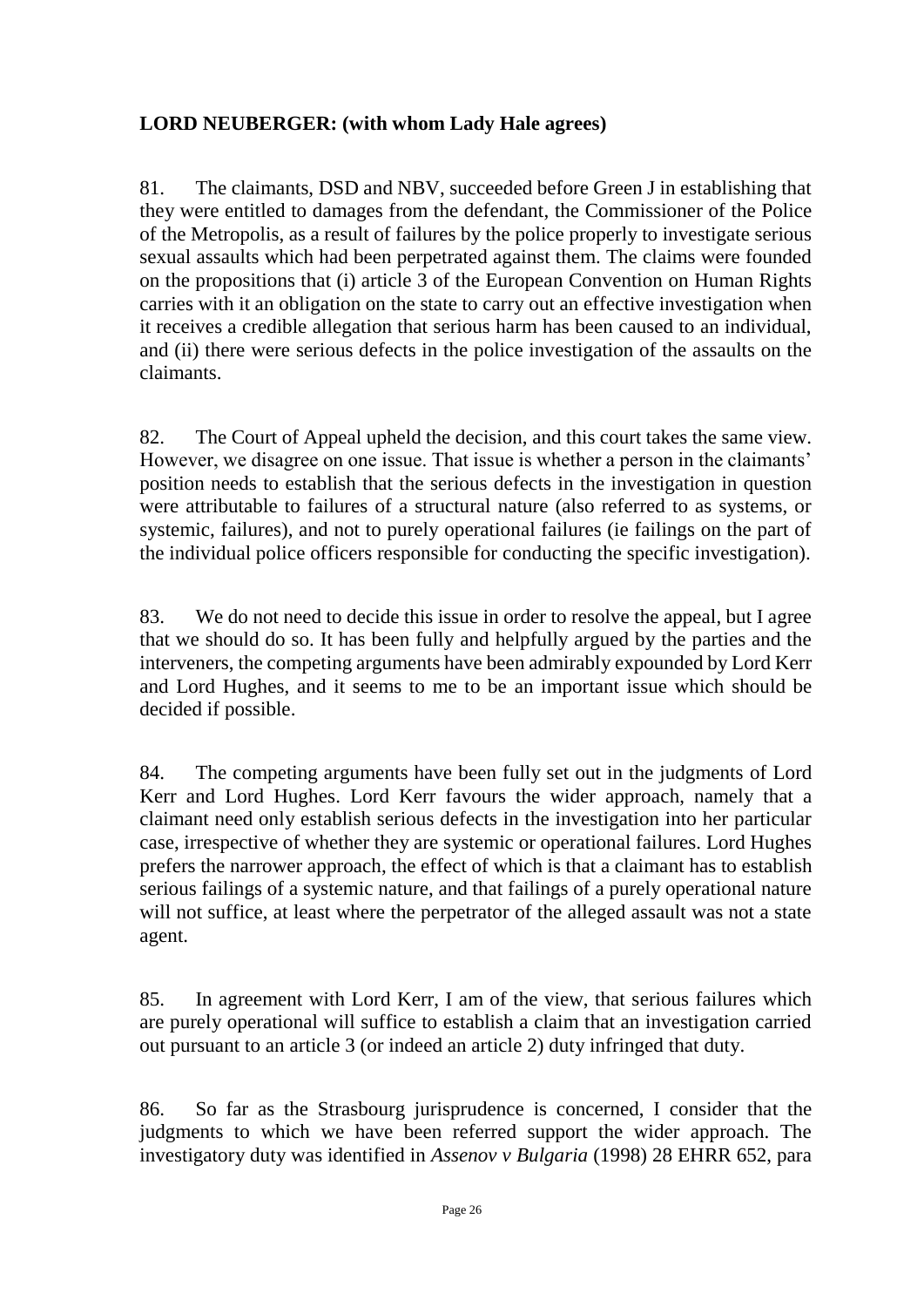102, where the court said that article 3, read with article 1, "requires by implication that there should be an effective official investigation" into cases where "an individual raises an arguable claim that he has been seriously ill-treated by the police or other such agents of the state unlawfully and in breach of article 3". I also note that the wider approach appears to have been adopted by the Grand Chamber in the article 2 case of *Mustafa Tunç and Fecire Tunç v Turkey* [2015] ECHR 383 - see at paras 183-209.

87. I accept of course that those decisions were concerned with cases of illtreatment by state agents, and that the approval of the principle in other decisions of the Grand Chamber (eg *Gäfgen v Germany* (2010) 52 EHRR 1 and *El Masri v The Former Yugoslav Republic of Macedonia* (2012) 57 EHRR 25) were also concerned with such cases. I also accept that the standard which a court should apply when considering whether the investigatory duty has been satisfied may well be more stringent in cases where the alleged ill-treatment was caused by state agents than in cases where it was caused by others. However, I see no basis for holding that the duty is different in kind in the two types of case. While in a number of Strasbourg court decisions, it is stated that the duty extends to cases where the alleged illtreatment was caused by third parties, there is no suggestion that the nature of the duty to investigate is different in kind in the two types of case. Thus, in the recent case of *BV v Belgium* (Application No 61030/08) 2 May 2017, para 56 the court stated that the obligation to carry out an effective investigation "cannot be limited to cases of ill-treatment by agents of the state", without suggesting that there was any difference in the basic nature of the duty.

88. It is true that in *Beganović v Croatia* [2009] ECHR 992, para 69, the court said that "the scope of the State's positive obligations might differ between cases where treatment contrary to article 3 of the Convention has been inflicted through the involvement of state agents and cases where violence is inflicted by private individuals". However, even without considering other decisions of the Strasbourg court, that seems to me to be a very small peg on which to hang a contention that the two cases require approaches which differ in nature. In any event, when that observation was repeated in *Vasilyev v Russia* [2009] ECHR 2078, para 100, the court immediately went on to make the point that "the requirements as to an official investigation are similar", and that was a point repeated in a number of subsequent decisions - see eg *Koky v Slovakia* [2012] ECHR 994, para 215, *Amadayev v Russia* [2014] ECHR 704, para 70, and *MC and AC v Romania* [2016] ECHR 359, para 111. Indeed, I note that in *Beganović* itself, when considering whether the investigatory duty had been complied with in a case where the alleged perpetrator had been a non-state agent, the court said in para 74 that it should consider "whether or not the impugned regulations and practices, and in particular the domestic authorities' compliance with the relevant procedural rules, as well as the manner in which the criminal-law mechanisms were implemented in the instant case, were defective to the point of constituting a violation of the respondent state's positive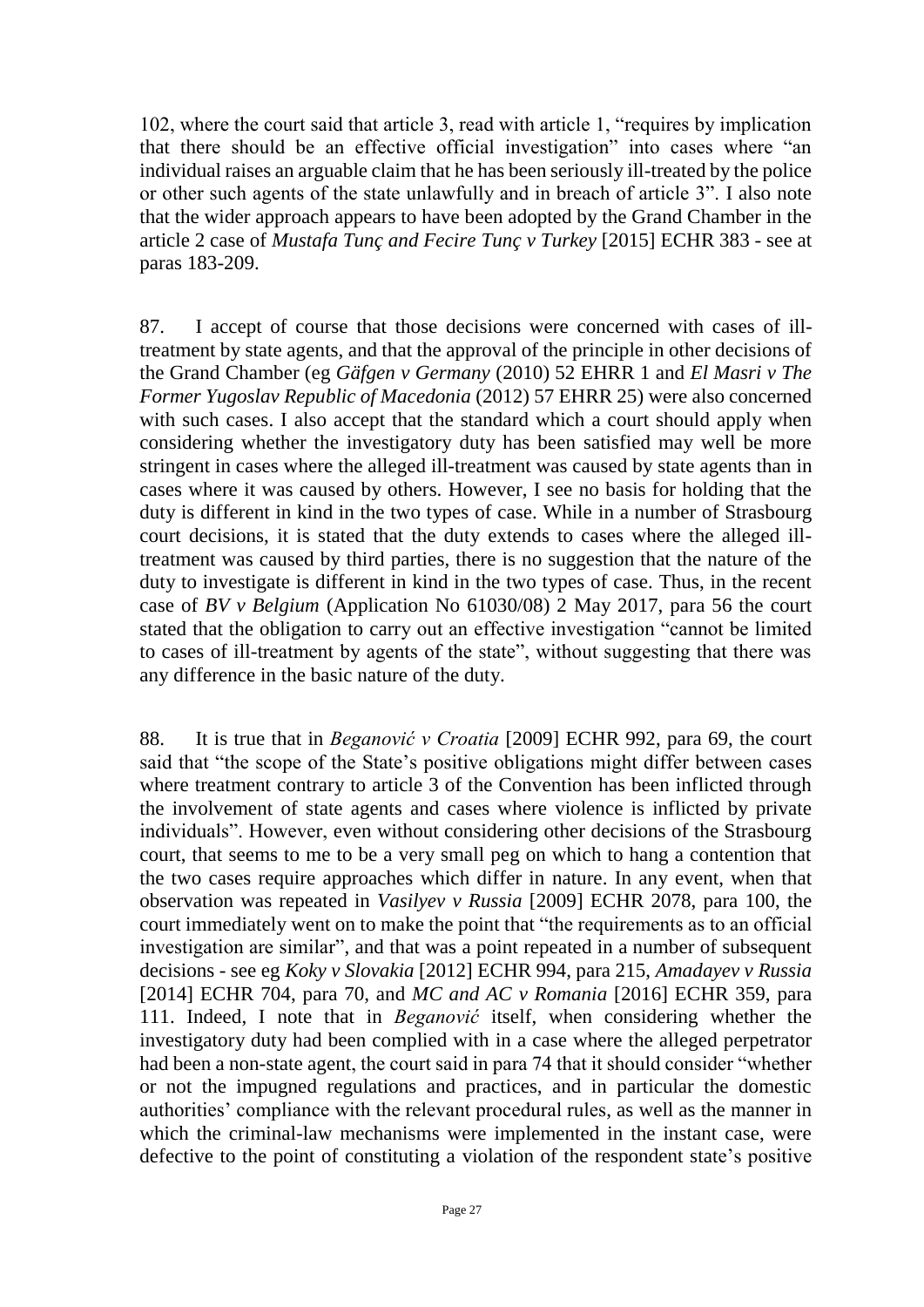obligations under article 3". And the subsequent analysis of the facts in paras 80-86, which led the court to conclude that there had been a violation in that case, focussed very much on the operational failures.

89. That approach appears to be supported by other Strasbourg court decisions involving the investigatory duty in relation to acts of serious ill-treatment by nonstate agents. There is no suggestion in *MC v Bulgaria* (2005) 40 EHRR 20 that that duty is restricted to having effective systems in place: at para 153, the court referred to the duty of a state "to enact criminal-law provisions effectively punishing rape and to apply them in practice through effective investigation and prosecution". In para 167, the court seems to me to have been referring to both systemic and operational failures when it mentioned "significant flaws" in "the impugned legislation and practice and its application in the case at hand, combined with the alleged shortcomings in the investigation" (and see para 179). The finding of inadmissibility in *Szula v United Kingdom* (2007) 44 EHRR SE19 appears to me to have been based on the assumption that operational failures would, in principle, suffice to found a claim - see para 1.

90. To the same effect, in *Šečić v Croatia* (2007) 49 EHRR 18, the court said in para 54 that the police should have taken "all reasonable steps available to them" to obtain relevant evidence, which, as a matter of ordinary language, naturally refers to operational steps. In para 59 the court concluded that what appear to me to have been operational, rather than structural, failures (summarised in paras 56-58) enabled the article 3 claim to succeed. In *Beganović*, para 75, the court made the point that "the duty to investigate" involved "the authorities [having to] take whatever reasonable steps they can to secure the evidence concerning the incident" - which covers operational matters at least as much as systems. *Vasilyev* is another case where the court described the duty in terms which are, at least in my view, significantly more consistent with the wider approach, namely that "the authorities [should] conduct an effective investigation" involving "the reasonable steps available to them" (paras 99 and 100). In the 2016 case of *Chernaya v Ukraine*  [2016] ECHR 1117, which involved an injury inflicted by a non-state agent, the court reiterated in para 25 that "[t]he minimum standards of effectiveness laid down by the Court's case law include the requirements that the investigation be independent, impartial and subject to public scrutiny, and that the competent authorities must act with exemplary diligence and promptness" - again focusing on the operational aspects of the particular investigation.

91. Of course, this Court is not required to follow Strasbourg jurisprudence, even in a case such as this where there is a clear and consistent approach adopted in a significant number of chamber decisions. Dialogue between the United Kingdom Supreme Court (and indeed other courts in the United Kingdom) and the Strasbourg court has proved to be beneficial to the development of human rights law in this jurisdiction - and, I hope, in Strasbourg. Accordingly, if it appears to us that the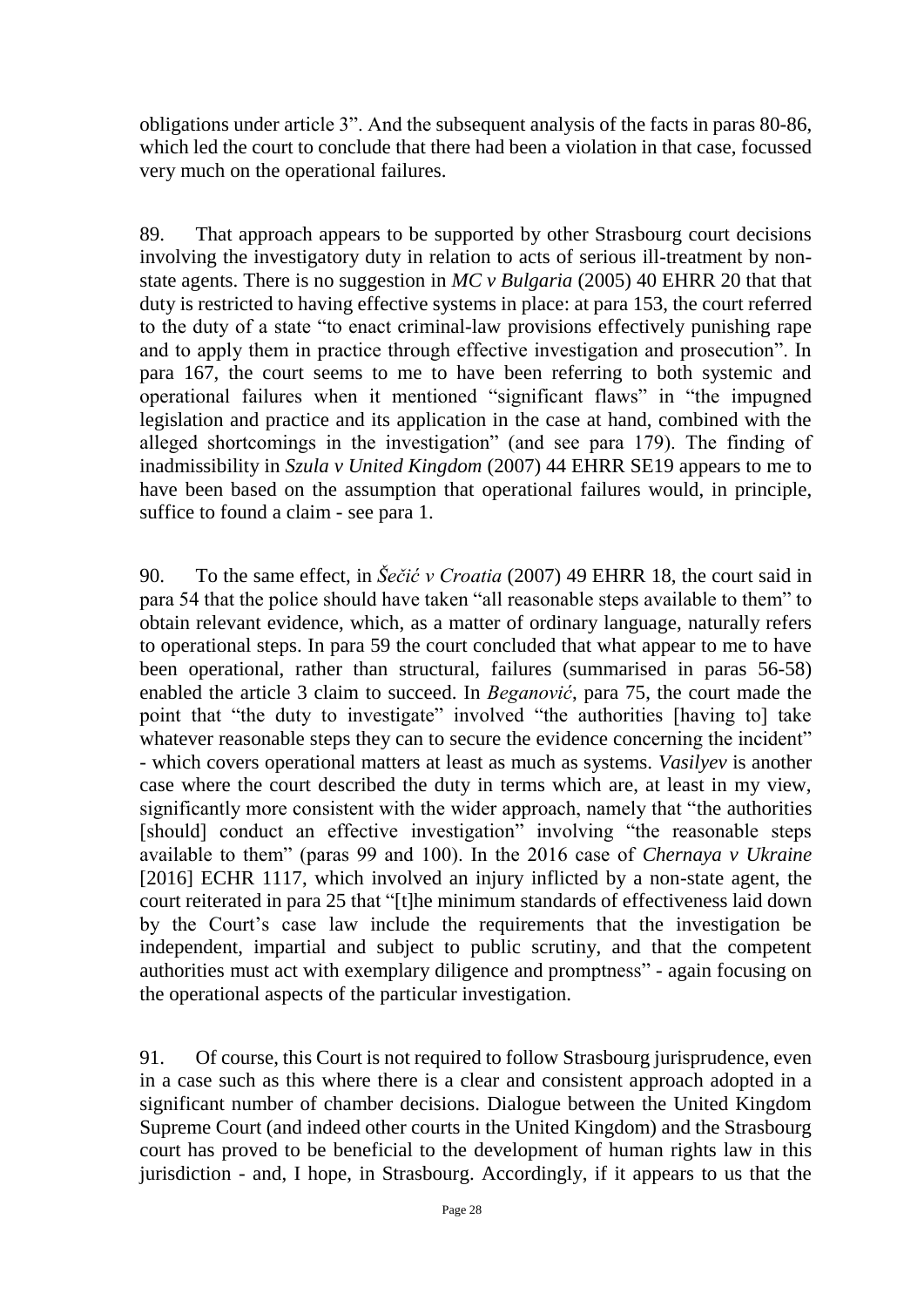narrower approach is even only probably correct, the fact that the Strasbourg court has consistently taken a different view should not necessarily stand in the way of our coming to a contrary conclusion. In this case, the notion that we can take such a course can fairly be said to be supported by the fact that, although it is inconsistent with the views expressed in a number of decisions of the Strasbourg court, the notion that the narrower approach is correct has not, so far as I can see, been specifically raised in that court. But there must be a good reason for our taking such a course, and in this case, at least in my view, there is not.

92. Indeed, in my view, there are good reasons for favouring the wider approach. First, one starts with the proposition that, given that it is rightly accepted on all sides that the authorities have an investigatory duty, it would be of little value unless it was a duty to investigate effectively. Provided that courts bear clearly in mind "the difficulties involved in policing modern societies, the unpredictability of human conduct and the operational choices which must be made in terms of priorities and resources" and the need to interpret the duty "in a way which does not impose an impossible or disproportionate burden on the authorities" (*Osman v United Kingdom*  (1998) 29 EHRR 245, para 116), I find it hard to understand why an investigation which is seriously defective in purely operational terms should, in effect, be held to satisfy the investigatory duty.

93. Secondly, I cannot see any basis in its jurisprudence to suggest that it is likely that the Strasbourg court would think it right to limit the extent of the investigatory duty to systemic, as opposed to operational, failures. It is true that in *A v United Kingdom* (1998) 27 EHRR 611, having held that article 3, together with article 1, "requires States to take measures designed to ensure that individuals within their jurisdiction are not subjected to torture or inhuman or degrading treatment or punishment", the court concluded that then-current statutory provisions "did not provide adequate protection to the applicant against treatment or punishment contrary to article 3" and that "the failure to provide adequate protection constitutes a violation of article 3" (paras 21 and 24). However, that conclusion merely reflected the factual basis and arguments in the case. If the statute did not provide adequate protection, there was a systemic failure, and it was both unnecessary and pointless to consider the operational aspects of the legal system. However, clearly to my mind, it does not follow that, if the statutory provisions had complied with article 3, but the legal processes had been defective, the United Kingdom would have been acquitted of infringing article 3. Indeed, the court's summary of the law in *A v United Kingdom*, para 22 contains nothing to suggest that the state's obligation there being discussed should be limited to systemic matters.

94. Similarly, while the court in *Osman*, para 116, was concerned to ensure that the investigatory duty was not interpreted or applied unrealistically, there is no indication in that paragraph that it was intending to limit the duty to the provision of a satisfactory framework, irrespective of how ineptly it operated in a particular case.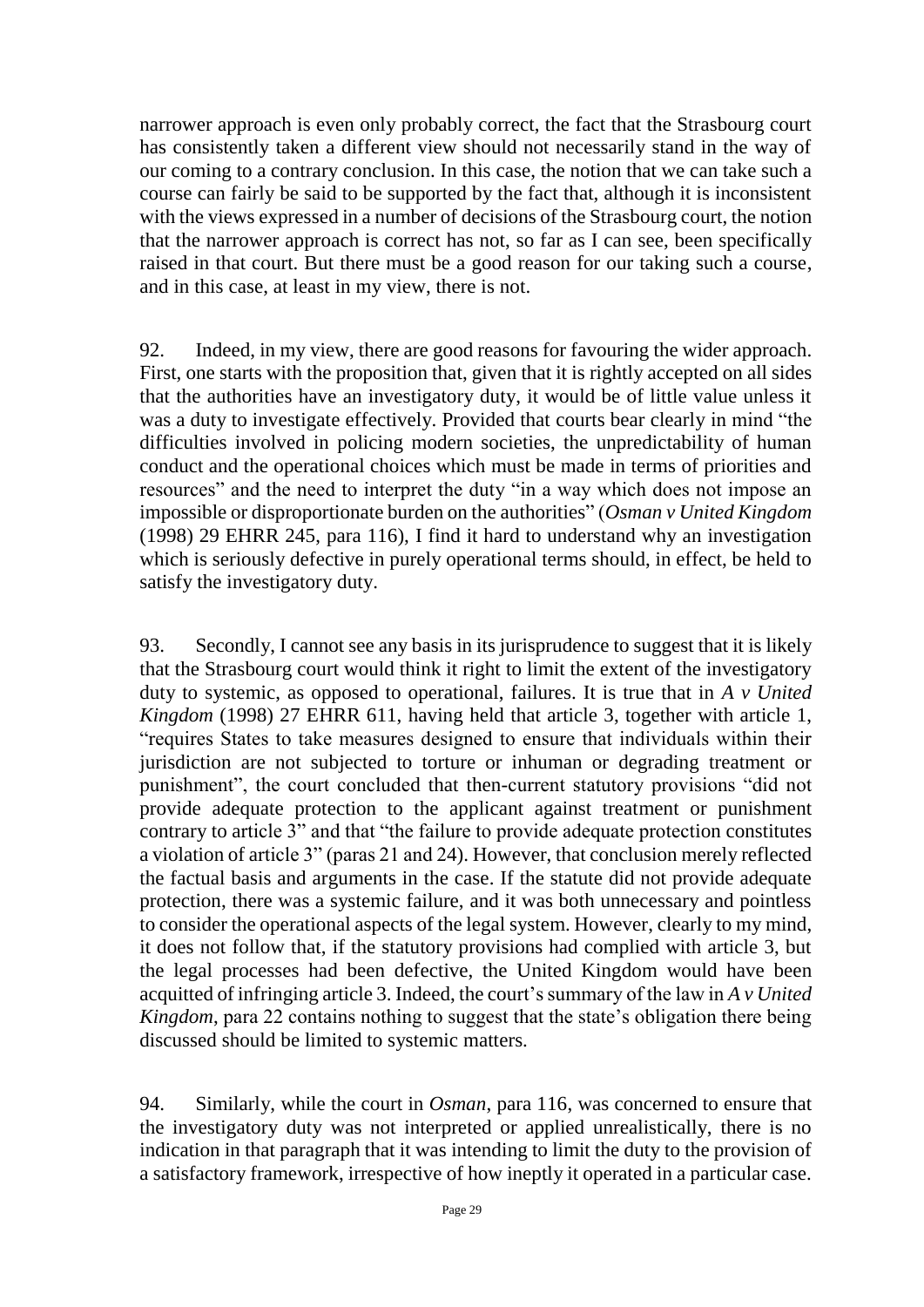Indeed, such an approach would seem to me to be inconsistent with how the Strasbourg court approaches cases generally, namely by reference to the specific facts of the particular case.

95. Thirdly, there are forensic considerations. In that connection, I would start by rejecting the notion that it could be right for a court to dismiss a claim that an investigation was seriously defective simply because the relevant police procedures as set out in official documents were satisfactory. It would not merely be formalistic, but both unjust and unrealistic, to hold that an investigation, which was seriously systematically defective in practice, nonetheless complied with the article 3 investigatory duty simply on the grounds that, while the systemic defects occurred in practice, they did not reflect the systems as laid down officially. Whether the wider or the narrower approach is correct, the court must surely consider the real, not the hypothetical.

96. Once that is accepted, I consider that the narrower approach could present a court with difficult practical, categorisation, and apportionment issues. Whichever approach applies, a court must inevitably start by considering the failures in the particular case. On the wider approach, the court would simply ask whether those failures were sufficiently serious to represent an infringement of the investigatory duty. On the other hand, on the narrower approach, the court would have to consider which of the failures were operational and which were systemic, and that, as I see it, is where problems would often start. Serious operational failures by individual officers would frequently throw up arguable systemic issues, such as systems of supervision or even of appointment of those officers. And, in order to decide whether the operational failures were systemic in origin, the court might often have to embark on an inquiry whether, for instance, the failures were redolent of what happened in other investigations. That could involve a potentially time-consuming and expensive inquiry into other investigations, as well as arguments as to the number and types of investigation, if any, to which the inquiry should be restricted. The question whether the defective investigation was attributable to systemic, rather than purely operational, failures could also involve difficult issues of categorisation and inference. For instance, in many cases it may be hard to decide whether a particular failure is operational or systemic, or whether the operational failures in an investigation or a set of investigations entitle the court to infer a systemic failure. And what happens if, as may very often be the case, there are some operational failures which are purely operational and some which are attributable to structural failures?

97. I do not consider that my view is undermined by the reasoning expressed or conclusions reached in *Hill v Chief Constable of West Yorkshire Police* [1989] 1 AC 53, *Brooks v Comr for the Police for the Metropolis* [2005] 1 WLR 1495, *Van Colle v Chief Constable of Hertfordshire Police; Smith v Chief Constable of Sussex Police* [2009] AC 225 and *Michael v Chief Constable of South Wales Police* [2015] AC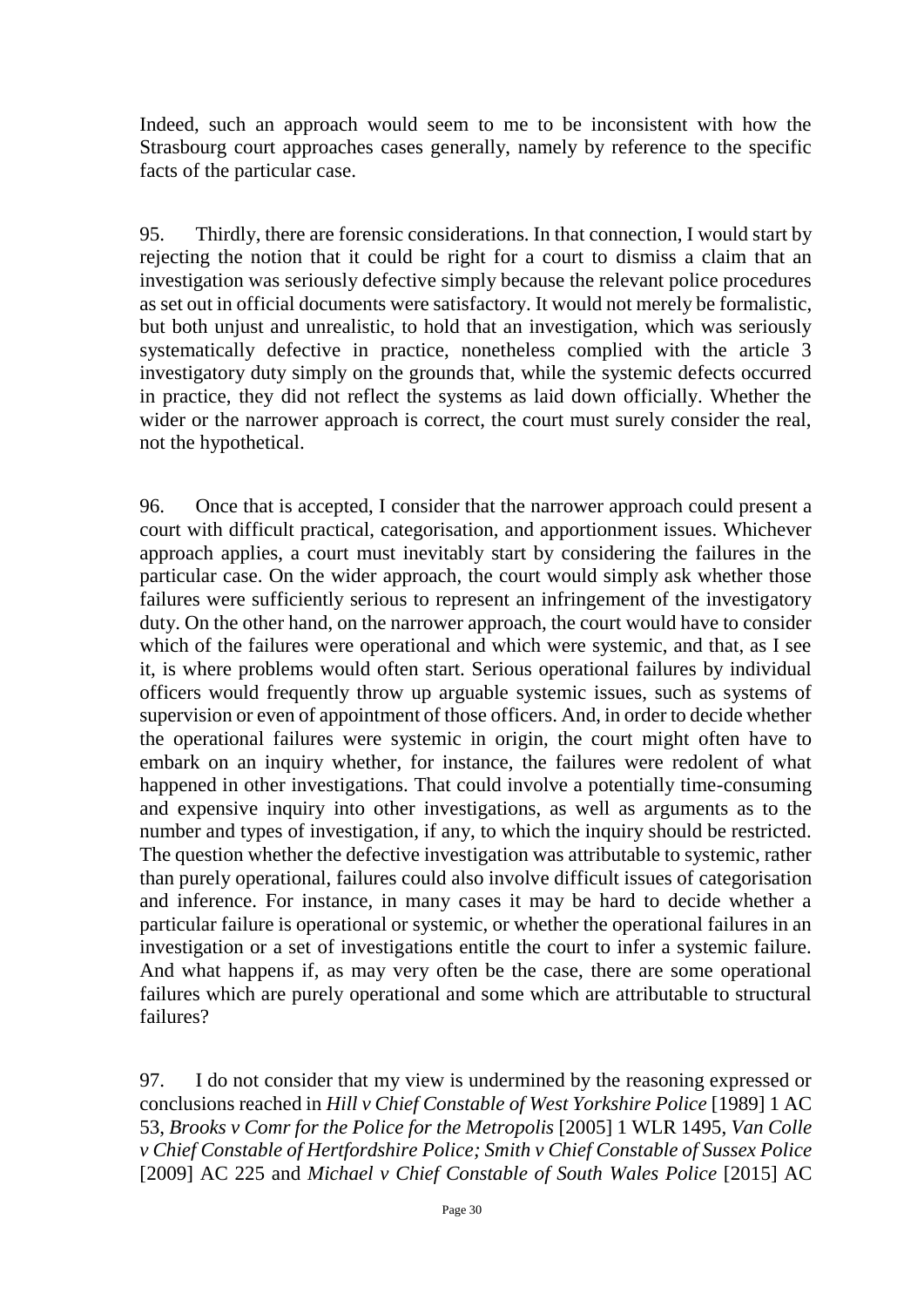1732. Those cases establish that, absent special factors, our domestic law adopts the view that, when investigating crime, the police owe no duty of care in tort to individual citizens. That is because courts in this country consider that the imposition of such a duty would, as Lord Hughes puts it, "inhibit the robust operation of police work, and divert resources from current inquiries; it would be detrimental, not a spur, to law enforcement". That view is entirely defensible, but, at least in the absence of concrete evidence to the contrary, so is the opposite view that the imposition of such a duty, provided that it is realistically interpreted and applied, would serve to enhance the effectiveness of police operations. It is therefore understandable that human rights law, with its investigatory duty under article 2 and 3, differs from domestic tort law in holding that it is right to impose an investigatory duty on the police. Just as the majority of this Court accepted in *Michael*, at paras 123-128, that the domestic tortious test for liability should not be widened to achieve consistency with the human rights test, so should the human rights test for liability not be narrowed to achieve consistency with the domestic, tortious test.

98. Finally, I turn to an argument which I have already touched on, namely that the wider interpretation involves placing too great a burden on public authorities, in particular on the police. This concern was recognised in relation to the similar article 2 obligation on the police in *Osman v United Kingdom* (1998) 29 EHRR 245, para 116, where, as I have mentioned, the Strasbourg court said that the "obligation must be interpreted in a way which does not impose an impossible or disproportionate burden on the authorities" (and see to the same effect *CN v United Kingdom* (2012) 56 EHRR 24, para 68). The point was developed in *MC v Bulgaria*, where at para 168, the Strasbourg court made it clear that, when considering whether an investigation had satisfied article 2, a court should not be "concerned with allegations of errors or isolated omissions in the investigation". As the Grand Chamber said in *Tunç v Turkey*, para 176, "the nature and degree of scrutiny which satisfy the minimum threshold of the investigation's effectiveness depend on the circumstances of the particular case". The court in that case went on to find "shortcomings" in the investigation, but held that there had been no infringement of article 2, because they were not "serious" or "decisive" (paras 189 and 195), and it concluded in para 209 that there were "no such shortcomings as might call into question the overall adequacy and promptness of the investigation". And in *Beganović v Croatia*, para 78, the Strasbourg court emphasised that it should only conclude that the investigatory duty had been infringed "in cases of manifest disproportion between the gravity of the act and the results obtained at domestic level" (citing the earlier decisions of *Nikolova and Velichkova v Bulgaria*, (2009) 48 EHRR 40, para 62, and *Atalay v Turkey* [2008] ECHR 850, para 40, which are to the like effect). It is because of the concern expressed in *Osman*, para 116, that it is important to emphasise that only "serious" defects in any investigation can lead to the conclusion that there has been an infringement of article 2 or article 3.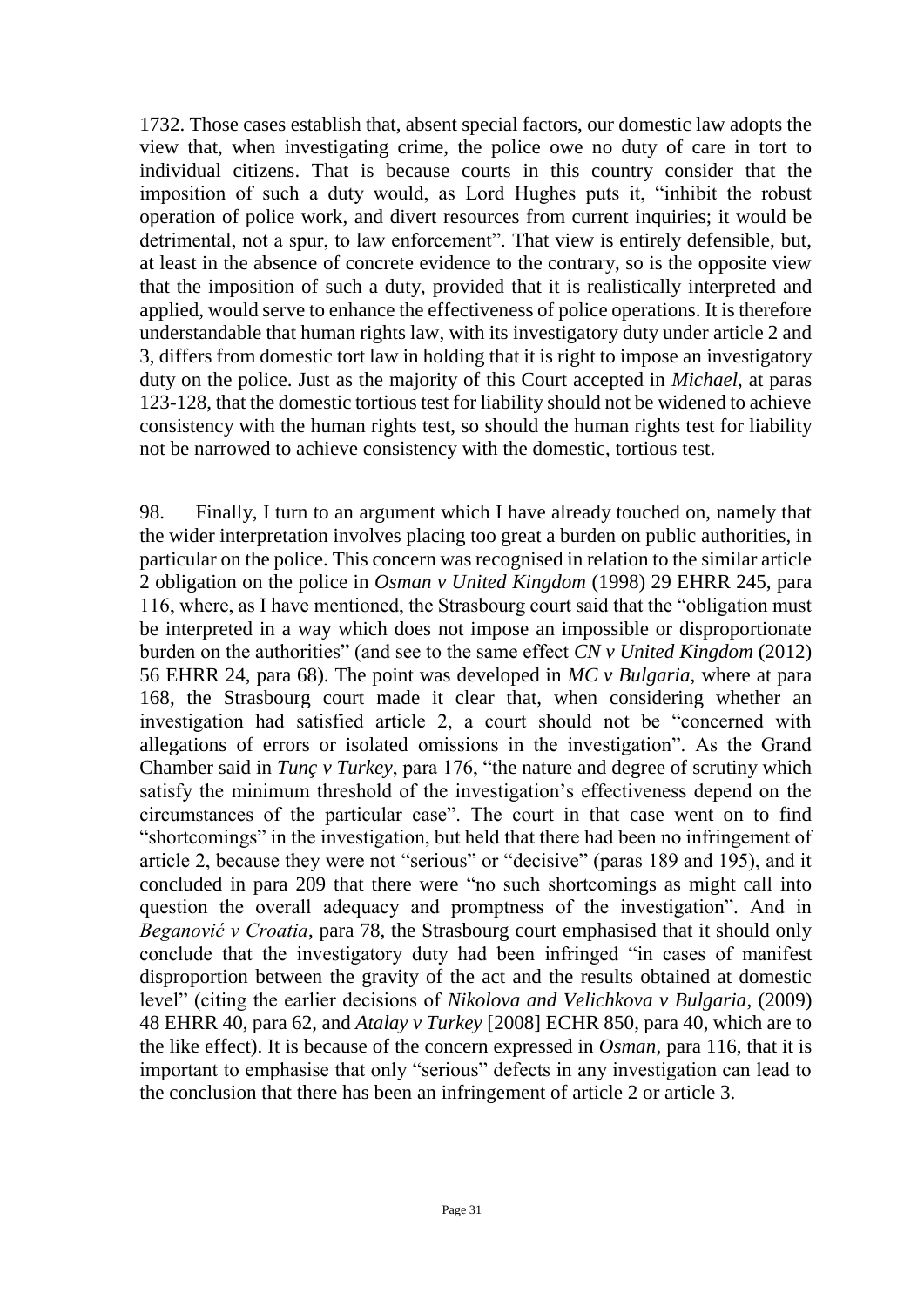99. Accordingly, I conclude that a claim based on serious defects in the performance of the investigatory duty under article 3 (and equally under article 2) can succeed even if defects are all of a purely operational, as opposed to a systemic, nature.

100. For these reasons, which are little more than a summary of those given by Lord Kerr, with whose judgment I agree, I would therefore dismiss this appeal.

# **LORD HUGHES:**

101. I agree that the appeal of the Metropolitan Police in this case should be dismissed. It seems to me, however, important that the ambit of the positive duties which arise under article 3 ECHR should be subject to examination, if not that an exhaustive definition should be attempted.

102. The context in which this case comes to this court needs to be remarked. It is unusual. The treatment under consideration is the very serious offence of rape of victims who were exploited after putting themselves in apparently trustworthy hands (a black cab driver) and who had then been rendered helpless by stupefaction. There has been no dispute from the beginning that there were notable general failings in the police approach to investigation into the kind of complaint which both claimants made. They affected both the initial complaint by DSD in 2003, at least from the time of the morning after the event, at which stage she first realised that she had been sexually attacked, and the later complaint by NBV in 2007. The findings recorded by the judge in a meticulous judgment were almost entirely to the same effect as, and were grounded upon, the police's own conclusions, following detailed internal reports, about the deficiencies of their approach to the possibility of drug induced rape. The consequences were extremely serious. Because the first incident reported was not approached properly, the attacker remained undetected and became a serial rapist. Although only a small proportion (ten) of his many attacks were reported to the police at the time, it is now known that he raped more than 100 women, employing a similar method. His modus operandi was highly specific. Once anyone put two or more of the reported incidents side by side, the inference that there was a single serial offender was irresistible. Once that was done, early in 2008, the rapist was arrested, and compelling evidence against him found, within eight days. That could and should have been done years earlier. Recognising the substantial justice of the complaints, the police have made it clear that in the event that their appeal should be successful, they do not seek repayment of the compensation ordered by the judge. But the elementary justice of the complainants' cases makes it all the more important that the ambit of the duty should be considered. Otherwise indignation at their experiences may lead to an over-wide formulation passing unnoticed, with detrimental results for the criminal justice system.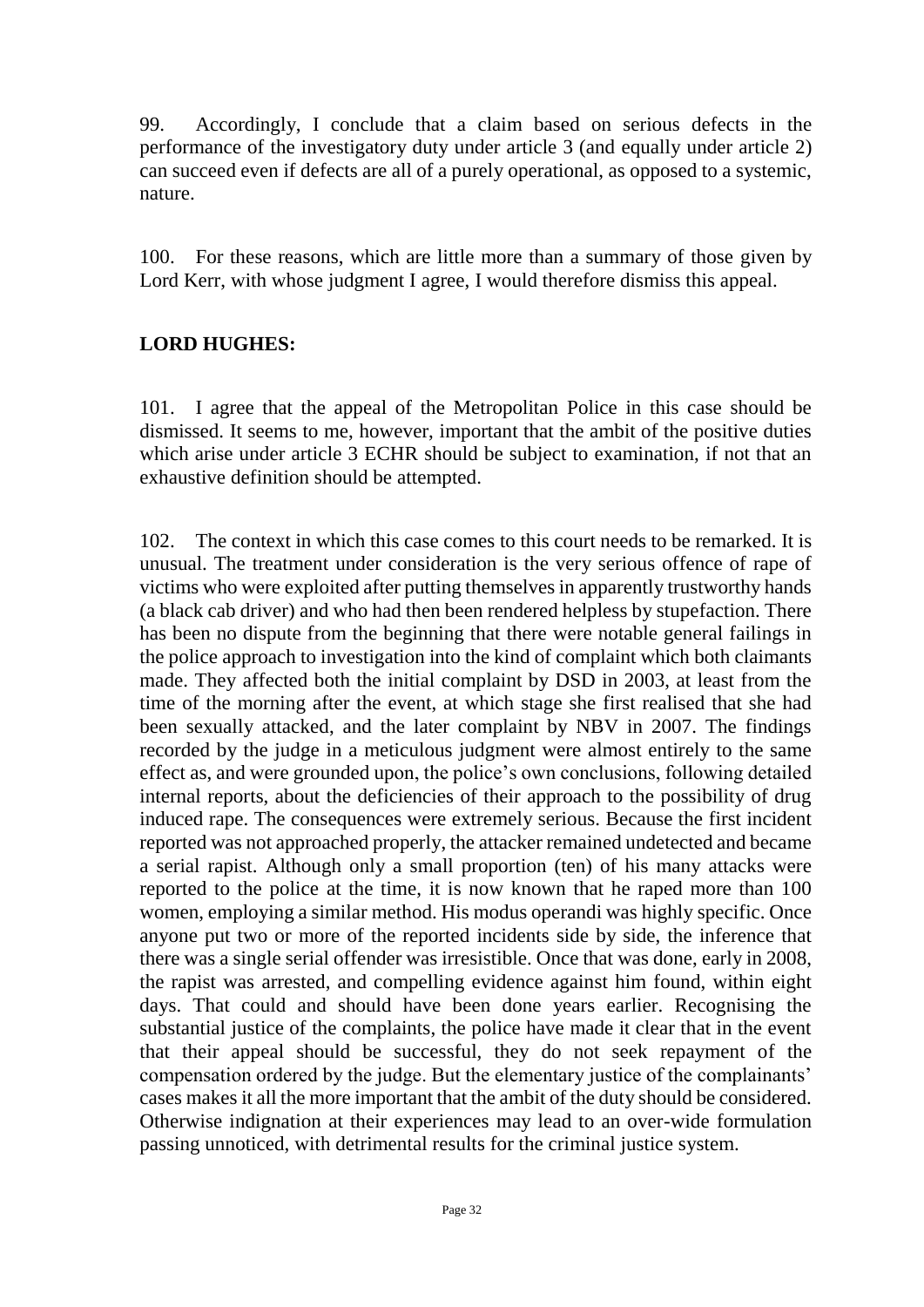103. Article 3 ECHR says this:

"No one shall be subjected to torture or to inhuman or degrading treatment or punishment."

104. It is elementary that, as Laws LJ pointed out in the Court of Appeal in the present case, the obligations created by the Convention lie upon the party States and upon no one else. The Convention governs the relationship between the State and the citizen. It creates no duties for individuals. Article 1 is explicit. It is on the states that it imposes the obligation to "secure" to those within their jurisdiction the rights and freedoms defined in the Convention. It is perfectly clear that the primary case of behaviour which is a breach of article 3 is where torture or inhuman or degrading treatment is meted out by the state against a person within its jurisdiction. Even without the origins of the Convention in the aftermath of the Second World War, the very use of the expressions "torture" and "inhuman or degrading treatment" is sufficient demonstration of that; these are typically descriptions of State misbehaviour. And the same is demonstrated by the words "subjected to". If the State inflicts such treatment, it has subjected the citizen to it. Anything beyond that is a judicial gloss on the Convention, well established as that gloss may now be. In fact, there have been developed two glosses. Similar glosses have been applied to the primary obligation in article 2, concerning the right to life, and it may be to other rights.

105. The first gloss was explained by the Strasbourg court in *Assenov v Bulgaria*  (1998) 28 EHRR 652, in which there was an allegation of police violence towards a suspect in custody. It builds on the primary obligation of the state not itself to inflict prohibited treatment on the individual. If that primary obligation stood alone, it might well be ineffective because the State organ which inflicts such treatment may deny it or cover it up. It will be effective only if, when there is a reason to think that such ill-treatment may have been inflicted by a state organ, there is an ancillary "positive obligation" to take steps to investigate the allegation and to bring to book those who are found to be responsible. At para 102 the court set out the reason for this obligation:

> "The court considers that … where an individual raises an arguable claim that he has been seriously ill-treated by the police or other such agents of the State unlawfully and in breach of article 3, that provision, read in conjunction with the State's general duty under article 1 of the Convention to 'secure to everyone within their jurisdiction the rights and freedoms in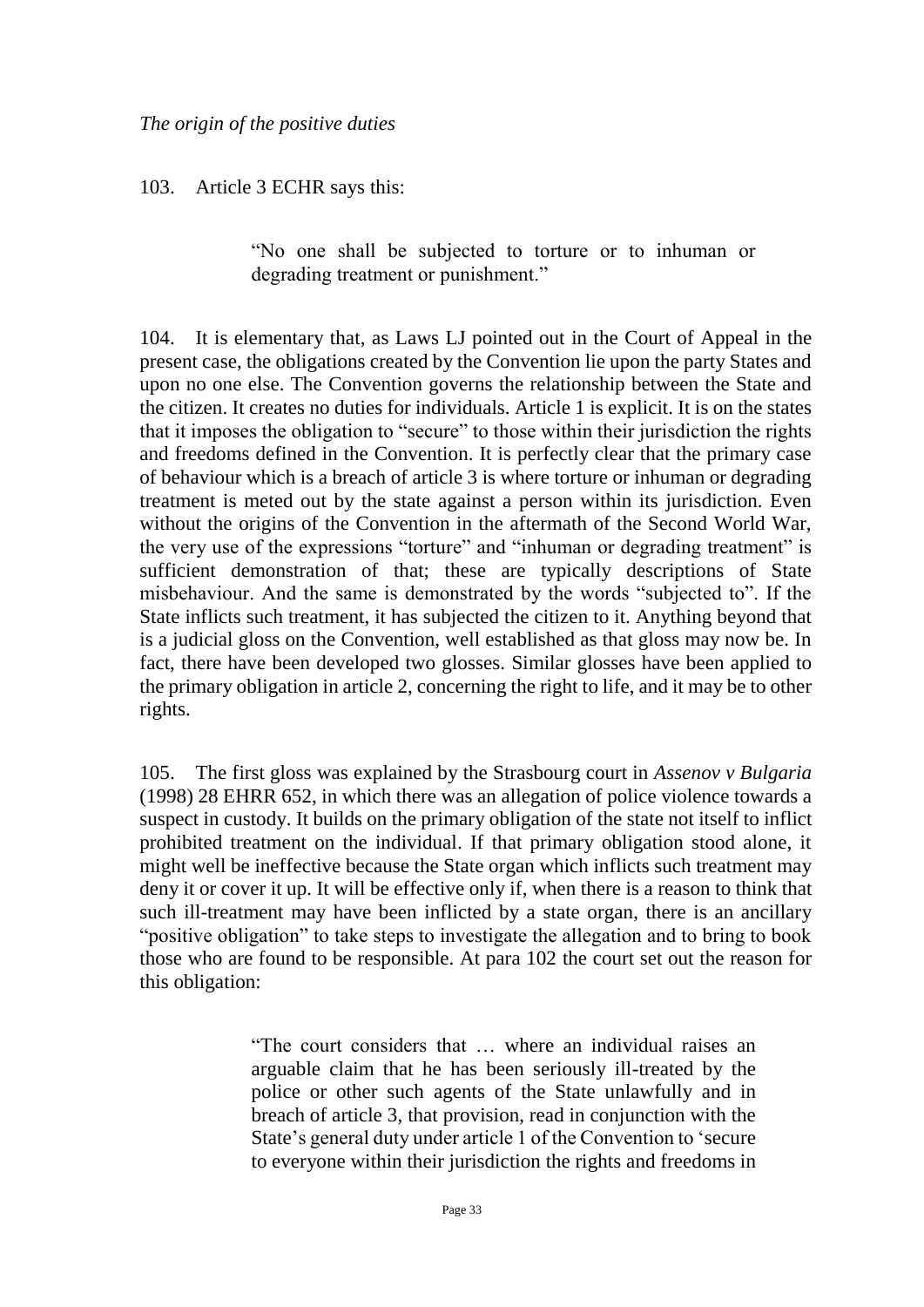[the] Convention', requires by implication that there should be an effective official investigation. This obligation, as with that under article 2, should be capable of leading to the identification and punishment of those responsible. **If this were not the case, the general legal prohibition of torture and inhuman and degrading treatment and punishment, despite its fundamental importance, would be ineffective in practice and it would be possible in some cases for agents of the State to abuse the rights of those within their control with virtual impunity**." (Emphasis supplied)

106. The same rationale was explained (in the context of the ancillary article 2 positive obligation to investigate State responsibility for death in custody) by Lord Bingham in *R (Amin) v Secretary of State for the Home Department* [2004] 1 AC 653, para 31. The purpose of the duty is, he said:

> "to ensure so far as possible that the full facts are brought to light; that culpable and discreditable conduct is exposed and brought to public notice; that suspicion of deliberate wrongdoing (if unjustified) is allayed; that dangerous practices and procedures are rectified; and that those who have lost their relative may at least have the satisfaction of knowing that lessons learnt from his death may save the lives of others."

The reference to culpable and discreditable conduct was plainly to such conduct on the part of State organs. The nature of the obligation was neatly summed up by Jackson J in *R (Wright)v Secretary of State for the Home Department* [2001] EWHC Admin 520, [2001] UKHRR 1399, in terms repeated by Sedley LJ in *R (AM) v Secretary of State for the Home Department* [2009] EWCA Civ 219: that an article 2 or article 3 investigation

> "is required in order to maximise future compliance with those articles<sup>"</sup>

107. The second gloss is different and is the one in question in the present case. It concerns ill-treatment not by the state but by an individual or other third party actor. Plainly a citizen may be subjected to inhuman or degrading treatment (or torture) by a fellow citizen. It has become commonplace to speak of this as a breach of article 3, but it is not. An individual cannot be in breach of the Convention. In the ordinary way, if treatment falling within article 3 is applied by A to B, then A may have subjected B to it, but the state has not. The State's responsibility is simply not engaged. But it may be if, and only if, the State fails to take steps to afford its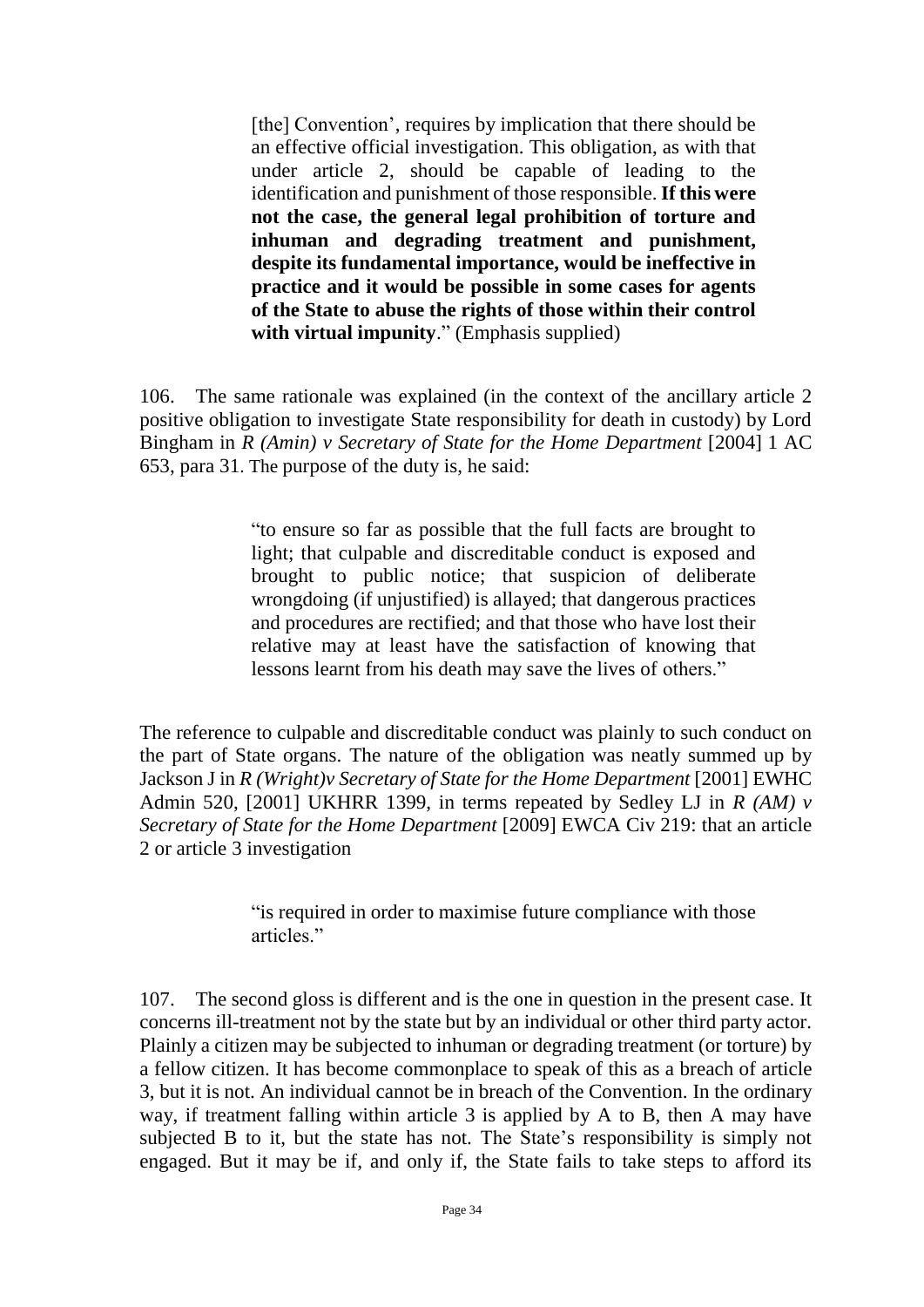protection to B against A's misbehaviour. In that event, it is still not a case of the state subjecting the individual to inhuman or degrading treatment, but by judicial gloss the article is read as carrying with it an unspoken but implicit "positive obligation" upon the State to afford its protection.

108. This second gloss has the potential to extend considerably wider than the first. Whilst the first is concerned to give effect to the primary obligation of the state not itself to subject people to inhuman or degrading treatment, the second reaches into the question of what the state is bound to do in relation to the acts of people for whose behaviour it is not responsible. When one comes to this question, there are considerations which do not apply to the first gloss.

109. Even in the most law-abiding of states, that sometimes serious harm will be inflicted by one individual upon another, in the context of all manner of disputes and in pursuit of many different objectives, is a regrettably unavoidable feature of life. No one suggests that the state is bound to guarantee that this will not happen. Indeed, some steps which an authoritarian state might be inclined to take with a view to preventing it (such as preventive detention without conviction or other court order, house arrest, intensive surveillance and the like) might themselves be infringements of other fundamental rights afforded to the citizen. That consideration apart, the systems which states adopt for the protection of those within their boundaries do not have to be the same. It has never been suggested that it is the function of the Convention to monitor every act of enforcement or policing of the varied domestic legal requirements, nor the content of those requirements, so long as they provide sufficiently for the protection of the individual against third party behaviour which meets the high threshold of severity contemplated by article 3. Otherwise, what would be involved would not be a gloss on the primary obligation imposed by article 3, nor would the "positive obligation" be in any sense ancillary to that primary obligation. Rather, the duty would be of a completely different character to the primary obligation, and would entail wholesale assimilation of, and judicial control of, the legal systems of independent states.

110. The positive obligation constituted by this second gloss - relating to the protection of citizens from third party ill-treatment - requires first that the state have a legal framework for the prohibition of conduct passing the article 3 threshold, and thus afford the protection of its legal system against such behaviour. *A v United Kingdom* (1998) 27 EHRR 611 was an example of a legal system which failed to provide sufficient protection to children against the infliction of serious harm via corporal punishment, until the former English defence of "reasonable chastisement" was altered. Such cases concern the structure of a state's system.

111. The more difficult question is whether the implied positive obligation recognised by the second gloss extends beyond the structure of the state's system to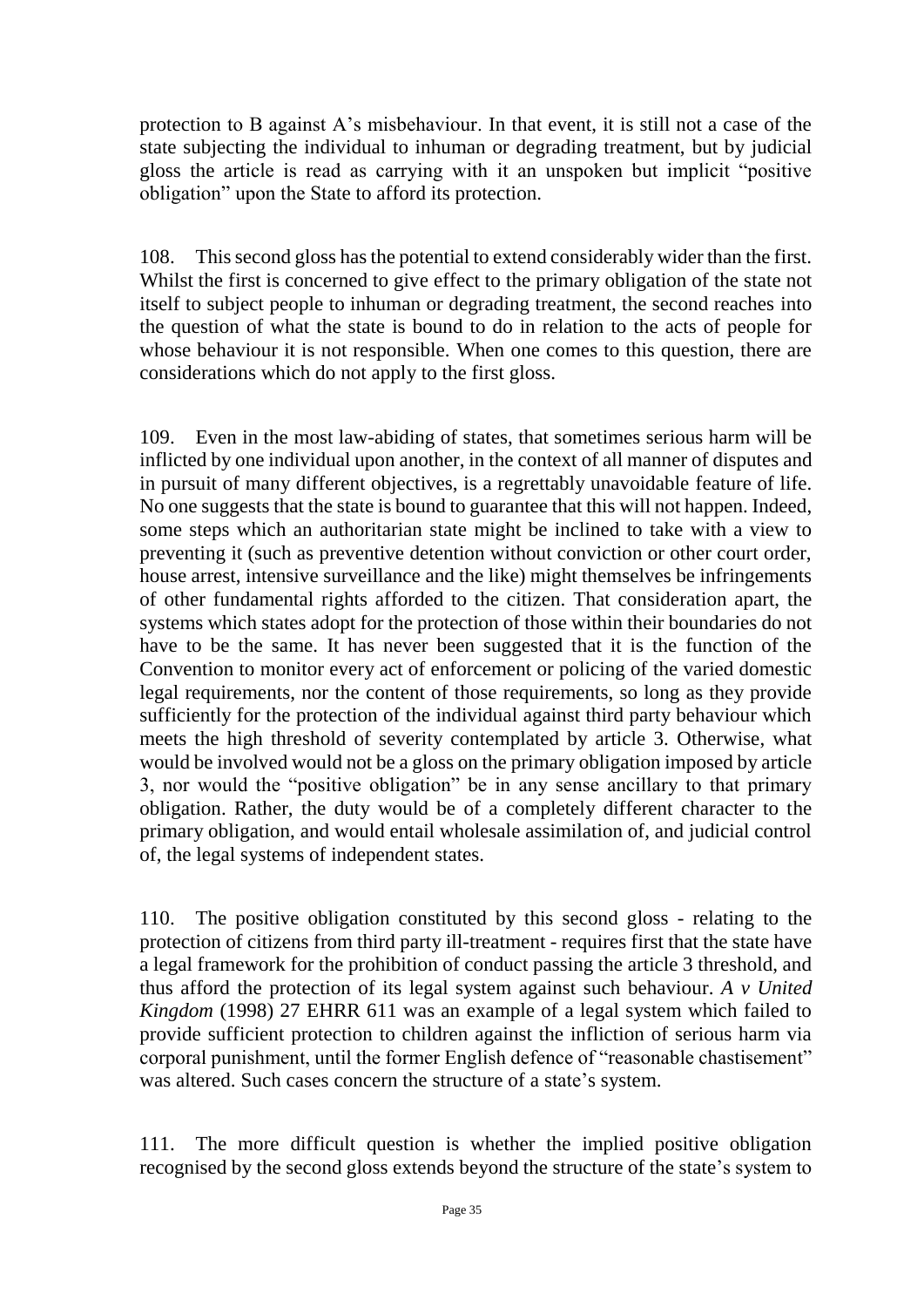its operation in an individual case. The Strasbourg court confronted this in *Osman v United Kingdom* (1998) 29 EHRR 245, where the complaint was that the police force had failed sufficiently to heed reports suggesting that an obsessive might be a danger to an individual, who had then been attacked and almost killed (and his father killed). The context was the equivalent gloss on article 2, but the principles are the same as for article 3. The court concluded that the implied positive obligation to protect could apply but in narrow circumstances of "a real and immediate risk to the life of an identified individual by a third party, of which risk the State either knew or ought to have known". If such an immediate threat exists, then the State's obligation is to do what can reasonably be expected of it which might reasonably have avoided the risk; it is not limited to a duty to avoid gross negligence. As Lord Bingham observed in *Van Colle v Chief Constable of Hertfordshire Police; Smith v Chief Constable of Sussex Police* [2008] UKHL 50; [2009] AC 225 at para 29, it is quite apparent that every ingredient of this carefully drafted test is of importance. It defines the restricted circumstances in which a duty arises under the Convention to take reasonable operational steps to forestall known specific threats to the safety of an individual from eventuating.

112. The court in *Osman* made clear the reason why this test is restrictive. It lies in the realities of law enforcement and policing. At para 116 it said this:

> "For the Court, and bearing in mind the difficulties of policing modern societies, the unpredictability of human conduct and the operational choices which must be made in terms of priorities and resources, such an obligation must be interpreted in a way which does not impose an impossible or disproportionate burden on the authorities. Accordingly, not every claimed risk to life can entail for the authorities a Convention requirement to take operational measures to prevent that risk from materialising. Another relevant consideration is the need to ensure that the police exercise their powers to control and prevent crime in a manner which fully respects the due process and other guarantees which legitimately place restraints on the scope of their action to investigate crime and bring offenders to justice, including the guarantees contained in articles 5 and 8 of the Convention."

113. This duty recognised in *Osman* is a duty to take reasonable steps not to enforce the law or to punish a perpetrator, but to prevent serious violence from occurring to an individual when the threat of it is sufficiently specific. It is an expansion of the second gloss beyond the requirement for structures and systems to render serious violence unlawful, but it is carefully narrow in extent. The House of Lords faithfully applied *Osman* in *Van Colle v Chief Constable of Hertfordshire Police*.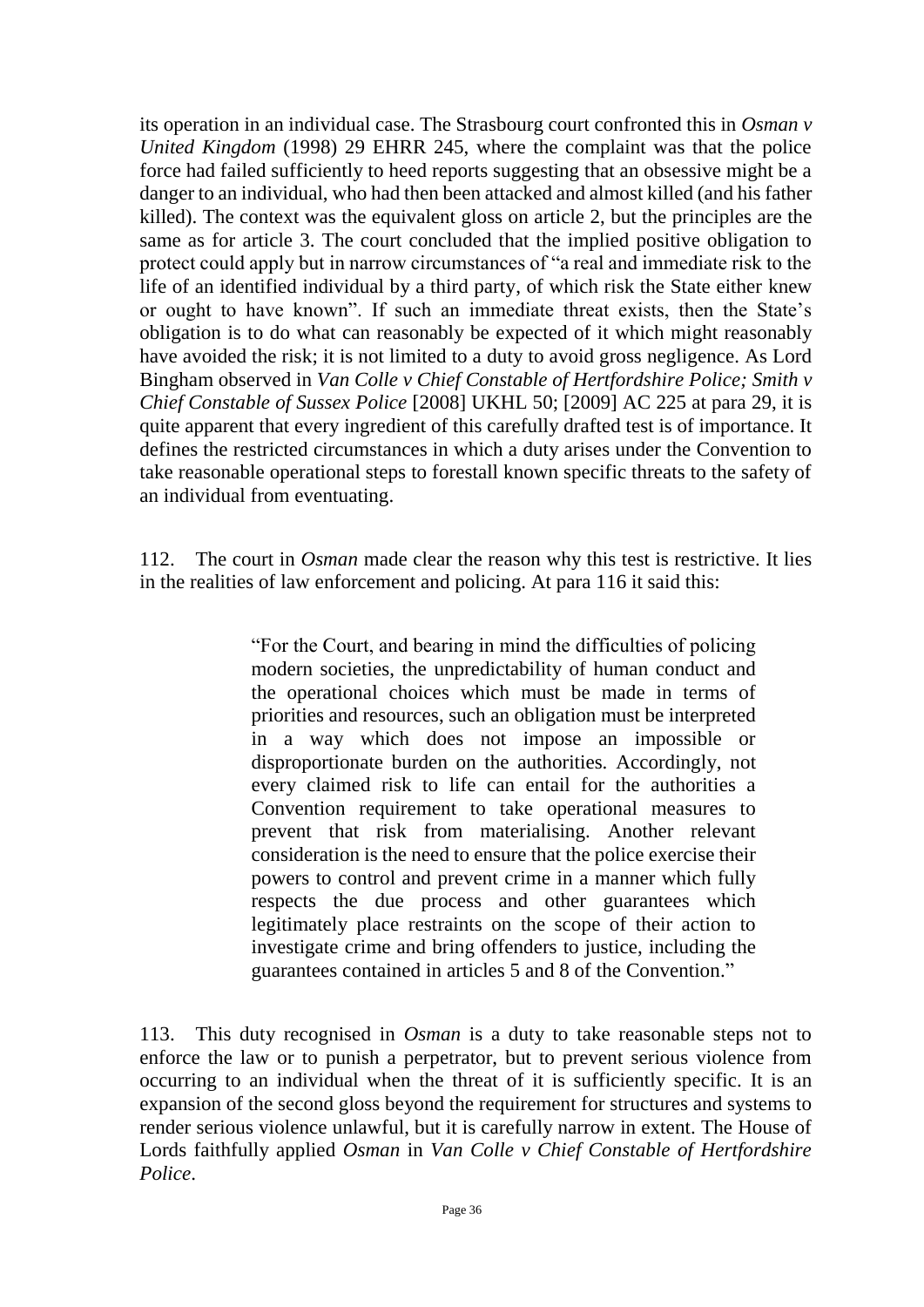114. What has happened since is that the second gloss has been further extended beyond prevention of anticipated violent crime to a duty to investigate reported past violence. The usually identified origin of this further extension is *MC v Bulgaria* (2005) 40 EHRR 20. There is no doubt that the formulation adopted in that case has been often repeated, usually word for word, in later cases. In that sense there is, no doubt, a consistent line of authority. The difficulty is that much remains unclear, indeed unexplained. Unclear remain the rationale for the extension, the issue whether it can be derived from *Osman* and/or *Assenov* or if not why departure from the principles of those cases is justified, and the extent of the duty as extended.

115. *MC v Bulgaria* concerned a complaint of rape made by a 14 year old against two young men of her acquaintance with whom she had spent an evening and night travelling around in their car. They had been arrested on the day that she made her complaint to the police, a few days after the alleged event. Their case was that she had consented. There were multiple clashes of evidence between the complainant on the one hand and those she accused, plus other witnesses, on the other. But the prosecutors' investigation had been closed on the grounds that neither force (physical or psychological) nor threats of the same, nor physical resistance by the complainant, had been established. The point of the case was the court's rejection of that criterion for rape, which was at the time consistently adopted by the Bulgarian authorities, and was asserted by the Government to be the rule: see paras 122 and 166. Thus there was a breach of article 3 (and indeed of article 8) because the Bulgarian structures or system for the criminalisation of rape did not sufficiently protect an individual's sexual autonomy; absence of consent must be the criterion, rather than the use of force.

116. That sufficiently demonstrated a breach of article 3 in the same way as in *A v United Kingdom*. The court, however, went on to draw attention to deficiencies in the prosecutors' investigation of the complaint. At the outset of its judgment it made the following statement of principle, which has subsequently been adopted, often word for word, in later cases.

> "151. In a number of cases article 3 of the Convention gives rise to a positive obligation to conduct an official investigation. Such positive obligations cannot be considered in principle to be limited solely to cases of ill-treatment by state agents.

> 152. Further, the Court has not excluded the possibilities that the state's positive obligation under article 8 to safeguard the individual's physical integrity may extend to questions relating to the effectiveness of a criminal investigation.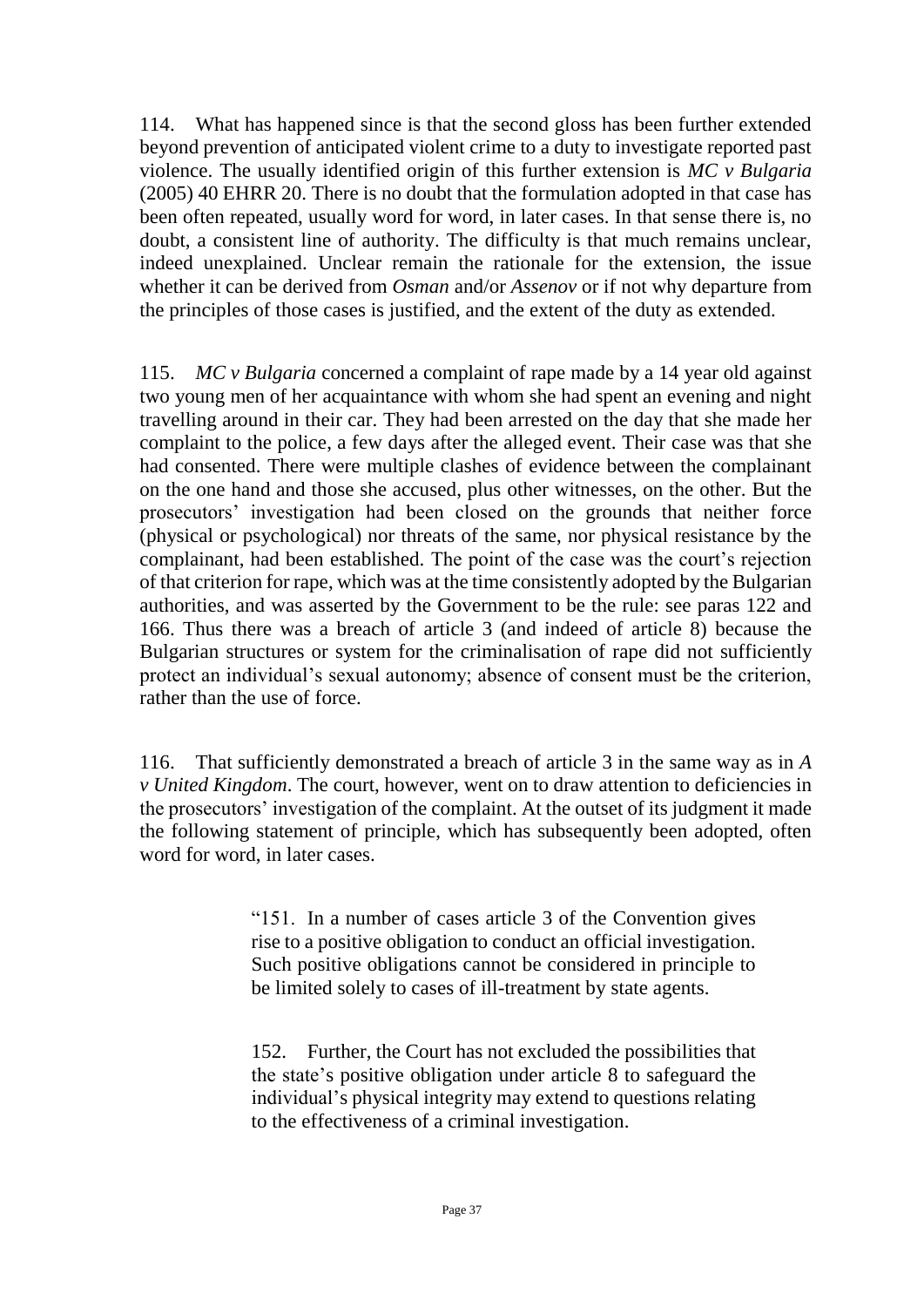153. On that basis the Court considers that states have a positive obligation inherent in articles 3 and 8 of the Convention to enact criminal-law provisions effectively punishing rape **and to apply them in practice through effective investigation and prosecution**." (Emphasis supplied)

The emphasised passage in para 153 is expressed as a summary of the three propositions in paras 151 and 152. As to those, authority is cited for each of them. The authority cited for the first sentence of 151 is *Assenov* (at para 102). For the second sentence of 151 it is *Calvelli and Ciglio v Italy*. For the third proposition, in 152, it is *Osman* at para 128.

117. Whilst these paragraphs show that the court asserts that article 3 carries an obligation in some circumstances to investigate third party offending, they leave only uncertainties about its source and thus its extent.

118. As has been seen, *Assenov* does indeed show that article 3 gives rise to a positive obligation "in a number of cases" to conduct an official investigation. But those cases are ones where the investigation is into suspected state involvement in ill-treatment and is necessary if the primary obligation on the State is not to be ineffective. That rationale does not apply to cases of third party offending and *MC v Bulgaria* does not say anything about the difference between the two situations. Given the explanation in *Assenov* of the reasons why an ancillary positive obligation has been devised by judicial gloss, the difference is fundamental.

119. *Calvelli and Ciglio* was a case of alleged medical negligence in the course of the delivery of a baby who died shortly afterwards. It had been treated by the Italian authorities as a case of possible criminal manslaughter. The doctor had been convicted but his conviction was eventually set aside by the Court of Cassation on the grounds that he had wrongly been convicted in his absence. A re-trial was ordered but by then the limitation period had expired. The claimants asserted that there had been no effective system of investigation and trial because owing to delays the limitation period had expired and the doctor had not been convicted. The Court held that there had been no violation of article 2. The obligation discussed was the duty to run a system which provided sufficient remedies: see paras 49-54. That is the *A v United Kingdom* duty. There had been no breach of it because in the field of medical negligence a civil rather than a criminal process can suffice and here there had been sufficient remedies in (1) a right to damages (which had been pursued and then settled by the claimants without a finding of liability against the doctor, thus waiving an entitlement to pursue the case to such a finding) and (2) disciplinary regulation of doctors. True, there was complaint of delay made, but there was no examination in this case of the question what duty existed to investigate the doctor's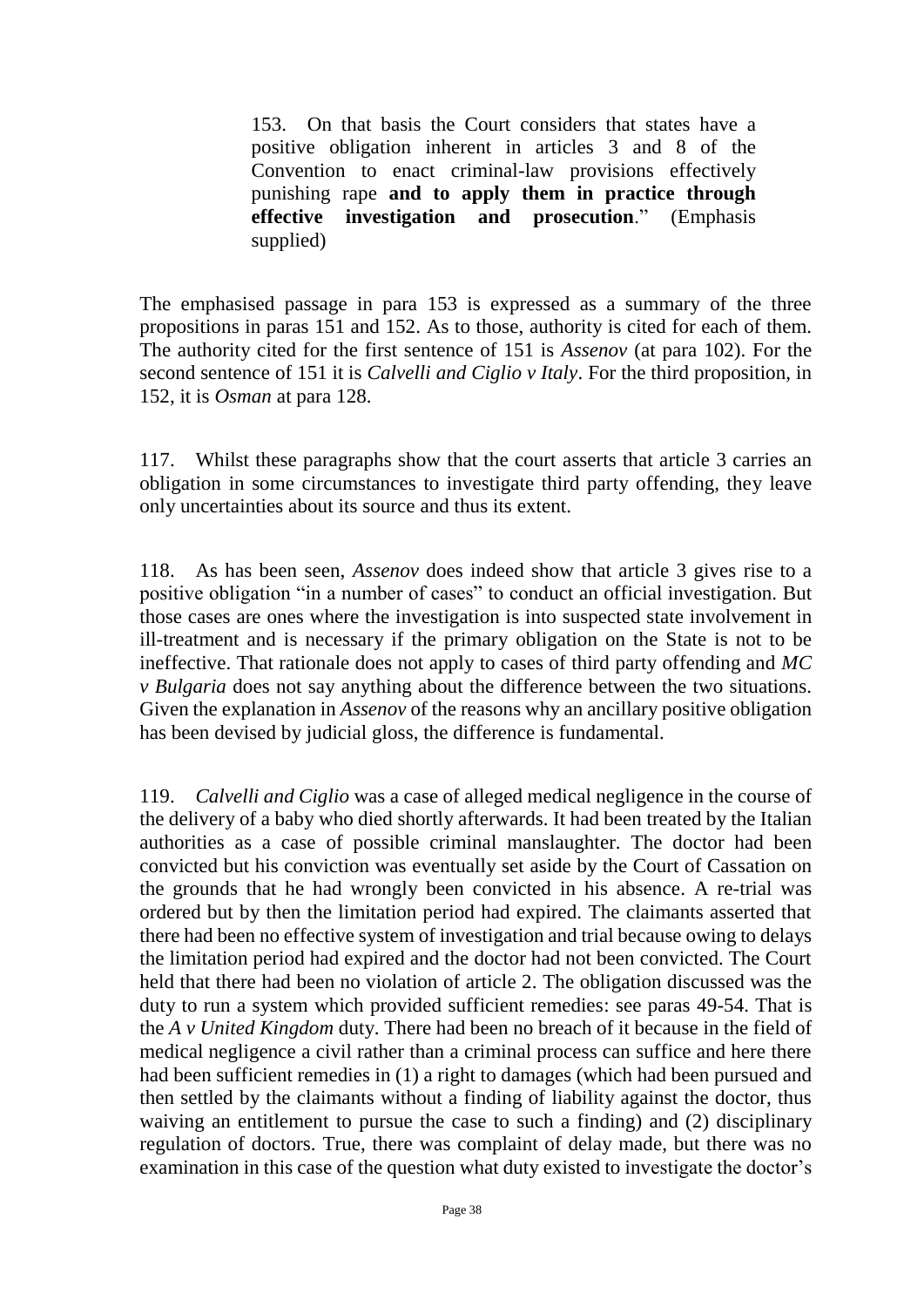actions. The nearest that the court got to that question was the observation that remedies must be effective and not exist in theory only. It is not easy to see how this case generated the second sentence of para 151 in *MC v Bulgaria*, but if it did it is more consistent with an obligation to provide a sufficient investigative structure than with a duty not to be negligent in the detailed inquiry.

120. As to para 152 of *MC v Bulgaria*, para 128 of *Osman* (a) is concerned with whether there had been a breach of article 8 and (b) simply re-states the finding that the police did not know, nor ought to have known, of a real and immediate threat to the safety of the complainant. Of course it is true that in order to establish whether a sufficiently real and immediate threat to the safety of the complainant exists, it will in some cases be necessary for the police to investigate the complaint. But that does not alter the fact that the carefully limited duty recognised in *Osman* is concerned not with an obligation to investigate a past event, but with an obligation to prevent a future one.

121. The tentative tone of para 152 is also to be noted. No more is said than that the possibility of the positive obligation extending to a duty to mount an effective investigation is "not excluded". No further reasoning is shown for the progression from that to the much more positive statement in para 153. It is not clear why that more positive statement follows from the previous two paragraphs, even if those two had been themselves firmly grounded on the authority cited.

122. The court in *MC v Bulgaria* was moreover at pains to set some limit to the permissible review of the investigation. At paras 167-168 it said this:

> "167. In the light of the above, the court's task is to examine whether or not the impugned legislation and practice and its application in the case at hand, combined with the alleged shortcomings in the investigation, had such significant flaws as to amount to a breach of the respondent state's positive obligations under articles 3 and 8 of the Convention.

> 168. The issue before the court is limited to the above. The court is not concerned with allegations of errors or isolated omissions in the investigation; it cannot replace the domestic authorities in the assessment of the facts of the case; nor can it decide on the alleged perpetrators' criminal responsibility."

123. The court identified, at para 177, deficiencies in the investigation. It concluded that the conflicting assertions were not sufficiently sensitively assessed,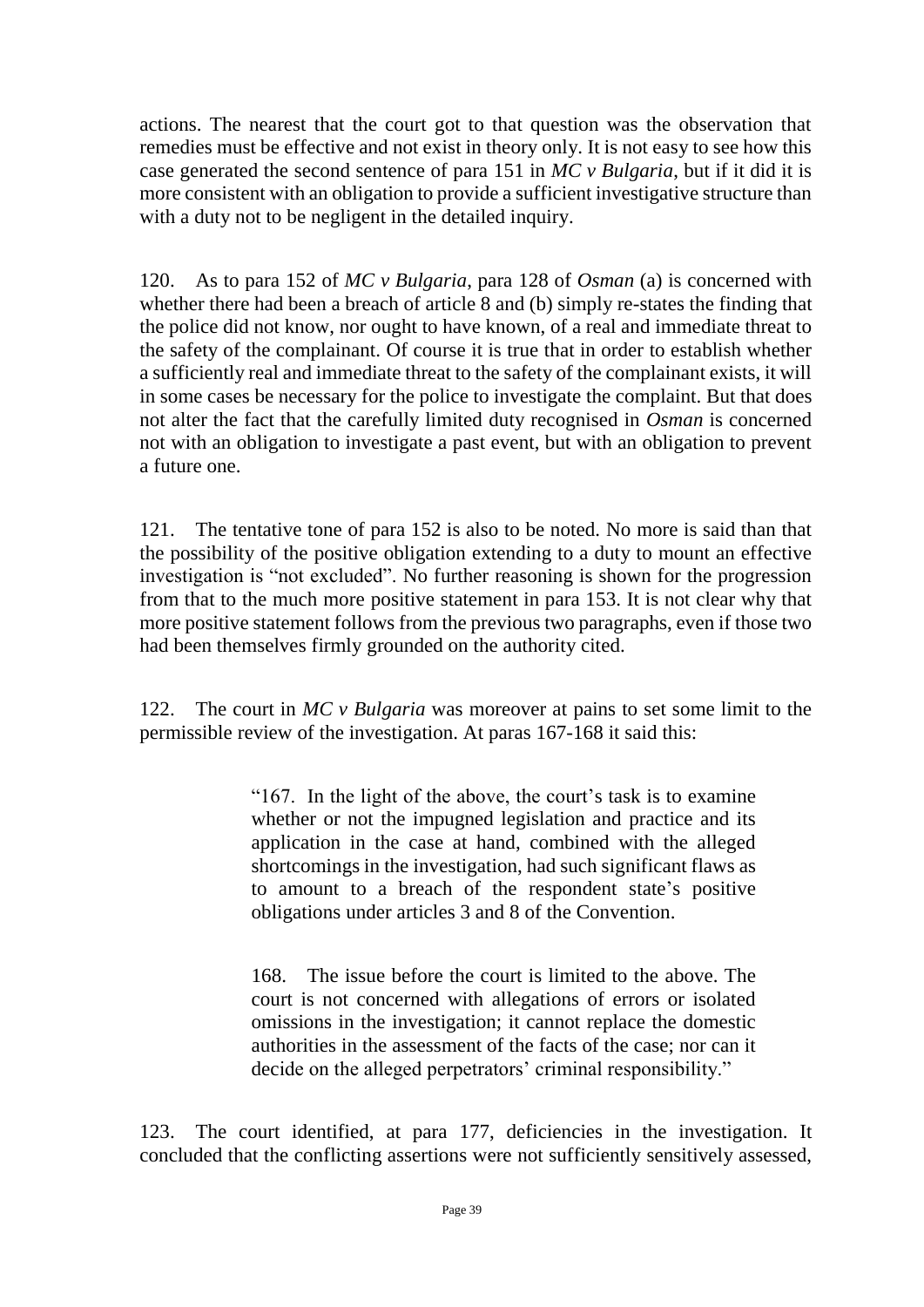and that inquiries which could have been made into timings, which might have shown which version was correct, were not made. It also criticised the fact that the complainant had not had the opportunity to confront and question the witnesses relied upon by the accused. Lastly, the investigators had not, it was said, sufficiently taken into account the unlikelihood that a 14 year old would make advances to the second man only minutes after losing her virginity to the first. But at para 179, set out by Lord Kerr at para 25 above, the court made it clear that it regarded the deficiencies in the investigation as the consequence of, and part and parcel with, the flawed approach of the Bulgarian system generally to the issue of lack of consent. It was because of the criterion of force/resistance that the investigation did not go into matters which otherwise it should have done. This must be the explanation for the observations about investigation, for otherwise it is very difficult to see that the criticisms made could found a breach of article 3 given the words of paras 167 and 168. Those paragraphs make it clear that the gloss on article 3 is not a vehicle for the second-guessing via the Convention of the ordinary domestic process of assessment of conflicting evidence. Of course it is true that the Strasbourg court is a supra-national one, but there is no sign that the limit on concern with "errors or isolated omissions" is restricted to that court as distinct from a national court when the latter is applying the Convention; on the contrary, the limit is expressed to be one which determines when there is a breach of article 3 and this plainly is the same for all courts examining that question. Nor can it be the case that a system which does not involve pre-trial confrontation of witnesses, as some Code Napoleon systems do, but other systems, including all the United Kingdom ones, do not, is ipso facto in breach of article 3.

124. What has happened since *MC v Bulgaria* is that the formulation cited above has been repeated, or in some cases summarised. It is plain that in several of them the summary has been to the effect that whenever there is an allegation of illtreatment passing the article 3 threshold, by whomever committed, there is an obligation on the state to conduct "an effective investigation".

125. But in none of these cases has the basis for, and thus the ambit of, any obligation to investigate third party violence ever been addressed. Reference back to *MC v Bulgaria*, and to its reliance on *Assenov, Calvelli* and *Osman* is frequently made, but never examined and the uncertainties mentioned above have not been confronted. In some cases, there is additional reliance on a series of Turkish cases: *Ay* [2005] ECHR 167, *Ali & Aysu Duran* [2008] ECHR 289, *Mehmet* [2008] ECHR 269, *Celik* [2004] ECHR 548 and *Bati* [2008] ECHR 246. But all of these were cases of allegations of serious police torture or ill-treatment of suspects; the citation of such cases illustrates the manner in which the difference between the first gloss and the second has not received attention.

126. In most cases the injunction that the court is not concerned with errors or isolated omissions is similarly repeated. In some, the court appears to have looked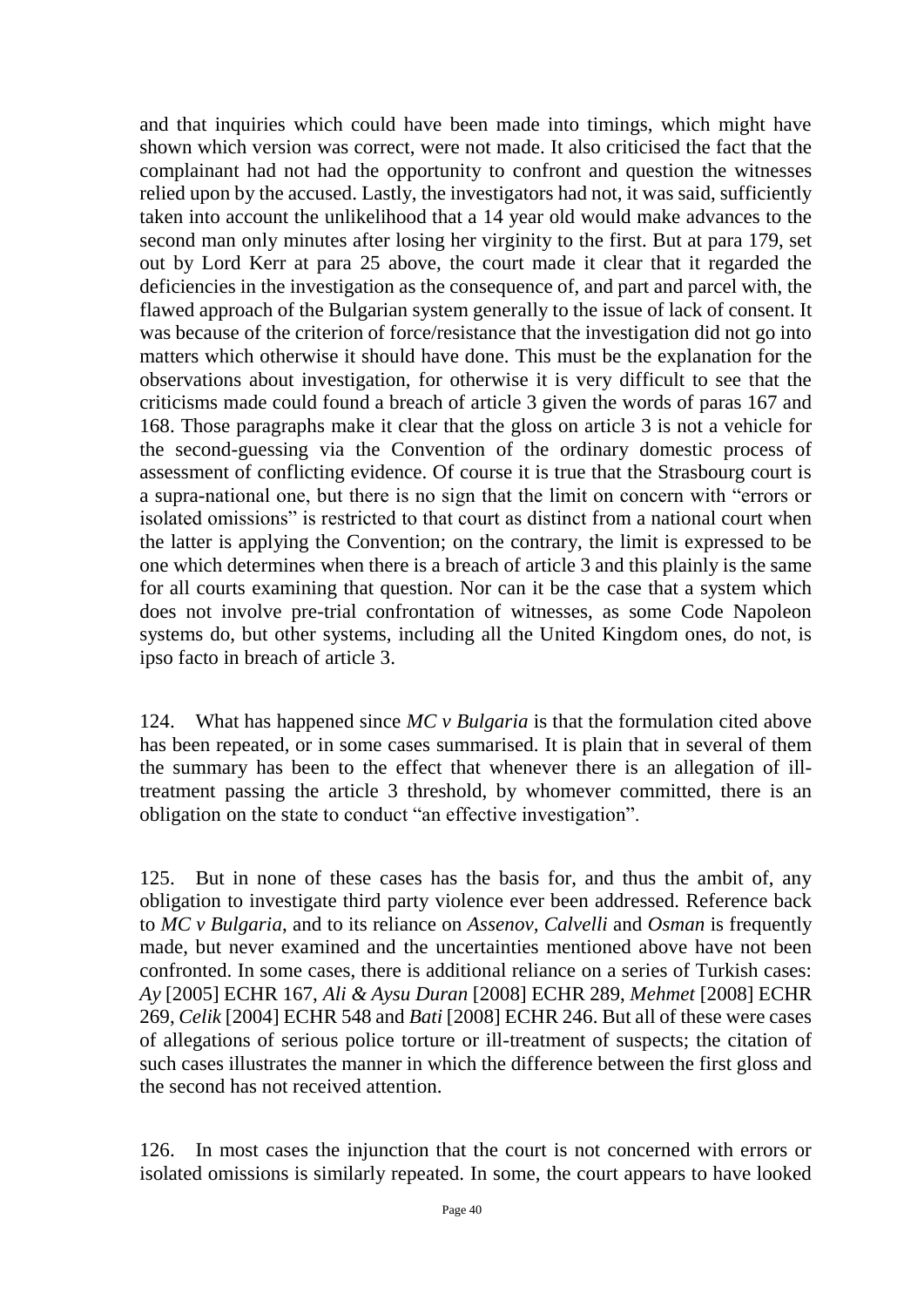accordingly for evidence of a structural defect, alternatively "culpable disregard" or an absence of good faith, in the administration of the domestic system: see for example *Szula v United Kingdom* (2007) 44 EHRR SE19 and *BV v Croatia*  (Application No 38435/13) 21 January 2016. But this is not always the case. The injunction notwithstanding, in some of the cases the criticisms of the investigation have been very particular. In some, there are plain overtones of structural State deficiencies in relation to the investigation of allegations of racially motivated or discriminatory violence: examples include *Secic v Croatia* (2009) 49 EHRR 18, *Beganović v Croatia* [2009] ECHR 992*,* and *Milanovic v Serbia* [2010] ECHR 2029, but this was not given as a reason for the decisions. In others, such as *Vasilyev v Russia* [2009] ECHR 2078, the nub of the allegation was serious misbehaviour by the police, in that case by dumping the injured men in the street in the aftermath of a third party assault. But in some, the court has found itself simply pronouncing on whether the investigation was sufficiently careful. An example appears to be *CAS v Romania* (2015) 61 EHRR 18, where the complaint was of sexual abuse of a boy in his home by a visitor or neighbour. It is possible that the basis of the decision was a conclusion that, as in some other cases, the state did not take allegations of sexual abuse seriously enough, but that is not said. The court found a breach of article 3 not only in delay, which did not prevent the prosecution of the specific individual identified, but also in what it described as a failure sufficiently to evaluate conflicting testimony, supported by the fact that when that individual accused was acquitted, the police did not look for anyone else. That is very close to, if not indistinguishable from, a view that the outcome of the trial was wrong, and moreover that if it was wrong that could itself amount to a breach of article 3. *Beganović* is another case in which (at para 77) the court appears to have held that the positive obligation under article 3 may extend into examination of the conduct of the trial. Such instances, which may be atypical, leave unanswered the question what is meant by the principle that a breach of article 3 is not constituted by a bona fide decision in the course of investigation or law enforcement which is afterwards held to have been an error.

127. Occasionally in the Strasbourg cases, the general statement of principles includes the seminal passage from *Osman v United Kingdom* (para 116) which is set out at para 112 above. In most of them it does not. But it is surely clear that these considerations relating to the practical business of policing, to the operational choices which have to be made as to priorities and to the allocation of finite resources, must apply with equal if not greater force to the investigation of allegations of past third party violence as they do to reports of threats of future violence. These considerations point firmly to the proper test for the ancillary positive obligation under article 3 to investigate reports of past violence being whether the state has a proper structure of legal and policing provision designed to punish it when it occurs and has administered that structure in good faith and with proper regard for the gravity of the behaviour under consideration. They do not point towards a test of ex post facto assessment of whether the investigation was careless or made mistakes which ought not to have been made, nor to a finding that there has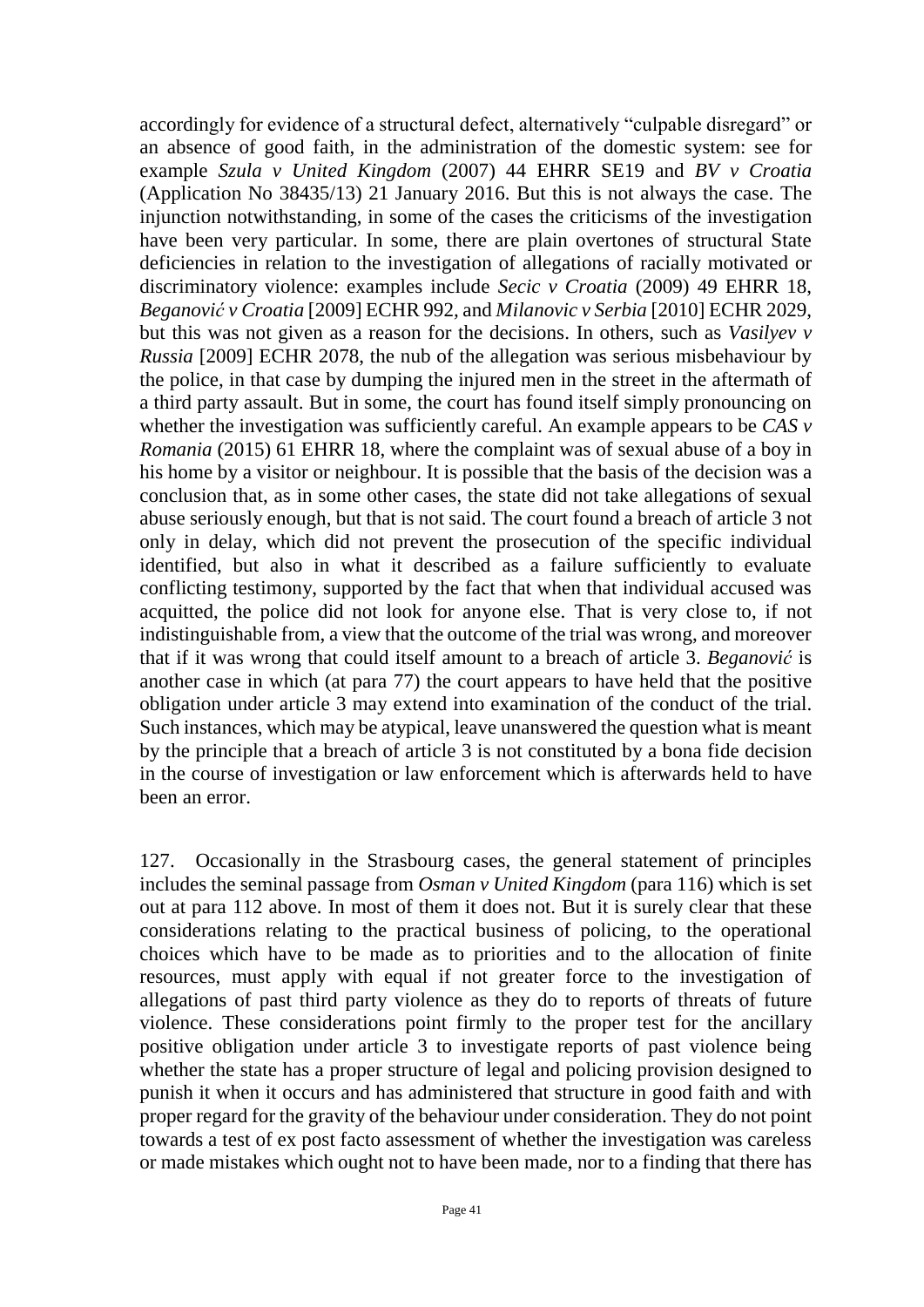been a breach of the right not to suffer torture, or inhuman or degrading treatment, when the complaint is that an investigation could and should have been done better.

#### *The threshold of behaviour*

128. This is the more so when one considers the range of behaviour which is treated as triggering the ancillary positive obligation under article 3. It is clear, and regularly emphasised, that treatment must pass "a minimum of severity" before it falls within article 3. It is also clear, and routinely stated, that what that minimum amounts to is relative and varies according to the circumstances of the case, such as the nature and context of the punishment, the manner and method of its execution, its duration, its physical and mental effects, and in some instances the sex age and state of health of the victim. That statement derives from an early corporal punishment case, *Costello-Roberts v United Kingdom* (1995) 19 EHRR 112, para 30. It was repeated in *A v United Kingdom* at para 20 and in many subsequent judgments. It is no doubt plain that in the case involving breach of the state's primary obligation not to inflict inhuman or degrading treatment on its citizens, almost any physical injury perpetrated upon a citizen by a State official, typically the police, will cross the article 3 threshold. Save where necessary in the course of resisted arrest or the prevention of crime, there is simply no place in policing for causing injury of any kind to a suspect. The practice of the Strasbourg court in relation to third party violence might have built upon the relative nature of the threshold in order to limit the ancillary positive obligation to very serious violence but it has not done so. In *Milanovic v Serbia* numerous cuts combined with feelings of fear and helplessness were regarded (at para 87) as triggering the ancillary positive obligation. In *BV v Croatia* (at paras 153 and 121) injuries to the head and contusions to the body were treated likewise. It is plain from the cases that the threshold is regarded as falling, in English terms, somewhere on the scale of actual bodily harm. To that must be added rape and child sexual abuse; whether indecent assault passes the threshold remains unclear but it is perhaps likely that it may. So also one would think must be added false imprisonment (for example by relatives), violent disorder, most terrorist offences and many other crimes. It follows that the great majority of violent and sexual offences will trigger the ancillary positive obligation, and that potentially the investigation of all such offences might lead to an action under section 6 of the Human Rights Act, querying the adequacy of the police treatment of the case.

129. It might also be noted that the application of the judicial glosses to the other rights protected by the Convention has not, as yet, received detailed consideration. But it is difficult to see why, if they are sound, they may not in principle be applied equally to other rights. In *Siliadin v France* [2005] ECHR 545 the Court held that the second gloss applied to article 4 at least as far as the obligation to put in place legal prohibition of forced labour was concerned, but an obligation in relation to investigation was not in issue. Some third party behaviour in relation to modern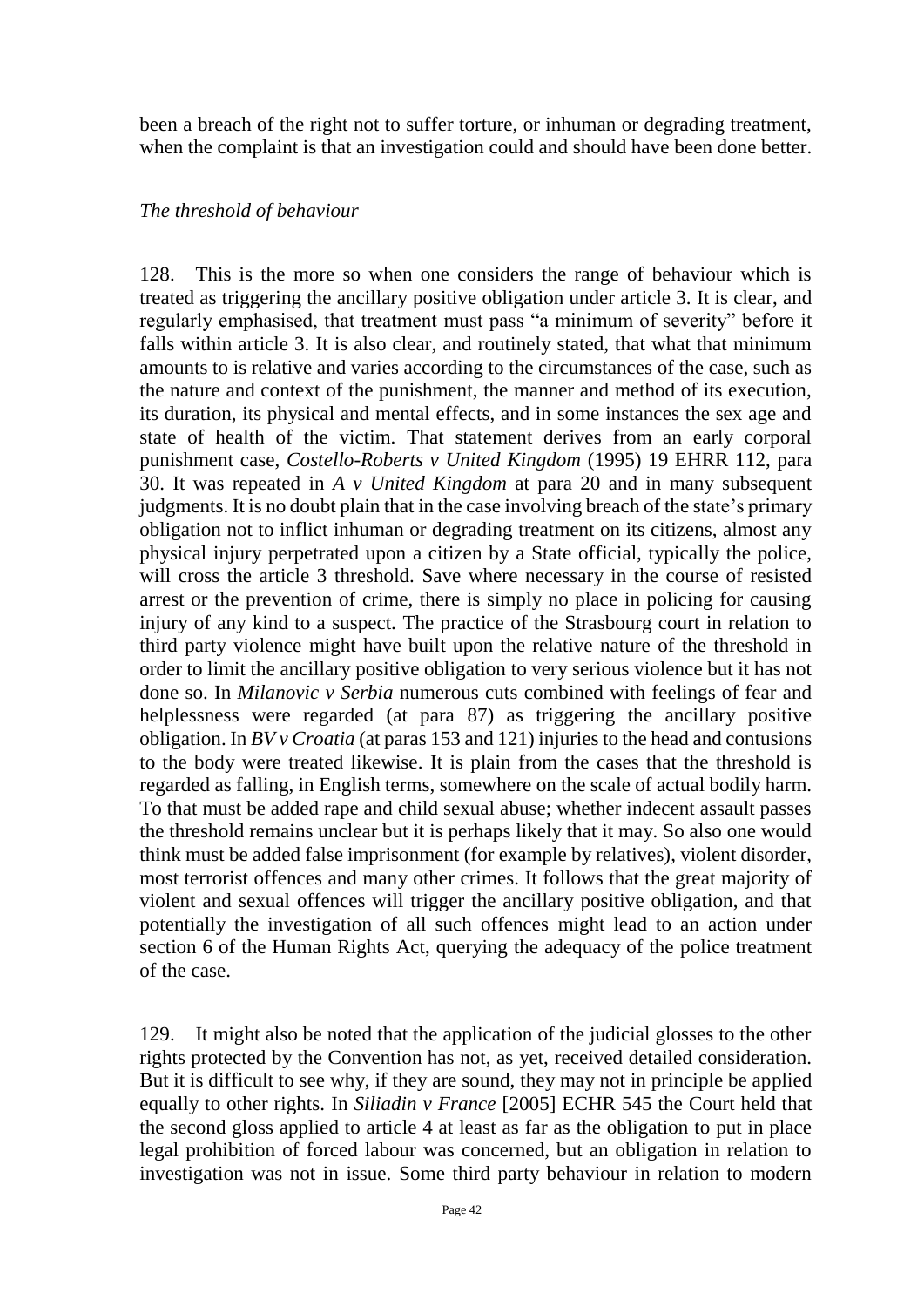slavery might indeed be considerably more serious than actual bodily harm in a fight outside a club. Some of the cases clearly contemplate that third party infringement of article 8 rights may trigger the ancillary positive obligation: see in *CAS v Romania* at para 72*,* and *Szula v United Kingdom* at para 1. The possible application of that ancillary positive obligation to third party interference with the right to enjoyment of one's possessions under Article 1 Protocol 1 has yet, it seems, to be considered. But in principle, the state has a duty to protect this right in its citizens, as it has in relation to all the other rights under the Convention. If so, the prospect may exist of the response to every complaint of burglary, car theft or fraud becoming the subject of an action under the Human Rights Act.

#### *English domestic law and its relevance*

130. English law recognises a public legal duty owed by the police to enforce the law. The police enjoy a wide measure of discretion as to how to go about it, what inquiries to make, and when and whom to prosecute, but a structural failure to enforce a particular part of the law is amenable to direction by the court via judicial review on the application of any interested party: *R v Comr of Police of the Metropolis, Ex p Blackburn* [1968] 2 QB 118. Such a public duty is real, not abstract. That is consistent with the implied positive obligation recognised by the Strasbourg court in cases such as *A v United Kingdom.* English law also recognises the liability of the police to individuals where a tortious duty of care is broken, as it may be where they have directly or indirectly occasioned physical harm: *Knightley v Johns*  [1982] 1 WLR 349 is a simple example. Further, it has a statutory scheme for the independent investigation of complaints about the police, and a different statutory scheme for the compensation of citizens who are injured through the criminal acts of others. What English law does not recognise is a duty of care in tort owed by the police to individual citizens and sounding in damages in relation to the detection of crime and the enforcement of the law.

131. The reasons for this absence of private law duty of care were fully explained by the House of Lords in *Hill v Chief Constable of West Yorkshire Police* [1989] AC 53, and confirmed by that court in *Brooks v Comr for the Police of the Metropolis* [2005] 1 WLR 1495, [2005] UKHL 24 and in *Van Colle v Chief Constable of Hertfordshire Police* [2008] UKHL 50, [2009] AC 225; *Smith v Chief Constable of Sussex Police* [2008] UKHL 50, [2009] AC 225; and by this court in *Michael v Chief Constable of South Wales Police* [2015] AC 1732, [2015] UKSC 2. They find convincing expression in the first three cases in the separate speeches of Lords Keith, Steyn, Hope, Phillips, Carswell and Brown and were supported also by Lord Bingham despite his solitary dissent on the extent of the particular duty (of prevention) under consideration in *Smith*. A convenient summary is perhaps afforded by the judgment of Lord Phillips in *Smith* at para 97: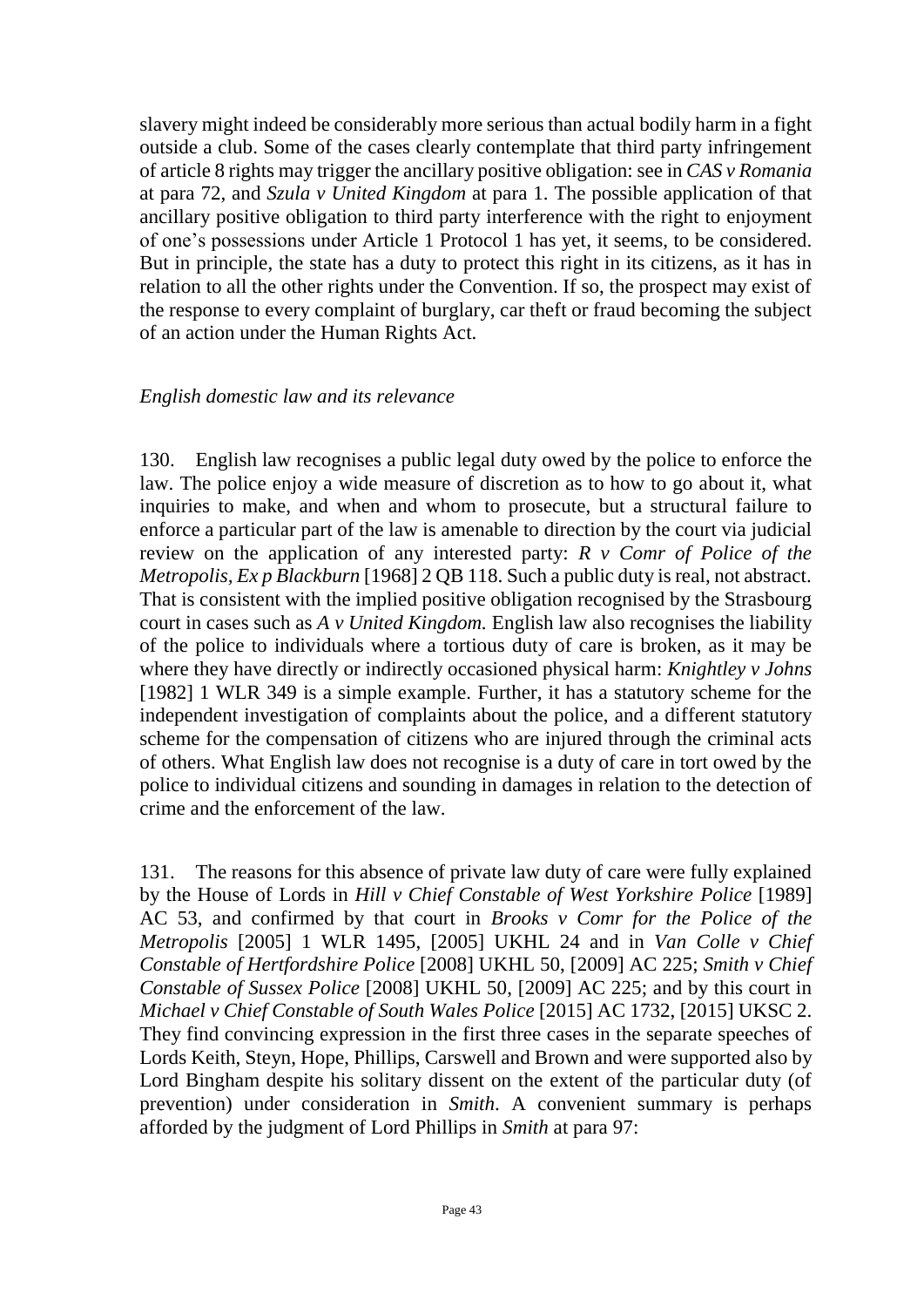"I do not find it possible to approach *Hill* and *Brooks* as cases that turned on their own facts. The fact that Lord Steyn applied the decision in *Hill* to the facts of *Brooks,* which were so very different, underlines the fact that Lord Steyn was indeed applying a 'core principle' that had been 'unchallenged … for many years'. That principle is, so it seems to me, that in the absence of special circumstances the police owe no common law duty of care to protect individuals against harm caused by criminals. The two relevant justifications advanced for the principle are (i) that a private law duty of care in relation to individuals would be calculated to distort, by encouraging defensive action, the manner in which the police would otherwise deploy their limited resources; (ii) resources would be diverted from the performance of the public duties of the police in order to deal with claims advanced for alleged breaches of private law duties owed to individuals."

As Lord Hope explained in the same case at para 75:

"The point that he [Lord Steyn] was making in *Brooks*, in support of the core principle in *Hill*, was that the principle had been enunciated in the interests of the whole community. Replacing it with a legal principle which focuses on the facts of each case would amount, in Lord Steyn's words, to a retreat from the core principle. We must be careful not to allow ourselves to be persuaded by the shortcomings of the police in individual cases to undermine that principle. That was the very thing that he was warning against, because of the risks that this would give rise to. As Ward LJ said in *Swinney v Chief Constable of Northumbria Police Force* [1997] QB 464, 487, the greater public good outweighs any individual hardship."

132. These reasons are powerful, repeated and carefully considered. They are grounded in public policy and have something in common with the considerations explained by the Strasbourg court in *Osman v United Kingdom* at para 116 (see above at para 112). In the briefest of terms, law enforcement and the investigation of alleged crime involve a complex series of judgments and discretionary decisions. They concern, amongst many other things, the choice of lines of inquiry, the weighing of evidence thus far assembled and the allocation of limited resources as between competing claims. To re-visit such matters step by step by way of litigation with a view to private compensation would inhibit the robust operation of police work, and divert resources from current inquiries; it would be detrimental to, not a spur to, law enforcement. It is not carrying out the impugned investigation efficiently which is likely to lead to diversion of resources; on the contrary. It is the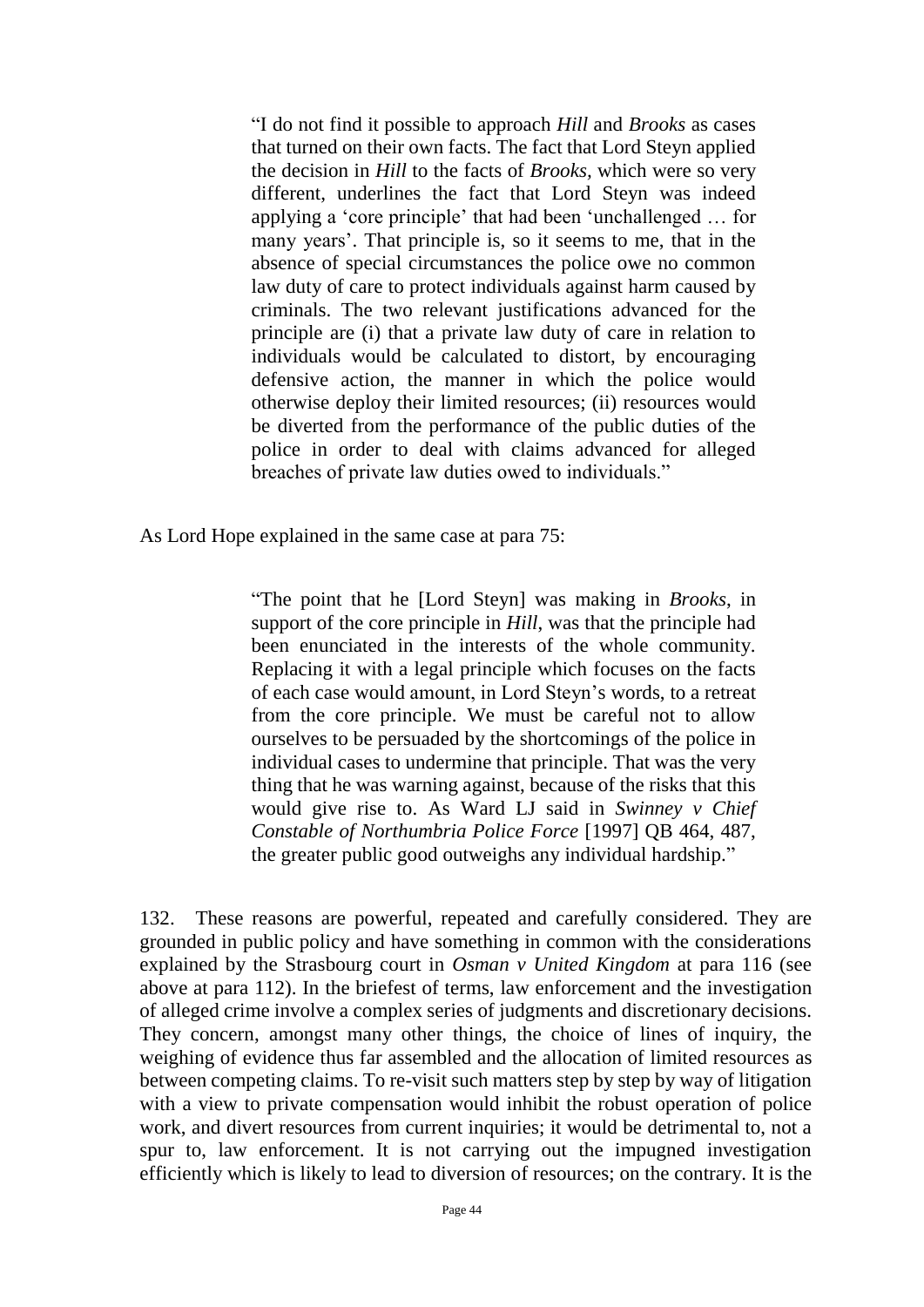re-investigation of past investigations in response to litigation which is likely to do so. Moreover, whilst there may exist a mechanism by way of summary judgment for stopping short such a re-investigation if the litigation be "spurious" in the sense of demonstrably bad on the papers, other claims, and particularly those which turn out to be speculative, cannot thus be halted. In short, the public duty would be inhibited by a private duty of such a kind. A contemporary example can be seen in terrorist activity. It is well known that large numbers of possible activists are, to some extent or other, known to the police or security services. The most delicate and difficult decisions have to be made about whom to concentrate upon, whose movements to watch, who to make the subject of potentially intrusive surveillance and so on. It is in no sense in the public interest that, if a terrorist attack should unfortunately occur, litigation should become the forum for a review of the information held about different suspects and of the decisions made as to how they were to be dealt with. Nor is it difficult to see that it is by no means necessarily in the public interest that there should be pressure on the authorities, via the prospect of litigation, to ratchet up the surveillance of additional persons. The long-standing controversy over police use of powers of "stop and search", for instance in relation to the carrying of knives by youths, affords another example.

133. It may be noted that in his separate opinion on *Osman* in the commission, Sir Nicholas Bratza recognised the force of these considerations: (1998) 29 EHRR at 298. As he pointed out, the difficulties highlighted by the House of Lords in *Hill* were well illustrated by the facts of *Osman*. The allegations there made by the claimant would, he said, involve an investigation not only into issues of fact but into acutely difficult questions of policy and discretion.

134. The relevance of the position at which English law has arrived, after long consideration at the highest level, is not that English law can control the operation of the ECHR. But it is to highlight the delicate balance between the duty of the State to the public generally and its relationship to individuals in particular cases of reported or anticipated crime. That delicate balance is as applicable to the ambit of the implied ancillary positive obligation under articles 2, 3 and maybe others as it is to an action in tort in the domestic courts. When taken together with the uncertainties as to the nature and extent of the implied positive obligation as found by the second gloss on those articles, it points clearly to the undesirability of any assertion of a detailed review of the course of a particular criminal investigation by way of the Convention. It is one thing to say that a state must take seriously its protective obligation, must put in place structures which enforce the law and must not then ignore them. It is quite another to say that by way of the Convention every police investigation should be examined in detail to see whether it should have been done better, and that compensation should be paid out of the limited police resources, at the expense of other necessary expenditure on current cases, if the decision is that it should have been. These important public considerations have nowhere been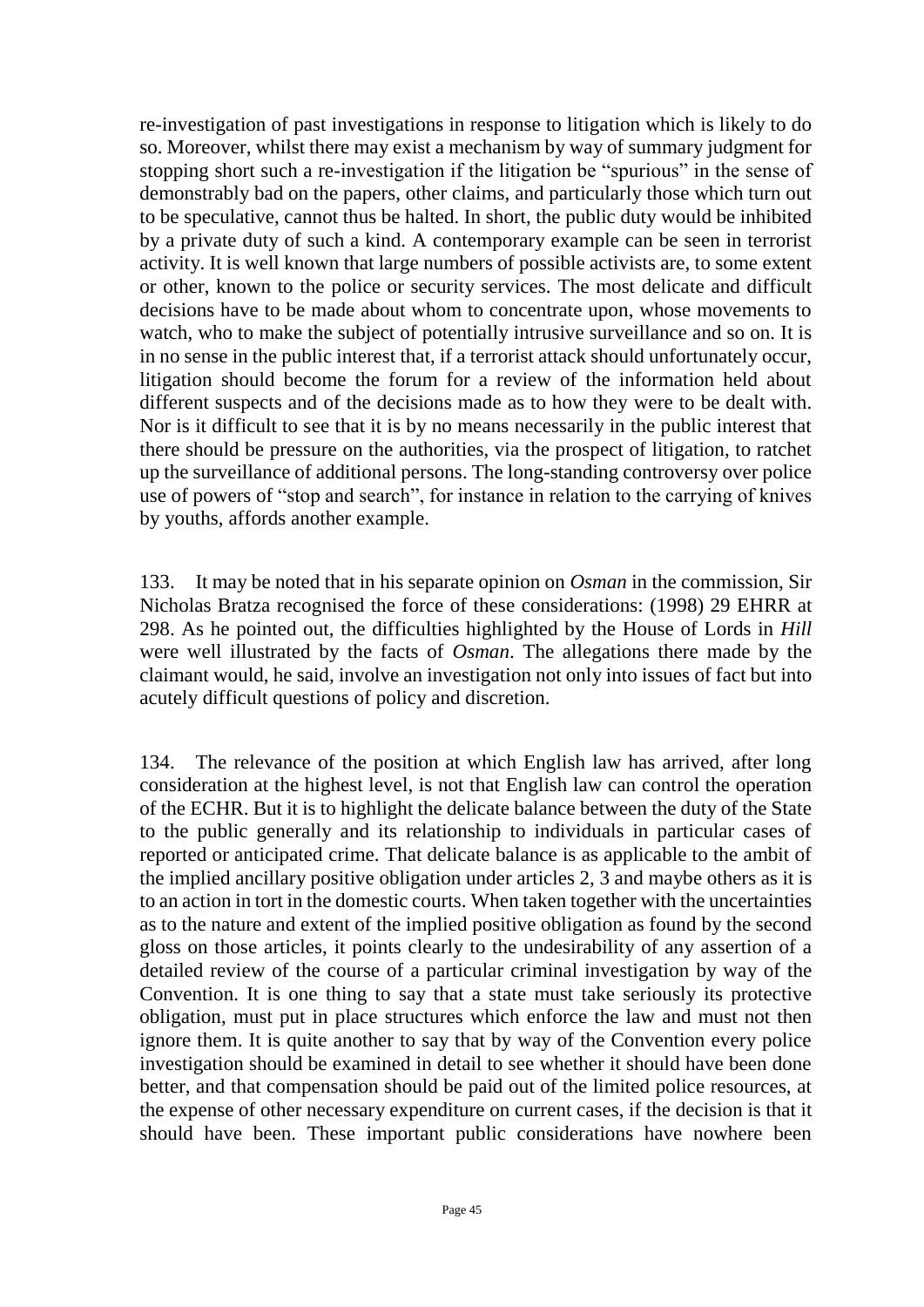examined or put into the balance in any of the Strasbourg cases on the second gloss, from *MC v Bulgaria* onwards.

135. It can properly be said that the distinction between structural and operational defects may at times be difficult to make. It is, however, no more difficult than the distinction which it is suggested must be made, if operational negligence suffices, between errors which amount to breaches of article 3 and those which do not. To say that the errors must be serious and significant in order to amount to a breach of article 3 is surely more to present than to solve the difficulty. Nor is such a restriction clearly to be found anywhere in the line of Strasbourg cases relied upon. If the test is not to be simply a falling below the standard to be expected of the police, and thus the same as negligence, it is not easy to see what it is.

136. The English cases make a clear distinction between the objectives served by a tortious duty to compensate and a Convention-based duty to uphold the prohibition on inhuman or degrading treatment: see for example Lord Brown in *Van Colle* at para 138. In substance, the Convention-based duty is not aimed at compensation but at upholding and vindicating minimum human rights standards. It is, substantially, to insist on performance of a public duty. It is now said that this distinction justifies the acceptance of a general duty under article 3 to investigate any report of past behaviour passing the threshold of that article, because such will not impinge on the common law position as firmly established in the cases beginning with *Hill*. The error in this argument is to seek to have it both ways. One cannot both uphold the distinction and effectively eliminate it by employing a Convention claim to serve substantially the same purpose as an action in tort. That it will do if the wide ambit of the ancillary article 3 duty is accepted, and if compensation routinely follows a finding that a criminal investigation should have been better conducted. True it is that the limitation period differs, but this will not remove the disadvantages to policing which were identified in the English cases. It may be that there is a more relaxed approach to causation in a Convention-based claim, but that if anything only increases the prospect of such a claim becoming a substitute for a claim in tort. There is no doubt some difference of approach to the calculation of compensation, but the present case is a good illustration of the marginal, if not imperceptible, nature of the distinction in outcome - see the judge's scrupulous quantum judgment at paras 33, 130 and 143. If, on the other hand, the positive duty under article 3 is recognised to conform to the public duty, to put in place structures to outlaw the prohibited behaviour and to operate them in good faith, the Convention-based claim will afford the possibility of some compensation where the English common law rules do not, but will not result in wholesale substitution of the Convention for a duty in tort.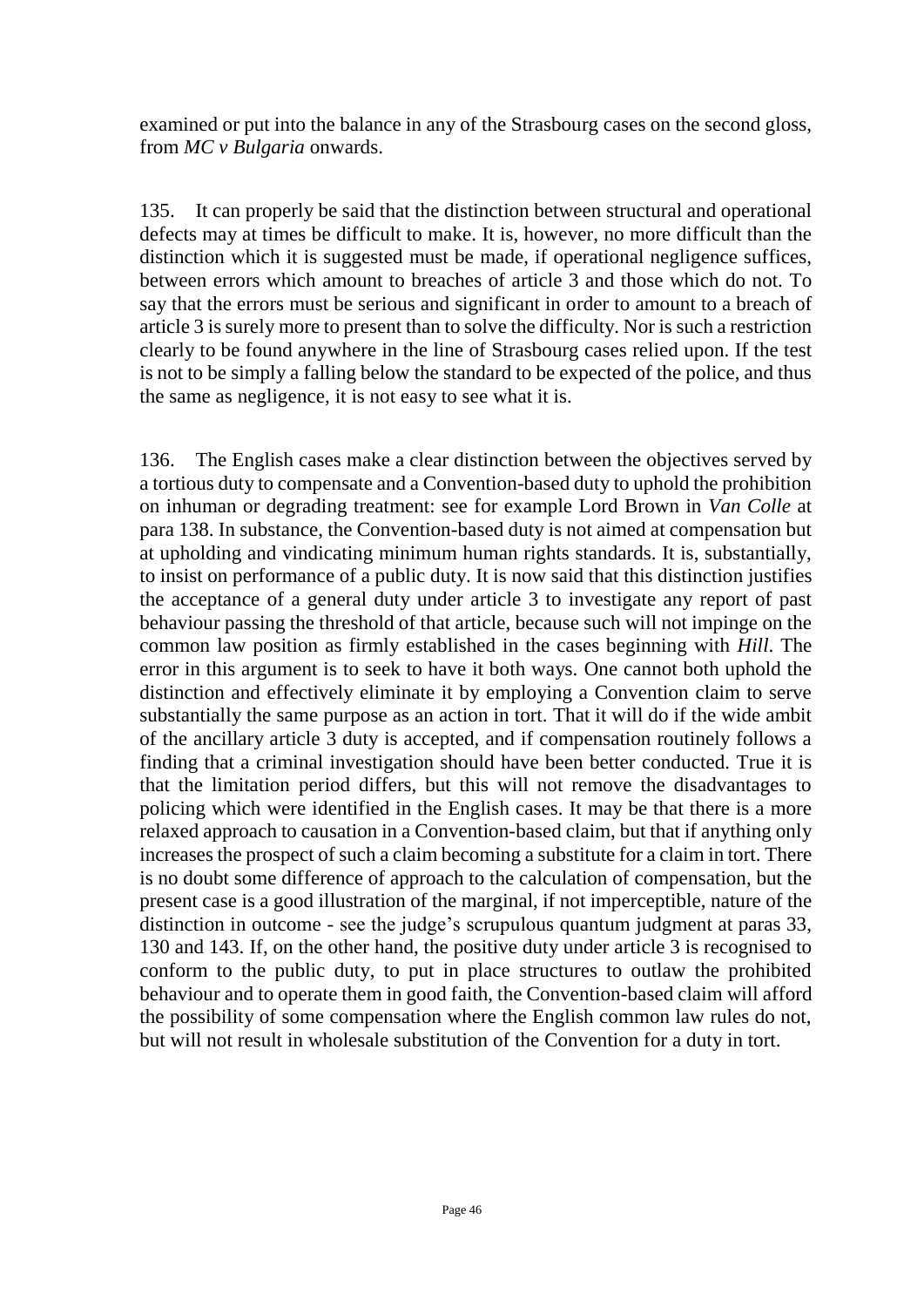#### *The claimants' argument*

137. For the claimants Ms Kaufmann QC mounts an elegant argument. It is that the positive obligation to investigate past third party crime for which she contends is simply analogous to the *Osman* duty to protect from threatened violent crime. Just as the latter arises when there is a real and immediate risk of prescribed behaviour, so she contends the former arises when there is a credible report that the prescribed behaviour has already occurred.

138. Elegant as the argument is, the two situations are not analogous. There is a clear distinction between protection from an immediately anticipated danger and inquiry into a past event. The carefully limited *Osman* duty arises because there is an immediate risk of death or serious injury to an identified individual, communicated to the State. By contrast, a crime of violence committed by A against B will only occasionally carry a risk of repetition, whether against B or against others; there is generally no immediate danger to an identified person.

139. It is no doubt possible to categorise the duty to investigate reports of third party crime as deriving from the state's duty to protect its citizens, in the same way as does its duty to have in place structures which make such behaviour unlawful. So viewed, the duty to investigate each reported crime can be said to be an application of cases such as *A v United Kingdom*. But the reality is that there is a marked and vital distinction, even if it is sometimes of degree, between structural failure to outlaw the behaviour and operational failings in the investigation of particular reports.

#### *The present case*

140. The judge's findings as to what went wrong are not disputed, and were in any event largely based on the very critical internal police reports, as well as on that of the Independent Police Complaints Commission. What went wrong involved plain structural errors. The Metropolitan Police had a written policy for recognising and dealing with cases of drug induced rape but it was institutionally treated as mere form and there was no proper training in its application. The complaints made by the claimants were simply not accorded the kind of weight which they demanded because of generic failures to treat them with sufficient care and gravity. Moreover there was pressure internally to write off cases of the kind here encountered. The various detailed failings in the conduct of the inquiry were largely attributable to this flawed structural approach. They included those set out by Lord Kerr at para 51. There is, as explained at the outset, no appeal as to quantum. In those circumstances, this is a case which falls within the ancillary positive duty under article 3, as it ought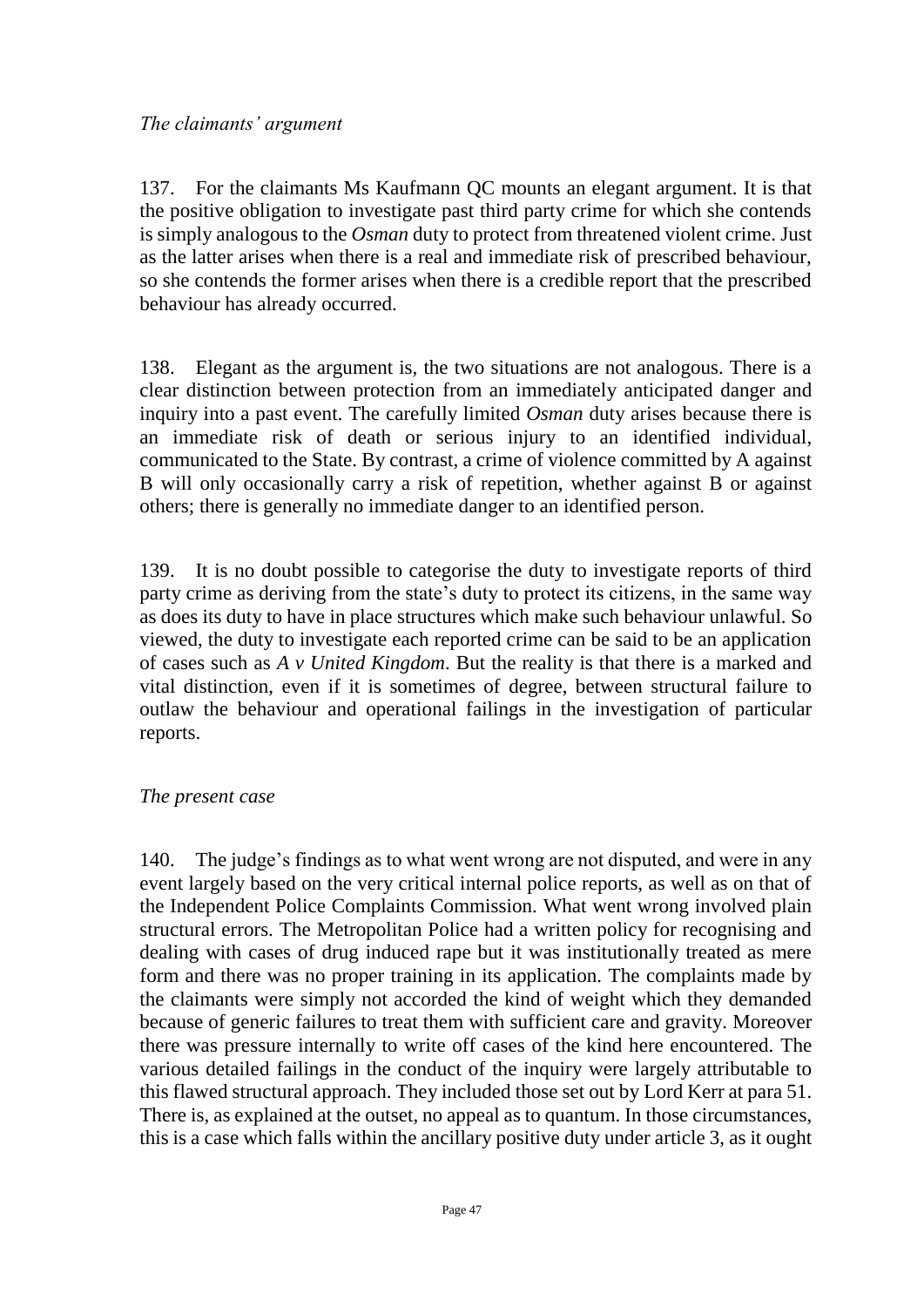to be interpreted. It is for that reason that I agree that the appeal in the present case ought to be dismissed.

# **LORD MANCE:**

141. I have read with benefit the three judgments prepared in this case by Lord Kerr, Lord Neuberger and Lord Hughes. The result is not in doubt, but there is a significant difference between Lord Kerr and Lord Neuberger on the one hand and Lord Hughes on the other regarding the extent to which the Convention rights, as domesticated by the Human Rights Act 1998, should be seen as imposing on the State an operational duty to investigate serious offences the commission of which there is no reason to attribute to state agents. If there is such a duty, then I do not see that it can or should be confined to the victim of the offence in question. Part of its purpose must be not only to punish, but also to deter and to prevent the occurrence of further such offences, and, if a third person suffers foreseeably as a result of a failure properly to investigate, that third person appears to me, potentially at least, to be a victim.

142. There is much force in Lord Hughes' analysis and critique in relation to the question whether any such general duty exists. What has happened in the Strasbourg jurisprudence is, unfortunately, not unprecedented. The European Court of Human Rights starts from a solidly rationalised principle, but then extends it to situations to which the rationale does not apply, without overt recognition of the extension, without formulating any fresh rationale and relying on supposed authority which does not actually support the extension. Further, the European Court of Human Rights has not in the present context really focused at any stage on the implications for policing of the general duty which it has suggested. These have been discussed domestically in a number of common law cases, and include the risks of defensive policing and of police priorities being affected by the perceived risk of being sued, as well as the significant financial implications of exposing the police to all those potentially affected by any failure in police investigative work: see eg *Michael v Chief Constable of South Wales Police* [2015] UKSC 2; [2015] AC 1732, paras 121- 122.

143. In these circumstances, while appreciating the pressures under which the European Court of Human Rights operates, and the difficulties of maintaining coherence and discipline in a court consisting in the first instance of multiple chambers, an approach, careful to identify, rationalise and justify any significant development of principle, would save domestic litigants and courts time, effort and expense.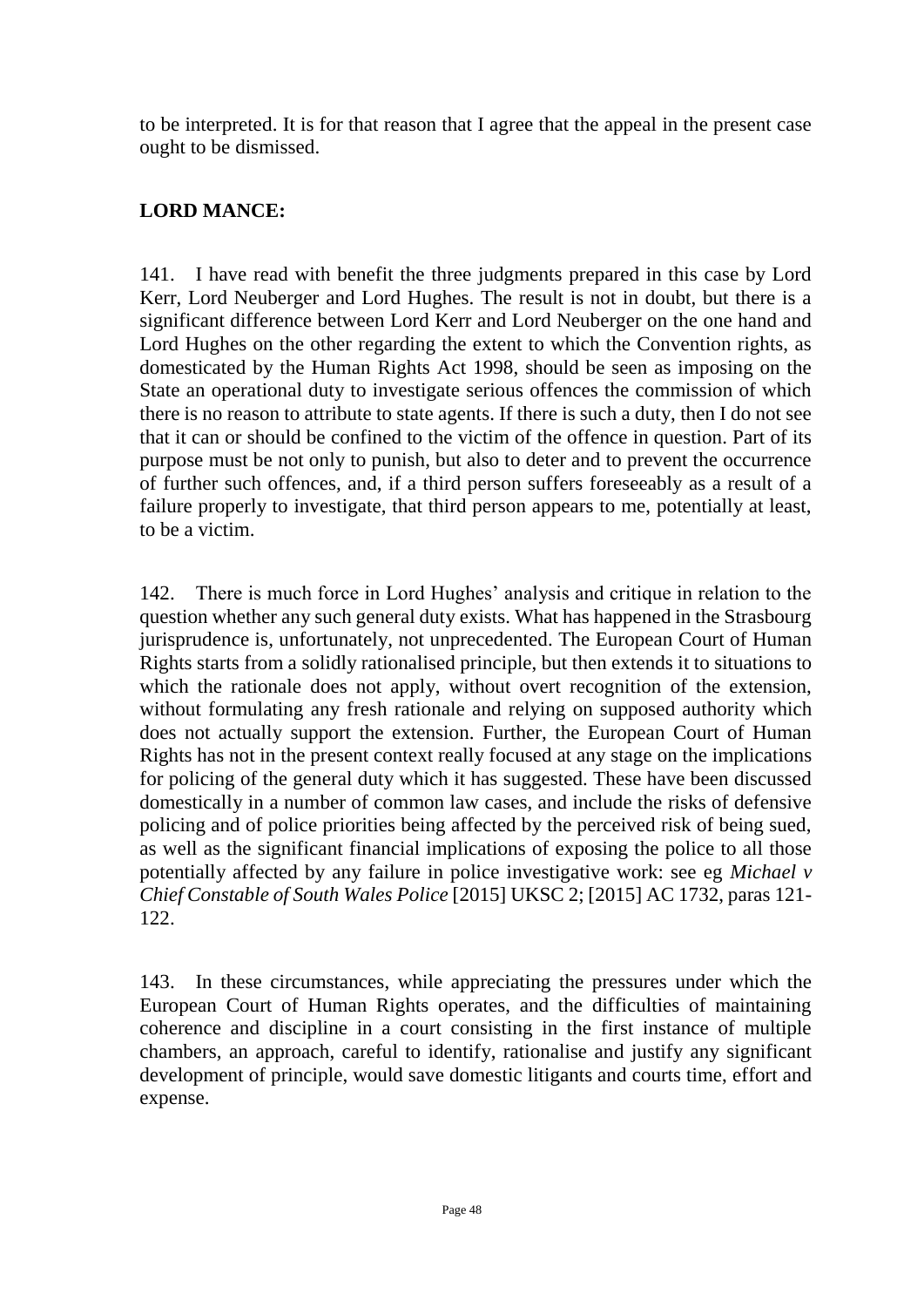144. The starting point is the positive duty on the State under article 3 not to subject anyone "to torture or to inhuman or degrading treatment or punishment". One (solidly rationalised) principle which the Court has derived from that duty, by way of gloss, is an ancillary positive duty to conduct "an effective official investigation" where "an individual raises an arguable case that he has been seriously ill-treated by the police or other such agents of the State unlawfully and in breach of article 3": *Assenov v Bulgaria* (1998) 28 EHRR 652, para 102; the basis for this being that:

> "If this were not the case, the general legal prohibition of torture and inhuman and degrading treatment and punishment, despite its fundamental importance, would be ineffective in practice and it would be possible in some cases for agents of the state to abuse the rights of those within their control with virtual impunity."

145. This is a coherent gloss, derived from the rationale of article 3. It was repeated in *Sevtap Veznedaroglou v Turkey* (Application No 32357/96), para 32, cited in *Jacobs, While and Overy's The European Convention on Human Rights* (OUP, 2014) where this rationalisation is cited as the basis of any positive investigative duty. The Supreme Court in *R (Smith) v Oxfordshire Assistant Deputy Coroner*  [2010] UKSC 29; [2011] 1 AC 1, expressed a similar understanding of the parallel ancillary investigative duty capable of arising under article 2 (providing that "Everyone's right to life shall be protected by law"): "the investigative obligation under article 2 arose only in circumstances where there was ground for suspicion that the state might have breached a substantive obligation under article 2", and "the death of a soldier on active service did not of itself raise a presumption of such a breach": see headnote, holding (2). At paras 200-212, I examined both the Strasbourg and the domestic jurisprudence on this point, including the analysis of the point by the House of Lords in the prior authority of *R (Middleton) v West Somerset Coroner* [2004] 2 AC 182, para 3 per Lord Bingham, and *R (Gentle) v Prime Minister* [2008] AC 1356, para 6, per Lord Bingham. The investigative duty was in short parasitic.

146. At para 210, I examined the various specific situations in which the European Court of Human Rights had held that there was sufficient State involvement to give rise to a substantive obligation to protect, combined with a parasitic duty to investigate after the event: killings by State agents and deaths of persons in custody or mental health detainees, deaths of conscripts, as well as situations where under the principle in *Osman v United Kingdom* (1998) 29 EHRR 245, the State was on notice of a specific and immediate threat to someone's life and bound accordingly to take protective steps.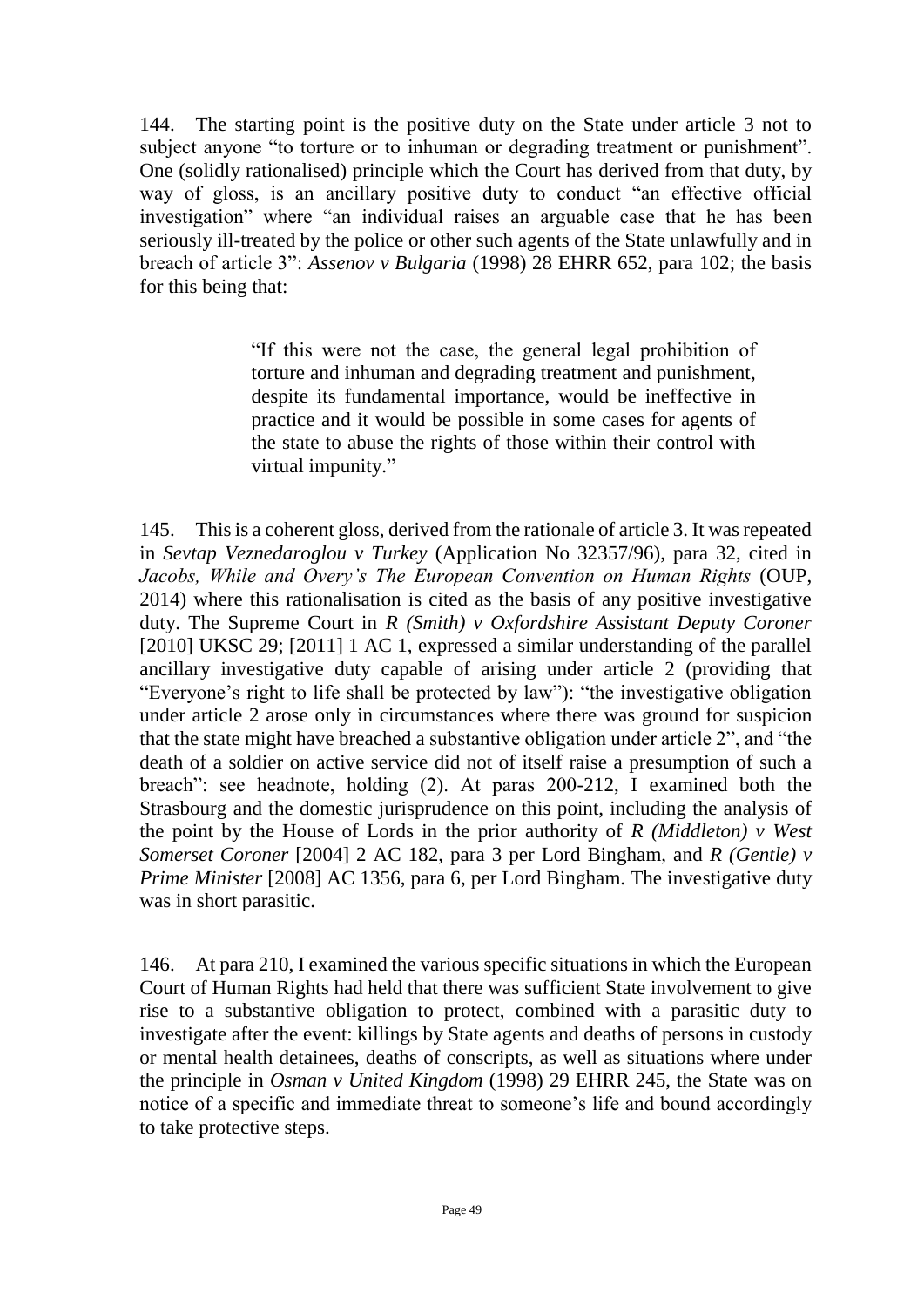147. In para 211, I pointed out the distinction between the procedural investigative obligation arising in such circumstances and "the general substantive obligation under article 2 to establish an appropriate regulatory, investigatory and judicial system".

148. To my mind, Lord Hughes' analysis fits perfectly with what the House and the Supreme Court then understood to be the law under article 2, and I believe would also have thought the law to be under article 3, since there is no reason to differentiate in this respect between them. The case of *MC v Bulgaria* (2005) 40 EHRR 20 was not even cited in *R (Smith)* and there is reason to believe that its potential significance under these articles was not appreciated until much more recently: see paras 149 and 150 below.

149. It is at this point that the European Court of Human Rights extended a solidly rationalised principle to situations to which the rationale did not apply. What it did in *MC v Bulgaria* (2005) 40 EHRR 20, para 151, was to cite *Assenov,* para 102, in support of propositions that:

> "In a number of cases article 3 of the Convention gives rise to a positive obligation to conduct an official investigation. Such positive obligations cannot be considered in principle to be limited solely to cases of ill-treatment by state agents."

The other case cited in support of the second sentence was *Calvelli and Ciglio v Italy* (Application No 32967/96), where the Court remarked that procedural shortcomings had led to a time-bar in relation to any criminal proceedings against the (private) doctor involved, but that the complainants had been able to commence civil proceedings, which, but for the fact that they chose to settle them, would "in the special circumstances of the instant case, … have satisfied the positive obligations arising under article 2": para 55. This reasoning and decision do not directly address the subject matter of either sentence cited above, and offer negligible support for any departure from the rationale of any investigative obligation stated in *Assenov*. It is also consistent with a requirement that there should be a sufficient system for redress.

150. On this authority has however been piled a weight of subsequent Strasbourg caselaw, including some recent Grand Chamber authority, to the effect that the investigative duty is not, or not necessarily, confined to cases of suspected misdoing or default by State agents. Lord Kerr and Lord Neuberger have examined this caselaw. While its foundations or rationale may be shaky, I cannot ignore at any rate the clear terms in which the conclusion has now so often been expressed, to the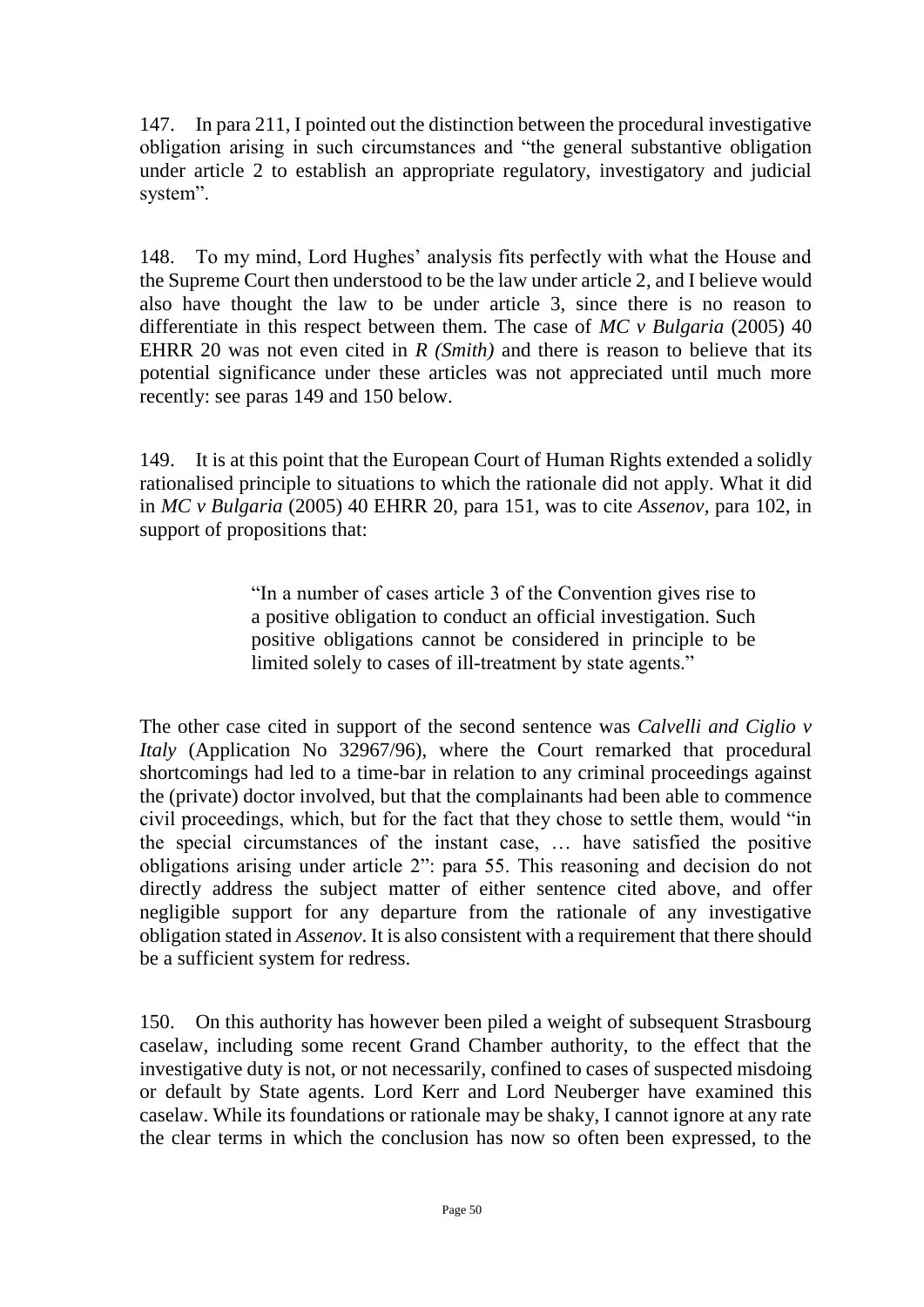effect that the State's positive investigative obligation can arise even where the relevant offence is not arguably attributable to any State agent.

151. There are however some caveats that I would make, based on such explanations as the Court has given as to the working of this extended duty:

i) The Court has reiterated that the "scope" of the State's positive obligations might differ between cases where treatment contrary to article 3 of the Convention has been inflicted through the involvement of State agents and cases where violence in inflicted by private individuals: see eg *Beganović v Croatia* [2009] ECHR 992, para 62, *Vasilyev v Russia* [2009] ECHR 2078, para 100 and other cases cited by Lord Neuberger in para 88. This must mean something in practice, even though the Court went on to say that "the requirements as to an official investigation are similar".

ii) The Court has also repeatedly emphasised that it is not concerned with "allegations of errors or isolated omissions in the investigation". A statement to that effect appears in the seminal authority of *MC v Bulgaria*, para 168, and is repeated in *CAS v Romania* (2015) 61 EHRR 18, para 69, *BV v Croatia*  (Application No 38435/13) and *BV v Belgium* (Application No 61030/08), paras 55-61. In place of what was once understood to be a distinction between casual errors of judgments or acts of negligence, consisting of "operational" as opposed to systematic failures by state servants or agents, there is now a distinction to be drawn between simple errors or isolated omissions in the investigation and more serious failings. In this connection, I agree with Lord Hughes, para 123, that there is no basis for treating this qualification on the scope of the positive investigative duty under article 3 as confined to Strasbourg as a supra-national court, and as irrelevant to the English domestic courts' interpretation of article 3. I had understood Lord Kerr to suggest the contrary, but he has clarified in paras 27 to 30 that this is not the case.

iii) In paras 27 to 30, Lord Kerr expresses a conclusion that the only shortcomings relevant when it comes to the operational duty to conduct an investigation are those which are "conspicuous or substantial", or "really serious", or "egregious" or "obvious and significant". Lord Hughes considers that this is "more to present than to solve the difficulty", and that no such restriction is "clearly to be found anywhere in the line of Strasbourg cases relied on": para 136. But a distinction between mere shortcomings and more serious failures is at least consistent with the Court's statements of principle set out in the previous subparagraph, and appears in the reasoning in *Mustafa Tunç v Turkey* (Application No 24104/05), paras 189, 192 and 195. It is also consistent with the Court's more general jurisprudence, to the effect that: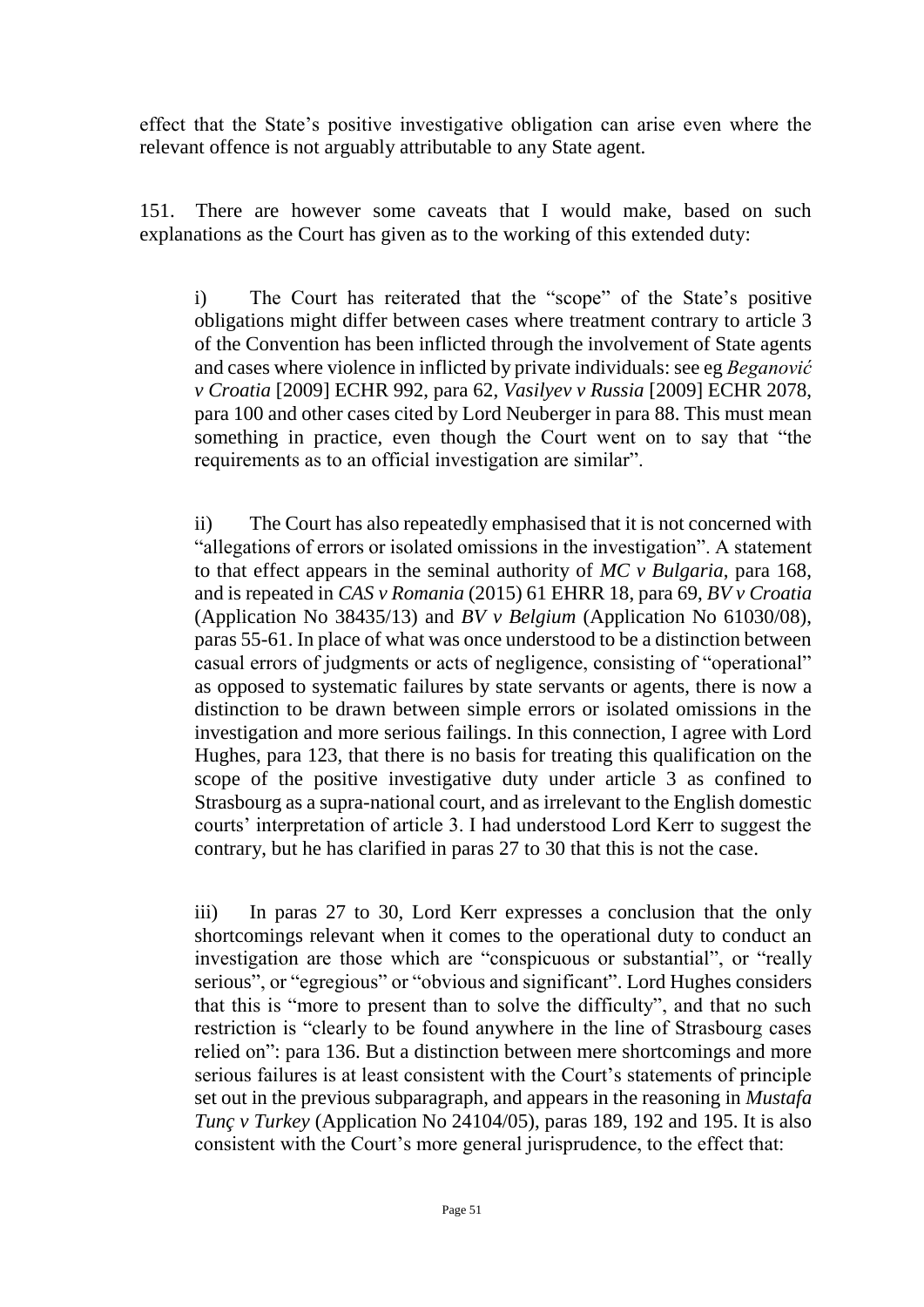"… ill-treatment must attain a minimum level of severity if it is to fall within the scope of article 3. The assessment of this minimum is, in the nature of things, relative; it depends on all the circumstances of the case, such as the nature and context of the treatment, the manner and method of its execution, its duration, its physical or mental effects and, in some instances, the sex, age and state of health of the victim …"

See *Kudla v Poland* [2000] 35 EHRR 198, para 91; and also *A, B and C v Ireland* (2011) 53 EHRR 13, paras 164-165. It is evident from the way the Court explains the assessment of the minimum level of severity that it is not going to be easy to predict where it falls in any individual case.

iv) The investigative duty currently under consideration should not be confused with, and cannot be treated as part of, an *Osman* type duty on the state to act in the face of a real and immediate threat imperilling the life or bodily well-being of a potential victim. That would involve mining and extending a separate strand of Strasbourg caselaw. In some cases, it would mean there was no investigative duty at all, if no real and immediate threat was apparent to anyone, or anyone other than the original victim, following the original offence. The investigative duty which the Strasbourg case law, in my opinion, now recognises is not tied down by any such restriction. It arises from the fact of the offence. I endorse what Lord Hughes says on this aspect in his paras 137-138.

152. Finally, I do not accept that Lord Bingham's well-known cautionary remarks in *R (Ullah) v Special Investigator* [2004] UKHL 26; [2004] 2 AC 323 were confined to the international level (whatever relevance that would mean they had domestically). They were, and have correctly been understood in later authority, such as *R (Al-Skeini) v Secretary of State for Defence* [2007] UKHL 26; [2008] AC 153, as guidance relating to the general approach which domestic courts should take. The general aim of the Human Rights Act was to align domestic law with Strasbourg law. Domestic courts should not normally refuse to follow Strasbourg authority, although circumstances can arise where this is appropriate and a healthy dialogue may then ensue: see eg *R v Horncastle* [2009] UKSC 14; [2010] 2 AC 373; *Manchester City Council v Pinnock* [2010] UKSC 45; [2011] 2 AC 104, para 48 and *Chester v Secretary of State for Justice* [2031] UKSC 63, [2014] 1 AC 271, paras 27-28. Conversely, domestic courts should not, at least by way of interpretation of the Convention rights as they apply domestically, forge ahead, without good reason. That follows, not merely from *Ullah*, but, as Lord Hoffmann said in *In re G (Adoption: Unmarried Couple)* [2008] UKHL 38; [2009] 1 AC 173, para 36, from the "ordinary respect" attaching to the European Court of Human Rights and "the general desirability of a uniform interpretation of the Convention in all member states".